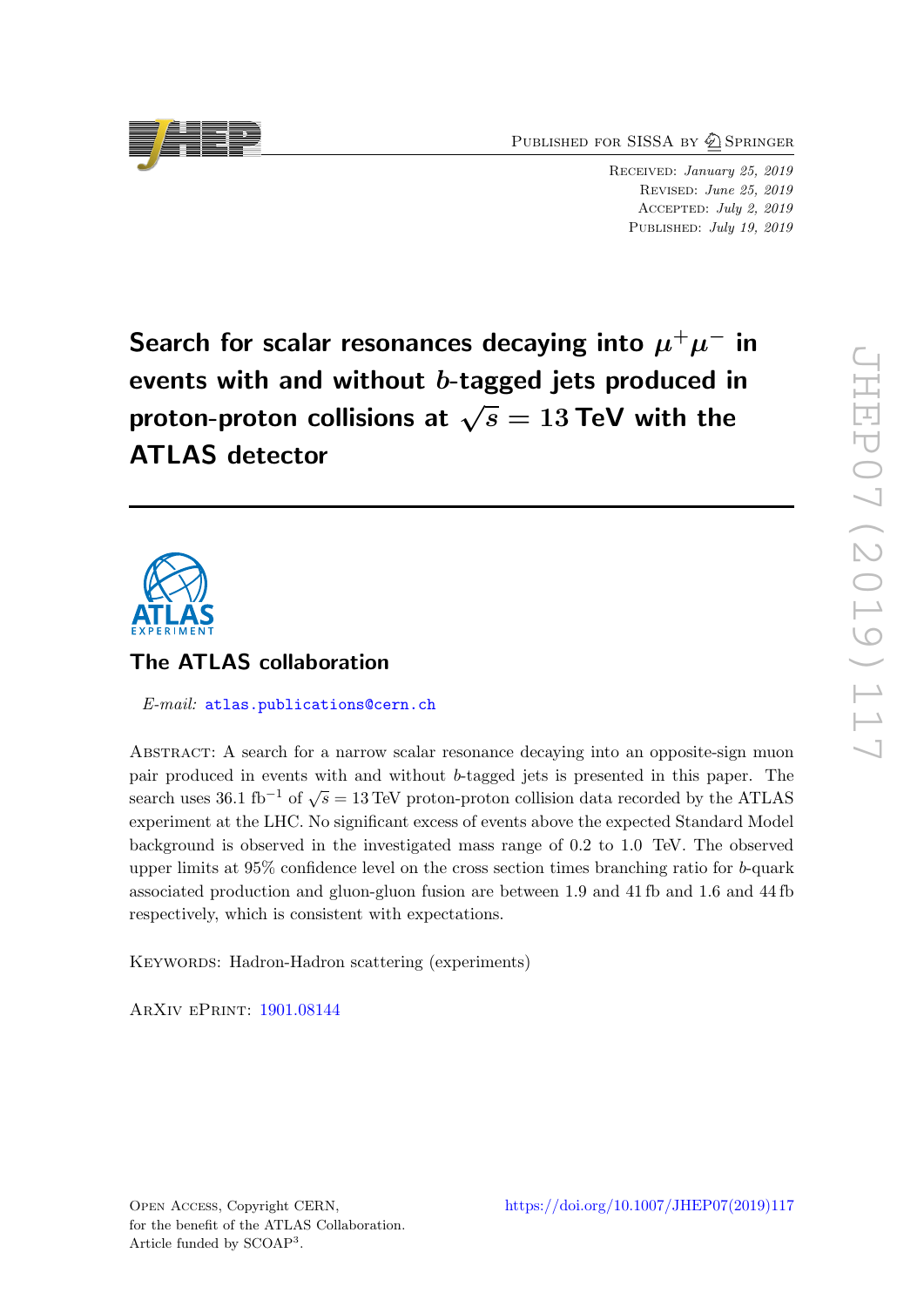# Contents

|   | 1 Introduction                     | $\mathbf{1}$            |
|---|------------------------------------|-------------------------|
|   | 2 ATLAS detector                   | 3                       |
|   | 3 Data and simulated event samples | $\overline{\mathbf{4}}$ |
|   | 4 Event reconstruction             | $\boldsymbol{6}$        |
|   | 5 Signal and background estimate   | 7                       |
|   | 6 Statistical analysis             | 9                       |
|   | 7 Systematic uncertainties         | 10                      |
|   | 7.1 Experimental uncertainties     | 10                      |
|   | 7.2 Theoretical uncertainties      | 12                      |
| 8 | Results                            | 15                      |
|   | 9 Conclusion                       | 17                      |
|   | The ATLAS collaboration            | 24                      |

# <span id="page-1-0"></span>1 Introduction

This paper presents a search, in proton-proton  $(pp)$  collision data at a centre-of-mass energy of 13 TeV, targeting a scalar particle  $\Phi$  with a mass in the range 0.2–1.0 TeV decaying into two opposite-sign muons. The natural width of the particle is assumed to be much narrower than the experimental resolution, such that it is the latter that dominates the distribution of the dimuon invariant mass in signal events. To maximize the sensitivity to the presence of b-quarks, the analysis is performed in two data categories. The first search category requires at least one jet tagged as containing b-hadrons (b-tagged) in the final state. The second category requires exactly zero b-tagged jets in the event. Simultaneous fits to these two categories are used to search for both the gluon-gluon fusion and b-associated production mechanisms of the scalar particle. This work is primarily motivated as a signature-based search; the event selection is not designed to target any specific model and instead facilitates the comparison of the data with predictions from various theoretical models.

The discovery of the 125 GeV Higgs boson at the Large Hadron Collider (LHC) [\[1,](#page-18-0) [2\]](#page-18-1) was a significant step in understanding the mechanism of electroweak symmetry breaking (EWSB). Measurements of the properties of this particle [\[3](#page-18-2)[–7\]](#page-19-0) are so far consistent with expectations for the Standard Model (SM) Higgs boson [\[8–](#page-19-1)[13\]](#page-19-2). However, the observed Higgs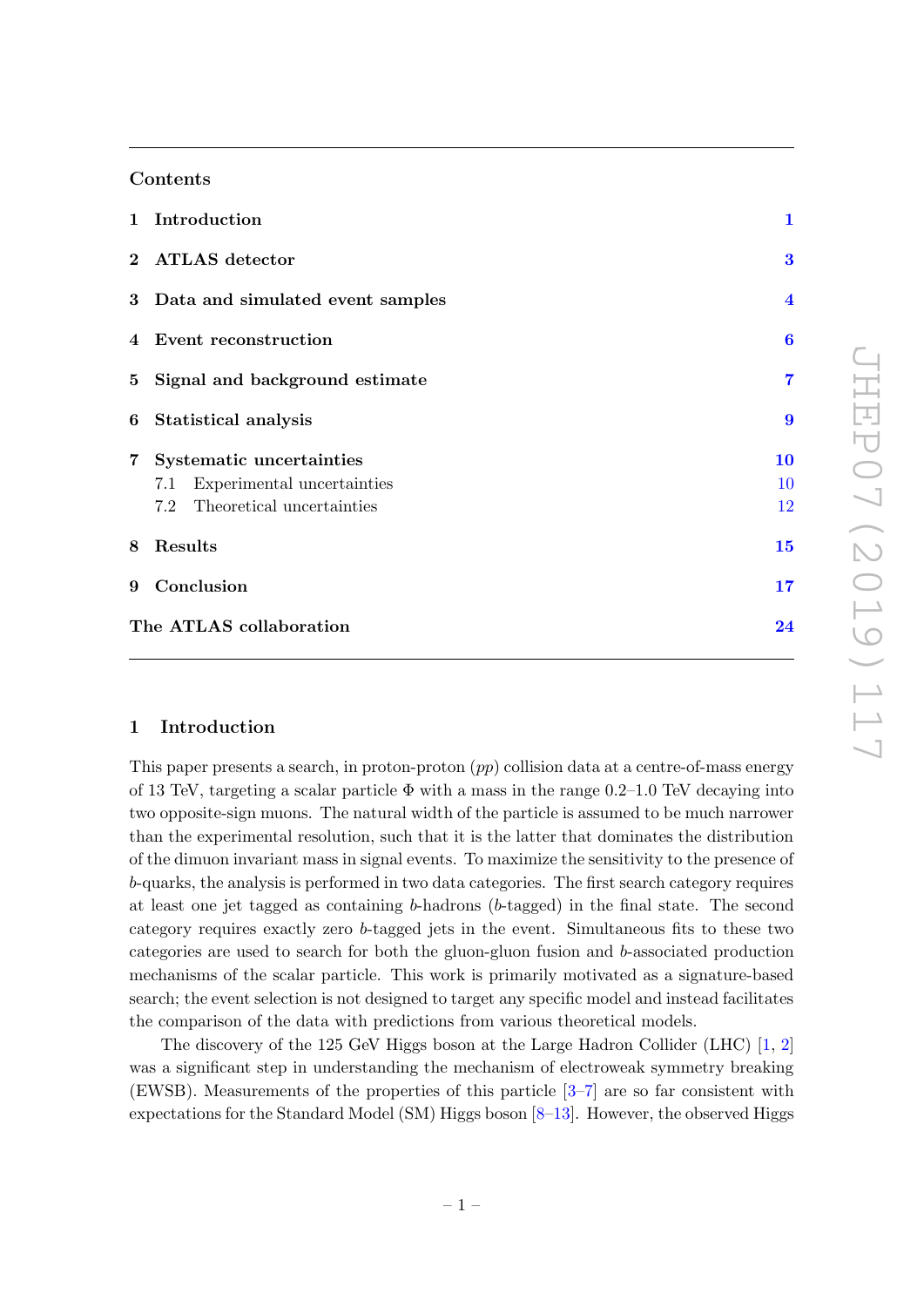<span id="page-2-1"></span><span id="page-2-0"></span>

Figure 1. Feynman diagrams for (a) the b-quark associated production mode and (b) the gluongluon fusion production mode.

boson could be only a part of an extended scalar sector, as predicted by several theoretical models beyond the SM. For example, such an extended scalar sector is predicted by a class of extensions of the SM known as the two-Higgs-doublet models (2HDM) [\[14,](#page-19-3) [15\]](#page-19-4).

The 2HDM posit the existence of three neutral bosons with properties and coupling strengths differing from those of the SM Higgs particle. One of the higher-mass neutral Higgs bosons may couple to muons at a higher rate than to  $\tau$ -leptons, in contradiction to the SM Yukawa ordering. This is the case in the Flavourful Higgs model [\[16\]](#page-19-5), for example. The search described in this paper sets limits on the cross-section times branching ratio of Φ decaying into muon pairs which are more stringent than the equivalent limits for Φ decaying into  $\tau$ -lepton pairs [\[17\]](#page-19-6). This is due to higher identification efficiency and lower background rate for muons than for  $\tau$ -leptons, and the invariant-mass resolution being better for muon pairs than for  $\tau$ -lepton pairs. Similarly, the coupling of these higher-mass neutral Higgs bosons to b-quarks could be enhanced relative to the SM Higgs boson coupling. Hence, the production of  $\Phi$  in association with b-quarks (bb $\Phi$ ), shown in figure [1\(a\),](#page-2-0) could be more abundant than the production of  $\Phi$  by gluon-gluon fusion (ggF), shown in figure [1\(b\).](#page-2-1) The  $\Phi \to b\bar{b}$  decay mode, where  $\Phi$  is produced in associations with b-quarks, is investigated by CMS in ref. [\[18\]](#page-19-7).

Additional interest for the search for an excess of events with respect to the SM predictions in the dimuon plus b-tagged jets final state arises from  $Z'$  and leptoquark models [\[19\]](#page-19-8), which could result in either resonant or non-resonant contributions to the  $pp \to t\bar{t}\mu^+\mu^- \to WbW\bar{b}\mu^+\mu^-$  final state. This work complements the search for Z' candidates decaying into muon pairs presented in ref. [\[20\]](#page-19-9): by classifying events in terms of the presence or absence of a b-tagged jet, it may be sensitive to signatures not observable with an inclusive selection.

Previous similar searches focused explicitly on beyond-the-SM Higgs bosons decaying into muon pairs, in the mass range 90–500 GeV [\[21,](#page-19-10) [22\]](#page-20-0) using  $\sqrt{s} = 7$  and 8 TeV data. This work extends the exclusion limits for new scalar resonances with masses up to 1.0 TeV.

The analysis described in this paper makes use of a fit to the observed dimuon invariant mass  $(m_{\mu\mu})$  spectra. The presence of a signal produced either in association with b-quarks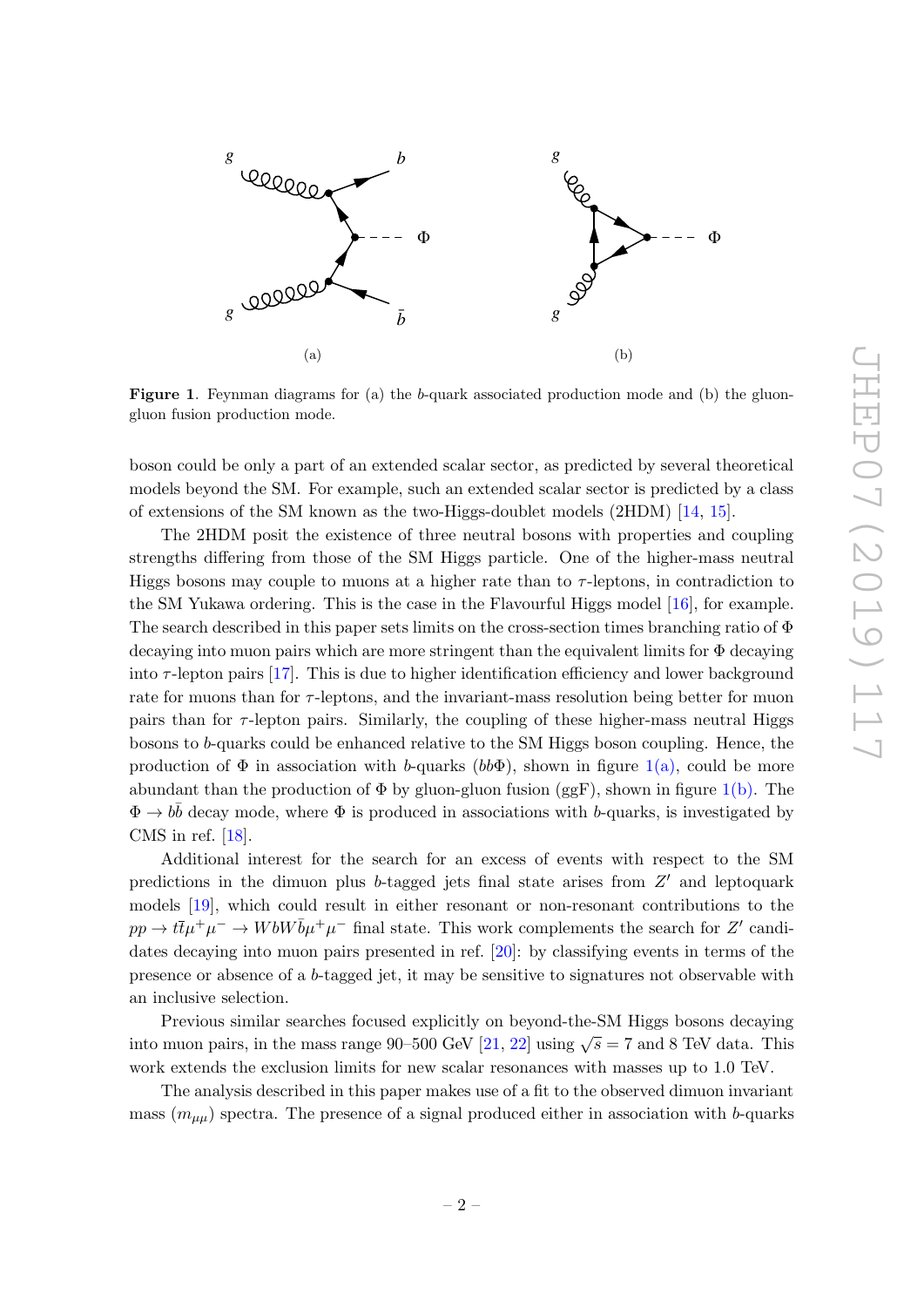or via gluon-gluon fusion is tested with simultaneous fits to the two data regions (with and without a b-tagged jet) separately for  $bb\Phi$  and ggF production modes. No assumptions are made about the relative contributions of the  $bb\Phi$  and ggF cross-sections.

This paper is structured as follows. Section [2](#page-3-0) describes the ATLAS detector. Section [3](#page-4-0) discusses the data and the simulated event samples used to model the signal and the background processes. The event reconstruction is discussed in section [4,](#page-6-0) while section [5](#page-7-0) describes the background estimate and introduces the signal interpolation procedure used to model the  $m_{\mu\mu}$  distribution for resonance mass hypotheses for which no simulated sample was generated. The event yields and the description of the statistical analysis are discussed in section [6,](#page-9-0) followed by section [7,](#page-10-0) which provides an overview of the systematic uncertainties. Section [8](#page-15-0) summarizes the results.

# <span id="page-3-0"></span>2 ATLAS detector

ATLAS [\[23–](#page-20-1)[25\]](#page-20-2) is a multipurpose particle detector with a forward-backward symmetric cylindrical geometry and near  $4\pi$  coverage in solid angle.<sup>[1](#page-3-1)</sup> It consists of an inner tracking detector surrounded by a thin superconducting solenoid, electromagnetic and hadronic calorimeters, and a muon spectrometer.

The inner tracking detector (ID) covers the pseudorapidity range  $|\eta| < 2.5$ , and is surrounded by a superconducting solenoid providing a 2 T magnetic field. At small radii, a high-granularity silicon pixel detector covers the vertex region and typically provides four measurements per track. It is followed by the silicon microstrip tracker, which provides eight measurement points per track. The silicon detectors are complemented by a gas-filled straw-tube transition radiation tracker, which extends the tracking capability radially with typically 35 measurements per track for particles at  $|\eta| = 2.0$ .

Electromagnetic (EM) calorimetry, within the region  $|\eta| < 3.2$ , is provided by barrel and endcap high-granularity lead/liquid-argon (LAr) sampling calorimeters, with an additional thin LAr presampler covering  $|\eta|$  < 1.8 to correct for energy loss in the upstream material. For  $|\eta| < 2.5$  the EM calorimeter is divided into three layers in depth. A steel/scintillator-tile calorimeter provides hadronic calorimetry for  $|\eta| < 1.7$ . LAr ionization, with copper as absorber, is used for the hadronic calorimeters in the endcap region  $1.5 < |\eta| < 3.2$ . The solid-angle coverage is completed with forward copper/LAr and tungsten/LAr calorimeter modules in  $3.1 < |\eta| < 4.9$ , optimized for EM and hadronic measurements, respectively.

The muon spectrometer (MS) surrounds the calorimeters and comprises separate trigger and high-precision tracking chambers measuring the deflection of muons in a magnetic field provided by one barrel and two end-cap toroid magnets. The precision chamber system covers the region  $|\eta| < 2.7$  with three layers of monitored drift tubes, complemented

<span id="page-3-1"></span><sup>1</sup>ATLAS uses a right-handed coordinate system with its origin at the nominal interaction point (IP) in the centre of the detector and the  $z$ -axis along the beam pipe. The  $x$ -axis points from the IP to the centre of the LHC ring, and the y-axis points upward. Cylindrical coordinates  $(r, \phi)$  are used in the transverse plane,  $\phi$  being the azimuthal angle around the z-axis. The pseudorapidity is defined in terms of the polar angle  $\theta$  as  $\eta = -\ln \tan(\theta/2)$ . The angular distance is measured in units of  $\Delta R = \sqrt{(\Delta \eta)^2 + (\Delta \phi)^2}$ .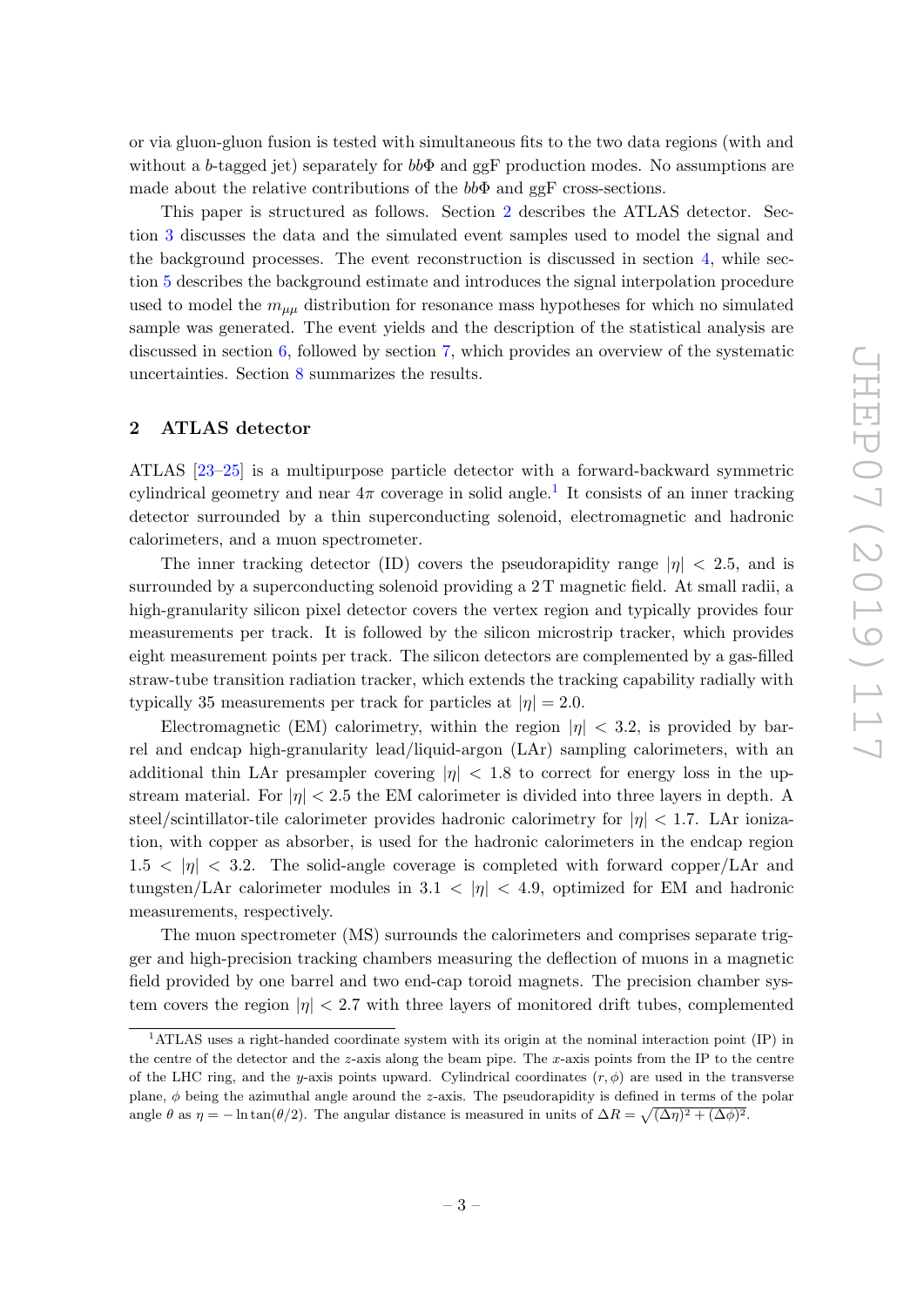by cathode-strip chambers in the forward region. The muon trigger system covers the range  $|\eta| < 2.4$  with resistive-plate chambers in the barrel and thin-gap chambers in the endcap regions.

A two-level trigger and data acquisition system is used to record events for offline analysis [\[26\]](#page-20-3). The level-1 trigger is implemented in hardware and uses a subset of the detector information to reduce the event rate to a value of at most 100 kHz. It is followed by a software-based high-level trigger which filters events using the full detector information and outputs events for permanent storage at an average rate of 1 kHz.

## <span id="page-4-0"></span>3 Data and simulated event samples

This search is performed with a sample of pp collision data recorded at a centre-of-mass energy  $\sqrt{s}$  =13 TeV corresponding to an integrated luminosity of 36.1 fb<sup>-1</sup> collected during 2015 and 2016. Events are considered for further analysis only if they were collected under stable LHC beam conditions and the relevant detector components were fully operational.

The data used in this analysis were collected using a combination of muon triggers. For the 2015 dataset an isolated muon with transverse momentum  $p<sub>T</sub>$  greater than 20 GeV was required, while for 2016 this requirement was raised to 26 GeV. To avoid inefficiencies due to the isolation requirement, these triggers were complemented by a trigger requiring a reconstructed muon with  $p<sub>T</sub>$  greater than 50 GeV, without any isolation requirements.

Simulated signal events were generated similarly to the SM Higgs boson  $H$ , where  $H$ was replaced by a higher-mass scalar boson  $\Phi$  with a constant width of 4 MeV. Nine Monte Carlo (MC) samples were generated in the mass range 0.2–1.0 TeV at intervals of 100 GeV. Both the ggF and bbΦ production modes were considered. Events were generated at next-to-leading order (NLO) with POWHEG-BOX 2 [\[27](#page-20-4)[–30\]](#page-20-5) and MADGRAPH5\_AMC@NLO [\[31,](#page-20-6) [32\]](#page-20-7), for ggF and bbΦ respectively. The CT10 [\[33\]](#page-20-8) set of parton distribution functions (PDFs) was used in the generation of  $ggF$  events while CT10NLO\_NF4 [\[34\]](#page-20-9) PDFs were used to produce the b-quark associated signal samples in the four-flavour scheme. In the gluon-gluon fusion production mode, Pythia 8.210 [\[35\]](#page-20-10) with the AZNLO [\[36\]](#page-20-11) set of tuned parameters was used together with the CTEQ6L1 [\[37\]](#page-20-12) PDF set for the parton shower, underlying event and hadronization simulation. For the b-quark associated production, PYTHIA 8.210 with the A14 [\[38\]](#page-20-13) set of tuned parameters was used together with the NNPDF2.3LO [\[39\]](#page-20-14) PDF set for the parton shower, underlying event, and hadronization simulation. The EvtGen v1.2.0 program [\[40\]](#page-20-15) was used to model the properties of the bottom and charm hadron decays in all signal samples.

Since the generated signal samples are spaced equally in  $m_{\Phi}$  while the experimental resolution increases with  $m_{\Phi}$ , signal distributions for intermediate mass hypotheses were obtained using an interpolation procedure, described in section [5.](#page-7-0)

Events containing  $Z/\gamma^*$  jets were simulated using POWHEG-BOX 2 [\[29,](#page-20-16) [41\]](#page-21-0) interfaced to the Pythia 8.186 parton shower model and the CT10 PDF set. The AZNLO tune was used, with PDF set CTEQ6L1 for the modelling of non-perturbative effects. The EvtGen v1.2.0 program was used to model the properties of the bottom and charm hadron decays. Photos++ 3.52 [\[42\]](#page-21-1) was used for photons radiated from electroweak vertices and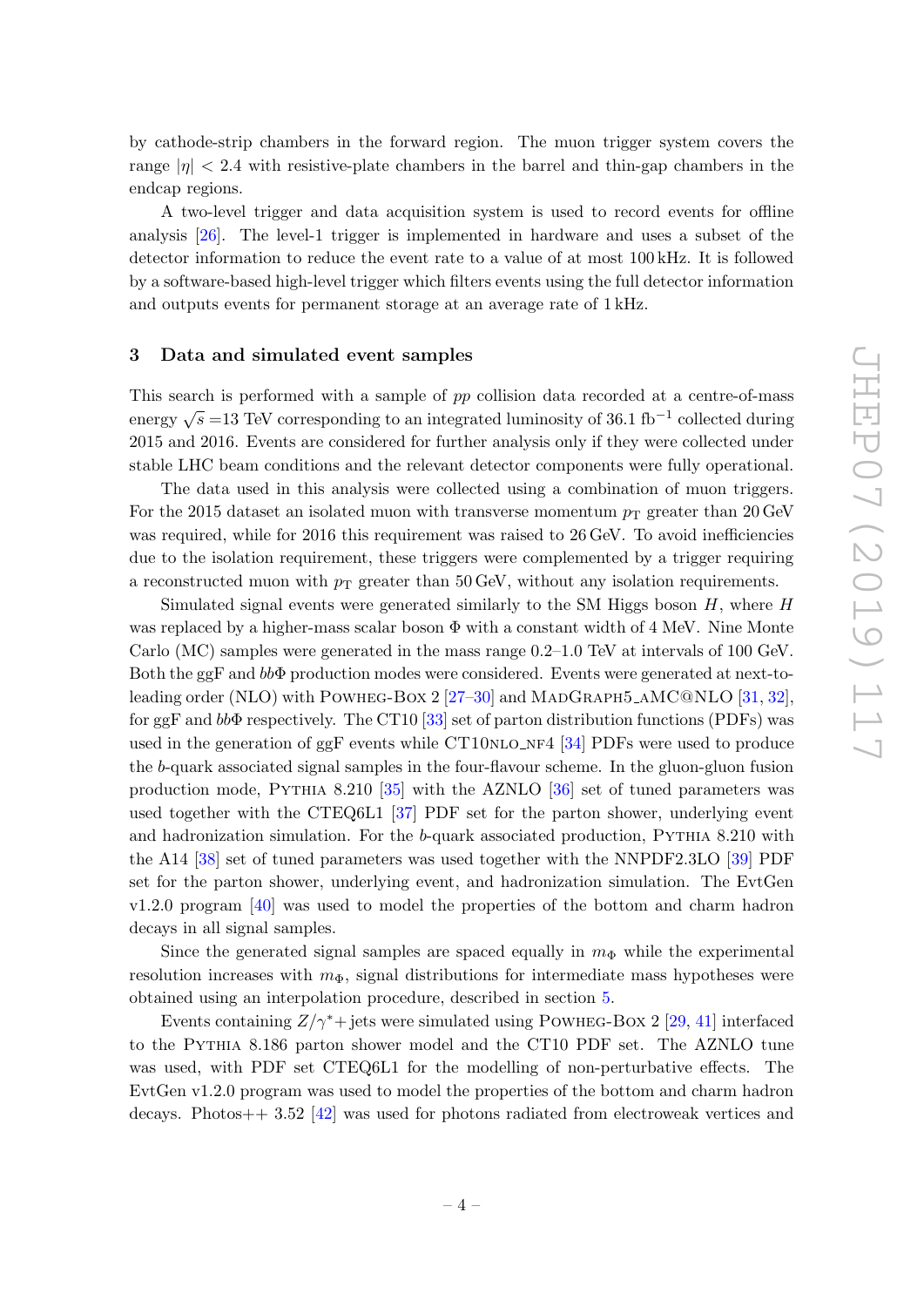charged leptons. Generator-level filters are employed to enhance the fraction of simulated events in the phase-space region that is most relevant for the analysis. Event yields were corrected with a mass-dependent rescaling at next-to-next-to-leading order (NNLO) in the QCD coupling constant, computed with VRAP 0.9 [\[43\]](#page-21-2) and the CT14NNLO PDF set [\[34\]](#page-20-9). Mass-dependent electro-weak (EW) corrections were computed at NLO with mcsanc–1.20 [\[44\]](#page-21-3), along with photon-induced contributions ( $\gamma \gamma \rightarrow \ell \ell$  via t- and u-channel processes) computed with the MRST2004QED PDF set [\[45\]](#page-21-4).

Additional  $Z/\gamma^*$ + jets events, used to evaluate the systematic uncertainty from the modelling of the fitted  $m_{\mu\mu}$  distribution, were simulated with SHERPA 2.2.1 [\[46\]](#page-21-5) and with MADGRAPH5\_AMC@NLO interfaced with PYTHIA 8.186. In SHERPA,  $Z/\gamma^*$ + jets matrix elements were evaluated with up to two extra partons at NLO, and three or four extra partons were included at LO in QCD. The merging of different parton multiplicities was achieved through a matching scheme based on the CKKW-L [\[47,](#page-21-6) [48\]](#page-21-7) merging technique using a merging scale of  $Q_{\text{cut}} = 20$  GeV. The models used for the parton shower and underlying event are the ones provided internally by Sherpa. The Sherpa 2.2.1 generator adopts a full five-flavour scheme, with massless b-quarks and c-quarks in the matrix elements. These quarks are given mass in the final state and massive quarks can be produced directly via the parton shower. The MADGRAPH5\_AMC@NLO v2 generator merges the LO (QCD) matrix-element calculations for  $Z/\gamma^*$ + jets with up to four additional partons (higher jet multiplicities are modelled by the parton shower algorithm). The merging scheme applied to combine different parton multiplicities is the CKKW-L scheme with a merging scale of  $Q_{\text{cut}} = 30$  GeV. For the LO matrix-element calculation the NNPDF2.3 LO PDFs were used (with  $\alpha_{\rm S} = 0.13$ ). The A14 tune, together with the NNPDF2.3 LO PDFs, was used for the parton shower. Similarly to SHERPA 2.2.1, MADGRAPH5\_AMC@NLO adopts a full five-flavour scheme.

For the generation of  $t\bar{t}$  and single top-quark production in the Wt- and t-channel, the Powheg-Box 2 generator with the CT10 PDF set was used for the matrix element calculations. The parton shower, fragmentation, and the underlying event were simulated using Pythia 6.428 with the CTEQ6L1 PDF set and the corresponding Perugia 2012 tune [\[49\]](#page-21-8). The top-quark mass was set to 172.5 GeV. For the generation of  $t\bar{t}$  events, the  $h_{\text{damp}}$  parameter of POWHEG-BOX, which controls the transverse momentum of the first additional emission beyond the Born configuration, was set to the mass of the top quark. The main effect of this parameter is to regulate the high transverse momentum emission against which the  $t\bar{t}$  system recoils. The  $t\bar{t}$  production sample was normalized to the predicted production cross-section as calculated with the  $Top++2.0$  program to NNLO in perturbative QCD, including soft-gluon resummation to next-to-next-to-leadinglog (NNLL) order [\[50\]](#page-21-9). The normalization of the single top-quark event samples used an approximate calculation at NLO in QCD for the  $t$ -channels [\[51,](#page-21-10) [52\]](#page-21-11) while NLO+NNLL predictions were used for the  $Wt$ -channel [\[52\]](#page-21-11). The EvtGen v1.2.0 program was used to describe the properties of the bottom and charm hadron decays.

Diboson processes were modelled using the Sherpa 2.1.1 [\[46\]](#page-21-5) generator and they were calculated for up to one  $(ZZ)$  or zero  $(WW, WZ)$  additional partons at NLO and up to three additional partons at leading order (LO) using the Comix [\[53\]](#page-21-12) and OpenLoops [\[54\]](#page-21-13)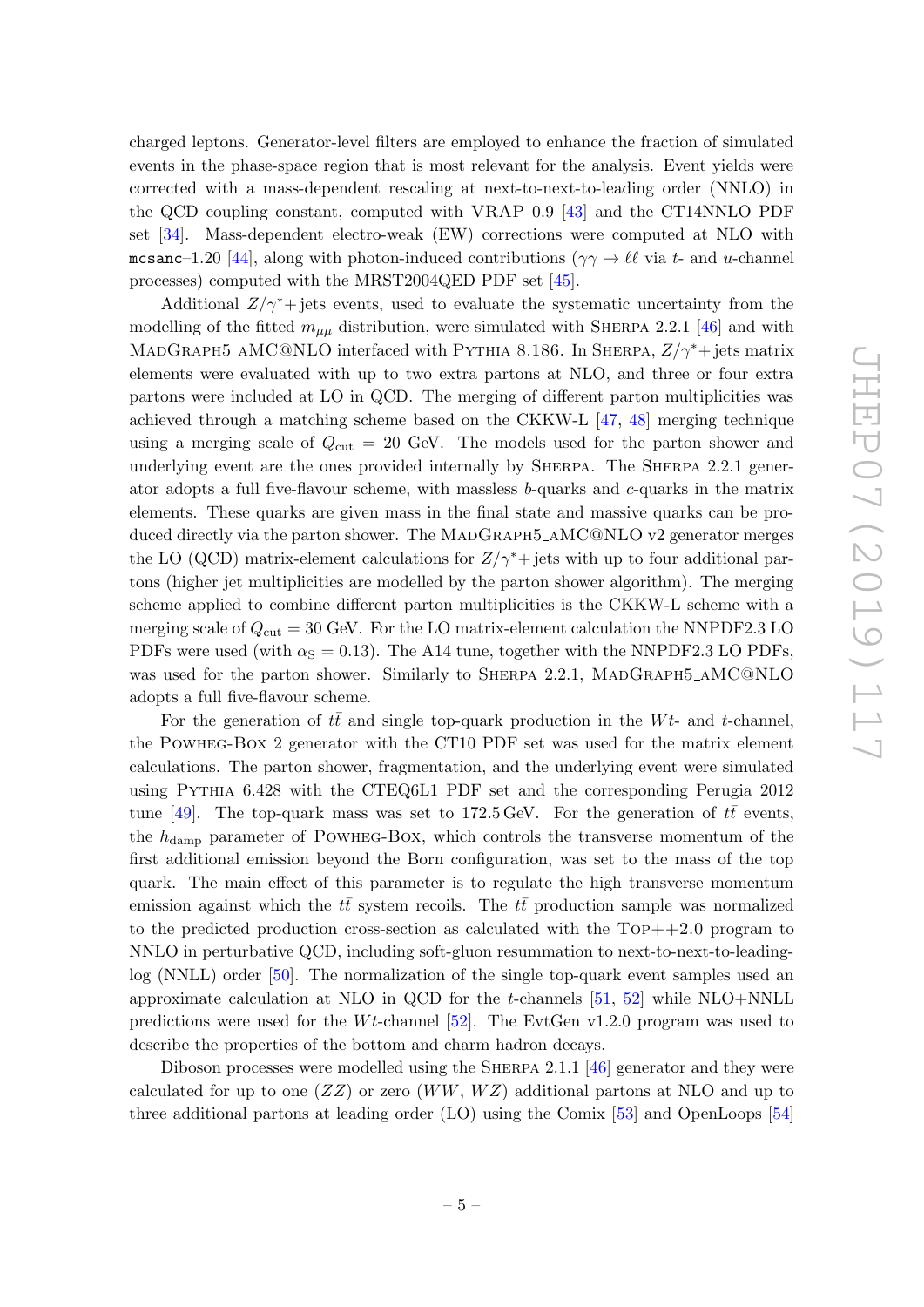matrix-element generators. The matrix element calculation was merged with the Sherpa internal parton shower [\[55\]](#page-21-14) using the ME+PS@NLO prescription [\[56\]](#page-21-15). The CT10 PDF set was used in conjunction with dedicated parton shower tuning developed by the SHERPA authors. The generator cross-sections, calculated at NLO, were used in this case.

The generated signal samples were simulated with the fast simulation [\[57,](#page-21-16) [58\]](#page-21-17) framework of ATLAS, which replaces the full simulation of the electromagnetic and hadronic calorimeters by a parameterized model. The background samples were simulated using the full Geant4-based simulation of the detector [\[59\]](#page-21-18). Finally, the simulated events were processed through the same reconstruction software as the data. The effects of pile-up from multiple proton-proton interactions in the same and neighbouring bunch crossings were accounted for by overlaying minimum-bias events simulated using PYTHIA 8 with the A2 tune [\[60\]](#page-22-0) and interfaced with the MSTW2008LO PDFs. Simulated events were then reweighted to match the pile-up conditions observed in the data.

## <span id="page-6-0"></span>4 Event reconstruction

Interaction vertices are reconstructed [\[61\]](#page-22-1) from tracks measured by the inner detector. The primary vertex is defined as the vertex with the largest  $\sum p_T^2$  of its associated tracks. It must have at least two associated tracks, each with transverse momentum  $p_T > 400 \,\text{MeV}$ .

Muon candidates are reconstructed from an ID track combined with a track or track segment detected in the muon spectrometer [\[62\]](#page-22-2). These two tracks are used as inputs to a combined fit (for  $p_{\rm T}$  less than 300 GeV) or to a statistical combination (for  $p_{\rm T}$  greater than 300 GeV) [\[62\]](#page-22-2). The combined fit takes into account the energy loss in the calorimeter and multiple-scattering effects. The statistical combination for high transverse momenta is performed to mitigate the effects of relative ID and MS misalignments. High- $p_T$  muon candidates are required to have at least three hits, one in each of the three layers of precision chambers in the MS. For these muons, specific regions of the MS where the alignment is suboptimal are vetoed as a precaution, as well as the transition region between the MS barrel and endcap  $(1.01 < |\eta| < 1.10)$ . Further quality requirements are applied to the consistency of the ID and MS momentum measurements, and to the measured momentum uncertainty for the MS track.

The reconstructed muon candidates are required to have transverse momentum,  $p_T$ , greater than 30 GeV and pseudorapidity  $|\eta| < 2.5$ . They are further required to be consistent with the hypothesis that they originate from the primary vertex by applying selections on the transverse  $(d_0)$  and longitudinal  $(z_0)$  impact parameters, defined relative to the primary vertex position:  $|d_0/\sigma_{d_0}| < 3$  and  $|z_0 \sin \theta| < 0.5$  mm where  $\sigma_{d_0}$  denotes the uncertainty in the transverse impact parameter. A loose isolation requirement is applied, based on the sum of the momenta of inner detector tracks which lie within a variable-sized cone, with  $\Delta R_{\text{max}} = 0.3$ , around the muon track. This isolation requirement is tuned to yield a 99% efficiency over the full range of muon  $p_T$ .

Jets are reconstructed from noise-suppressed energy clusters in the calorimeter [\[63\]](#page-22-3) with the anti- $k_t$  algorithm [\[64,](#page-22-4) [65\]](#page-22-5) with radius parameter  $R = 0.4$ . The energies of the jets are calibrated using a jet energy scale (JES) correction derived from both simulation and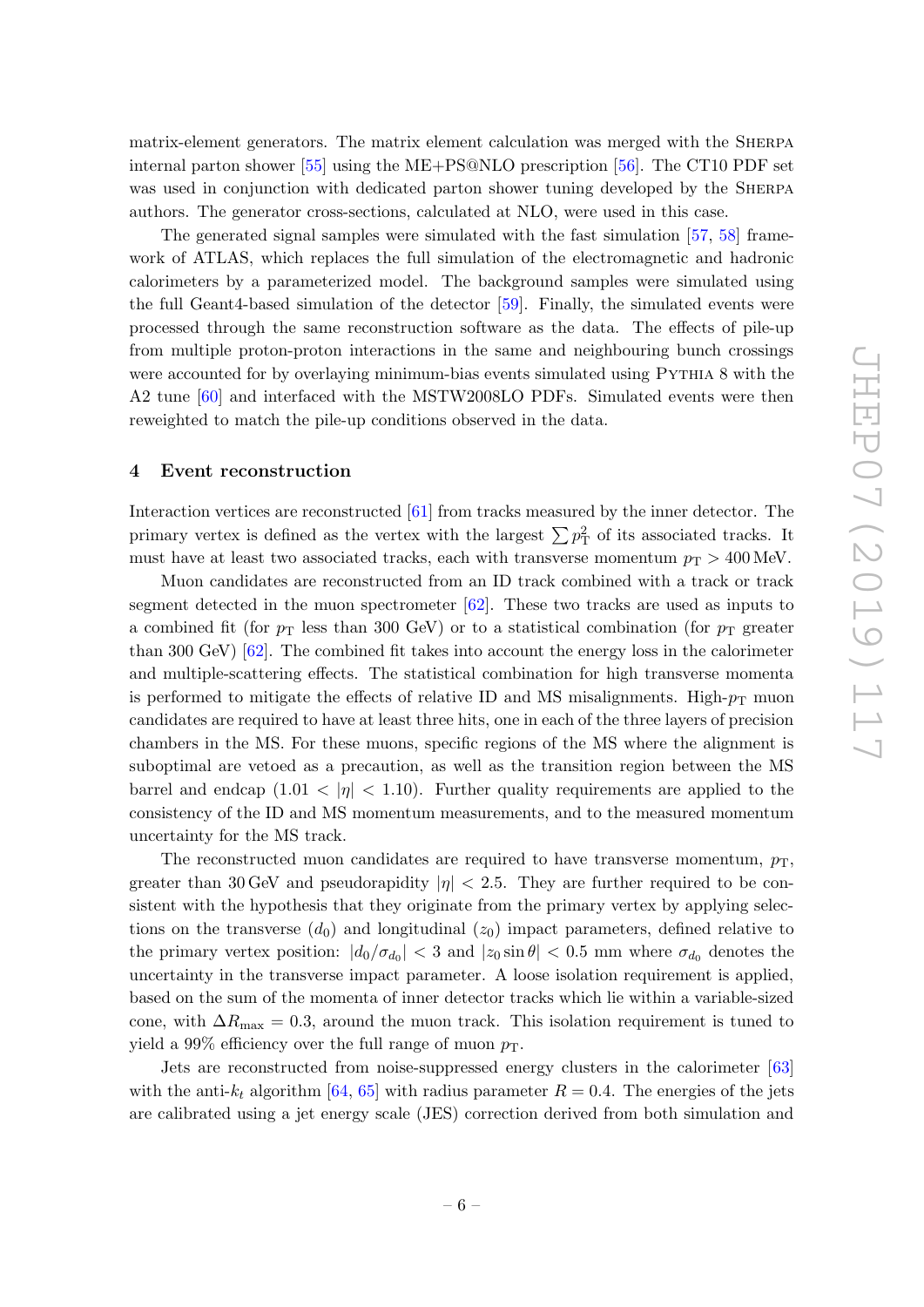in situ studies using data [\[66\]](#page-22-6). All jets are required to have  $p_T > 25$  GeV and  $|\eta| < 4.5$ . A multivariate selection that reduces contamination from pile-up [\[67\]](#page-22-7) is applied to jets with  $p_{\rm T}$  < 60 GeV and with  $|\eta|$  < 2.4 utilizing calorimeter and tracking information to separate hard-scatter jets from pile-up jets.

Selected jets in the central region can be tagged as containing  $b$ -hadrons ( $b$ -tagged) by using a multivariate discriminant  $(MV2c10)$  [\[68,](#page-22-8) [69\]](#page-22-9) that combines information from an impact-parameter-based algorithm, from the explicit reconstruction of a secondary vertex and from a multi-vertex fitter that attempts to reconstruct the full  $b$ - to  $c$ -hadron decay chain. At the chosen working point, the algorithm provides nominal light-flavour  $(u,d,s-)$ quark and gluon) and  $c$ -jet misidentification rates of  $3\%$  and  $32\%$ , respectively, for an average 85% b-jet tagging efficiency, as estimated from simulated  $t\bar{t}$  events for jets with  $p_T > 20$  GeV and  $|\eta| < 2.5$ . The flavour-tagging efficiencies from simulation are corrected separately for b-, c- and light-flavour jets, based on the respective data-based calibration analyses [\[70\]](#page-22-10).

Simulated events were corrected to reflect the muon and jet momentum scales and resolutions, b-jet identification algorithm calibration, as well as the muon trigger, identification, and isolation efficiencies measured in data.

An overlap removal procedure is applied to avoid a single particle being reconstructed as two different objects as follows. Jets not tagged as b-jets, but which are reconstructed within  $\Delta R = 0.2$  of a muon, are removed if they have fewer than three associated tracks or if the muon energy constitutes more than 50% of the jet energy. Muons reconstructed within a cone of size  $\Delta R = \min (0.4, 0.04 + 10 \,\text{GeV}/p_T)$  around the jet axis of any surviving jet are removed. Jets are also discarded if they are within a cone of size  $\Delta R = 0.2$  around an electron candidate. Electrons are reconstructed from clusters of energy deposits in the electromagnetic calorimeter that match ID tracks, and are identified as described in ref. [\[71\]](#page-22-11). For electrons with transverse energy  $E_T > 10$  GeV and pseudorapidity of  $|\eta| < 2.47$ , a likelihood-based selection is used at the "loose" operating point defined in [\[71\]](#page-22-11).

Following the overlap removal, jet cleaning criteria are applied to identify jets arising from non-collision sources or noise in the calorimeters, and any event containing such a jet is removed [\[72\]](#page-22-12).

The missing transverse momentum,  $E_{\rm T}^{\rm miss}$ , is defined as the negative vector sum of the transverse momenta of muons, electrons and jets associated with the primary vertex. A soft term [\[73\]](#page-22-13) is added to include well-reconstructed tracks matched to the primary vertex that are not associated with any of the objects.

At least two reconstructed muons are required in the event, and the two highest- $p_T$ muons of the event are used to form a dimuon candidate. If these muons do not have opposite charges, the event is rejected.

## <span id="page-7-0"></span>5 Signal and background estimate

Events satisfying the preselection criteria of section [4](#page-6-0) are considered for further analysis. Depending on the value of the reconstructed dimuon invariant mass and the number of b-tagged jets, they are classified as being in either a control region, used to measure the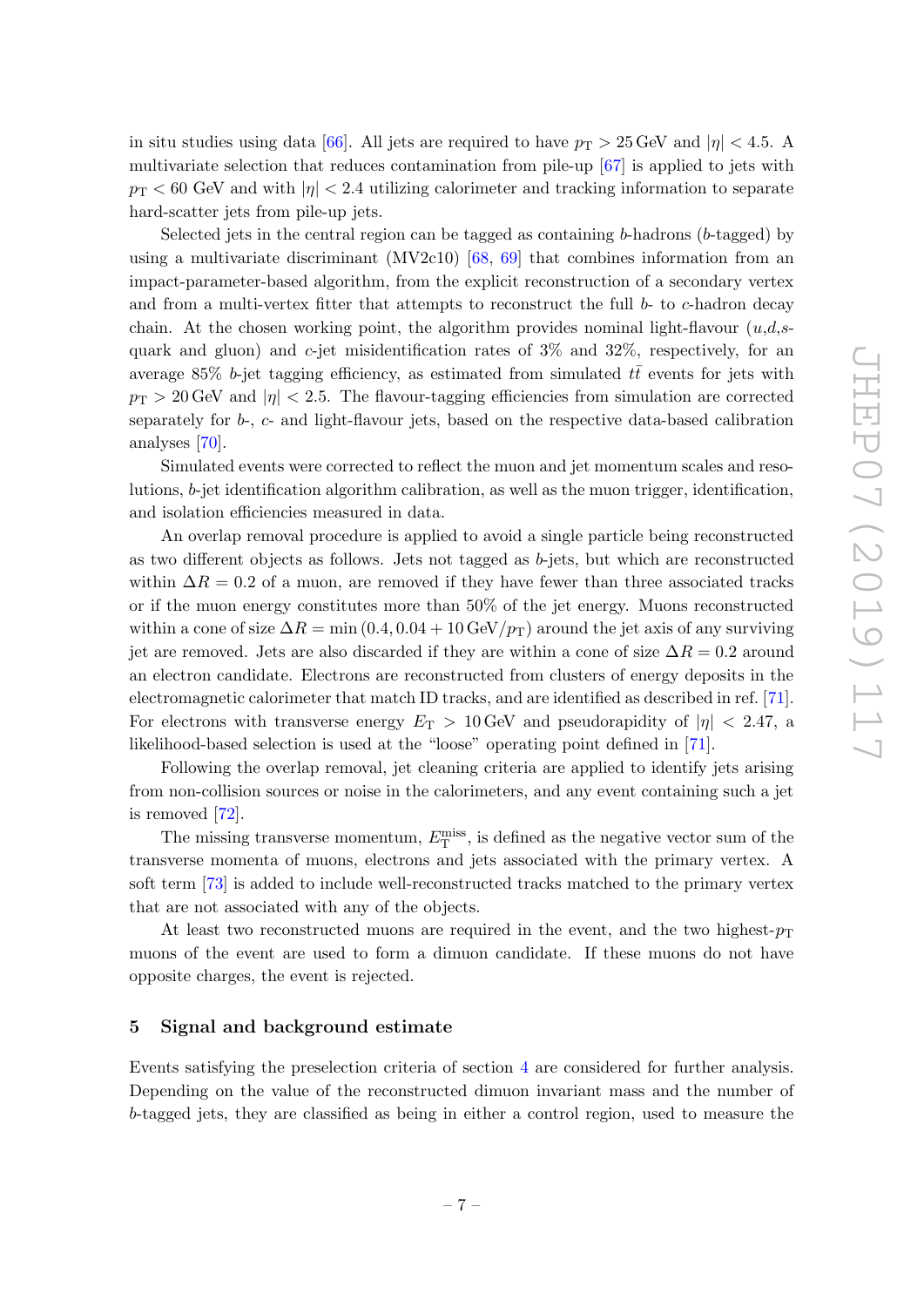rate of the dominant backgrounds  $(Z/\gamma^* + jets$  and  $t\bar{t})$  or a signal region, used to search for the  $\Phi \to \mu\mu$  signal. All signal and control regions are designed to be orthogonal.

Selected events are retained in the signal region if the dimuon invariant mass,  $m_{\mu\mu}$ , exceeds 160 GeV, while they are retained in the control region if  $100 \text{ GeV} < m_{\mu\mu} < 160 \text{ GeV}$ . The control regions do not include the Z-boson peak; this avoids constraints on systematic uncertainties in a region of phase space which may behave differently with respect to the high mass tails where the signal search is focused.

Events in the signal region are further classified as "SRbTag", if at least one b-tagged jet is identified in the event, or "SRbVeto", otherwise. No further optimization of the signal region definition is considered, in order to minimize the assumptions made about the signal kinematics.

Events in the control region are further classified as "CRbVeto" if there is no b-tagged jet identified in the event, while remaining control region events are classified as "CRbTag", if the missing transverse momentum is less than 100 GeV, or "CRttbar" otherwise.

The dominant background sources for this signature are muon pairs through  $Z/\gamma^*$ + jets, top-quark pair, and diboson production. W+jets and QCD multi-jet events contribute less than 0.01% to the total background in signal regions, and therefore are neglected. All relevant background contributions were modelled using simulated samples as described in section [3.](#page-4-0)

Simulated  $Z/\gamma^*$  jets events were categorized depending on the generator-level "truth" labels of the jets in the event. Simulated jets were truth-labelled according to which hadrons with  $p_T > 5$  GeV were found within a cone of size  $\Delta R = 0.3$  around the jet axis. If a bhadron was found, the jet was truth-labelled as a b-jet. If no b-hadron was found, but a c-hadron was present, then the jet was truth-labelled as a c-jet. Otherwise the jet was truth-labelled as a light-flavour (i.e., u,d,s-quark, or gluon) jet. The  $Z/\gamma^*$ + jets events were classified as  $Z+$  heavy flavour  $(Z+HF)$  if a b-jet or c-jet was found at generator level and  $Z+$  light flavour  $(Z+LF)$  otherwise. These two categories of simulated events were treated as different background components.

The predictions for the expected numbers of  $t\bar{t}$ ,  $Z+\text{HF}$  and  $Z+\text{LF}$  events are adjusted to match the number of events in data in the control regions via a global fit (see section [6\)](#page-9-0), while the other backgrounds are normalized to their expected cross-section, discussed in section [3.](#page-4-0)

The expected invariant mass distribution of the narrow resonance signal  $m_{\Phi}$  is modelled with a double-sided Crystal Ball (DSCB) [\[74\]](#page-22-14) function in the mass range  $0.2 \text{ TeV} < m_{\Phi} <$ 1.0 TeV for all nine simulated MC samples. The width of the  $m_{\mu\mu}$  distribution is dominated by the experimental resolution, which can be described by a Gaussian distribution. The power-law asymmetric terms of the DSCB have enough degrees of freedom to model the  $m_{\mu\mu}$  tails for signals in the 0.2–1.0 TeV mass range. In order to interpolate the signal parameterization to any mass value in this fit range, second-order polynomial parameterizations of all six signal-shape parameters as a function of  $m_{\Phi}$  are obtained from a simultaneous fit to all the generated mass points  $m_{\Phi}$ , separately for events with and without at least one b-tagged jet. Since all signal samples are scaled to the same arbitrary cross-section, any differences in the number of events are due to differences in the acceptances of the selec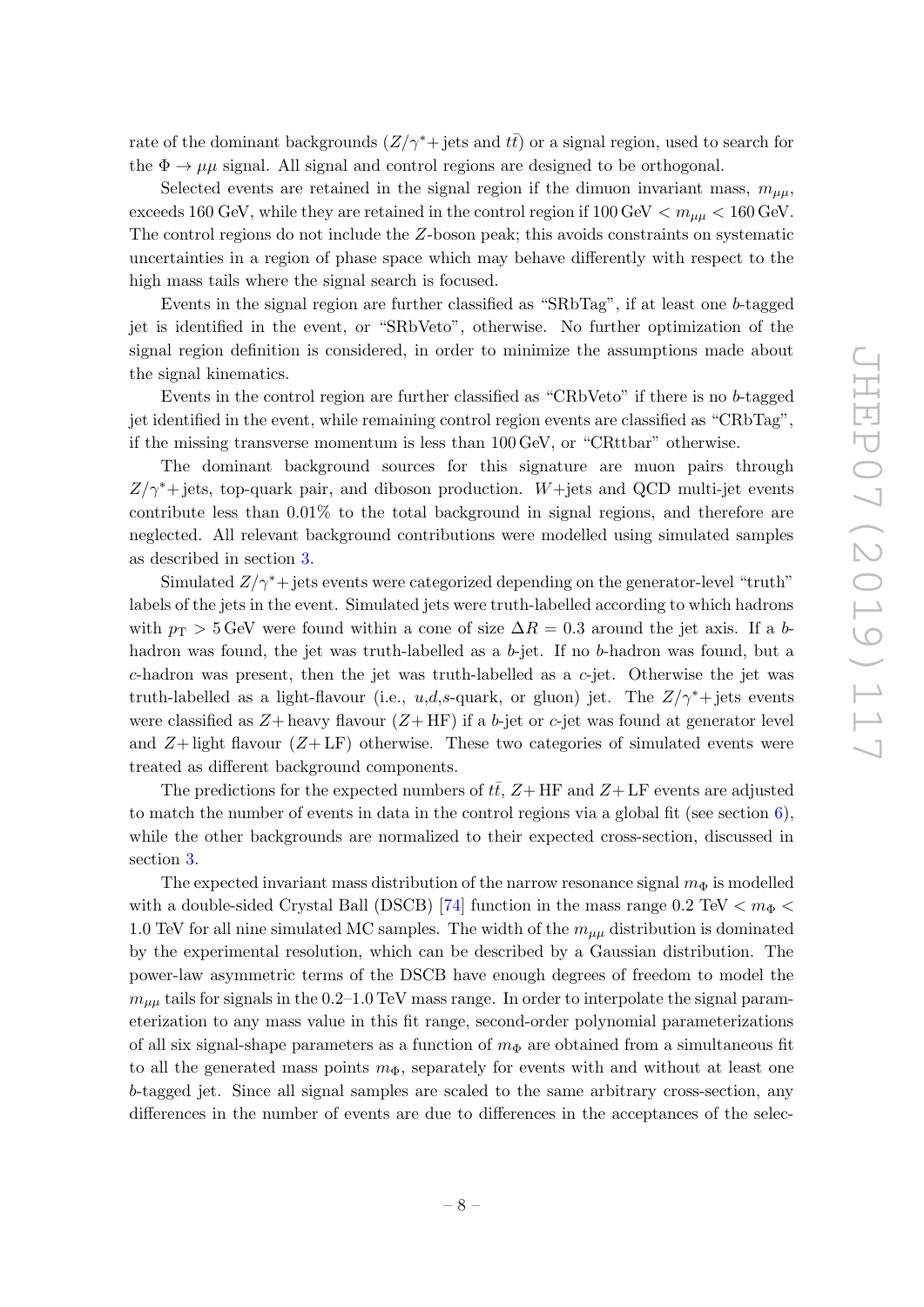tion. The fitted normalization is parameterized with a second-order polynomial in a similar way to the other DSCB parameters. As a result of this procedure, the  $m_{\mu\mu}$  distribution for an arbitrary hypothesis mass can be found by constructing a DSCB from parameters calculated using the fitted coefficients and the hypothesized mass  $m_{\Phi}$ . The interpolation is performed separately for each systematic variation, and for the gluon-gluon fusion and b-quark associated production signal samples. Binned templates are then generated from the DSCB. To validate the interpolation procedure, one simulated sample at a time is removed from the simultaneous fit, and the template generated from the DCSB is compared with the  $m_{\mu\mu}$  distribution from the corresponding simulated sample and they agree within 2–5%, the size of the bin-by-bin MC statistical uncertainty. Nine MC samples were generated in the mass range 0.2–1.0 TeV, every 100 GeV. The interpolation procedure was used to generate signal templates every 10 GeV between 0.2 and 0.3 TeV, every 20 GeV between 0.3 and 0.6 TeV, and every 50 GeV between 0.6 and 1.0 TeV.

The acceptance of b-quark associated production in the SRbTag region varies in the range 11–19% depending on  $m_{\Phi}$ . The acceptance in the SRbVeto region, which is inversely correlated with the SRbTag one, varies from 20% to 15%. For this reason, both SRbTag and SRbVeto are included in the global fit (see section  $6$ ). The acceptance of gluon-gluon fusion in the SRbVeto region varies in the range 31–35%. The acceptance in the SRbTag is less than 2% for all masses.

# <span id="page-9-0"></span>6 Statistical analysis

The test statistic  $\tilde{q}_{\mu}$  as defined in ref. [\[75\]](#page-22-15) is used to determine the probability that the background-only model is compatible with the observed data, to extract the local p-value, and, if no hint of a signal is found in this procedure, to derive exclusion intervals using the CL<sup>s</sup> method. The binned likelihood function is built as the product of Poisson probability terms associated with the bins in the  $m_{\mu\mu}$  distribution in the 0.16–1.5 TeV range. It depends on the parameter of interest, on the normalization factors of the dominant backgrounds and on additional nuisance parameters (representing the estimates of the systematic uncertainties) that are each constrained by a Gaussian prior. The bin-by-bin statistical uncertainties of the simulated backgrounds are also considered. Separate fits are performed to test the different hypotheses: only bbΦ signal, only ggF signal, and signal composed of different mixtures of the two production modes. Data are fitted in the 0.16–1.5 TeV range to check that the background description is correct and to constrain systematic uncertainties, while the signal presence is tested in a narrower 0.2–1.0 TeV range.

Logarithmic binning in  $m_{\mu\mu}$  is chosen to scale with experimental dimuon mass resolution (defined as full-width at half-maximum), which varies from 5% at  $m_{\mu\mu} = 200 \,\text{GeV}$  to 14% at  $m_{\mu\mu} = 1$  TeV, while ensuring that the number of simulated background events in each bin is sufficient to reliably predict the background. The numbers of events in the CRbVeto, CRbTag, and CRttbar control regions are also included in the maximum-likelihood fit. Data in these regions are used to constrain the normalizations of the dominant background processes:  $Z + LF$ ,  $Z + HF$ , and  $t\bar{t}$ . The normalization factors used to scale the expected number of events for each process to match the data are free parameters in the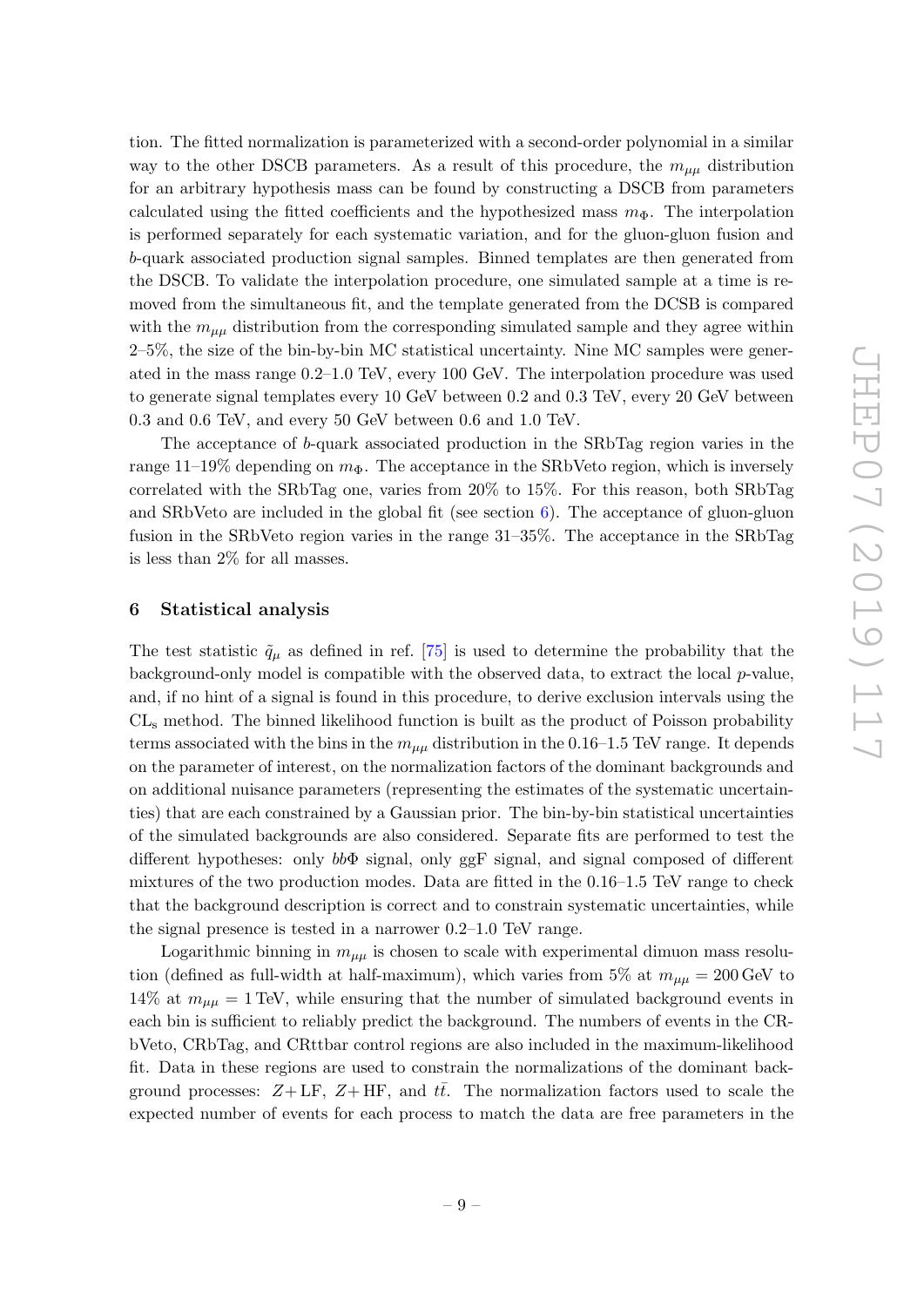| Background | Asimov data     | Observed data   |
|------------|-----------------|-----------------|
| $Z + HF$   | $1.00 \pm 0.23$ | $1.47 \pm 0.26$ |
| $Z + LF$   | $1.00 \pm 0.02$ | $1.02 \pm 0.02$ |
| tt.        | $1.00 \pm 0.04$ | $1.02 \pm 0.04$ |

<span id="page-10-2"></span>Table 1. Normalization factors of the dominant backgrounds as measured in a fit to data under the background plus signal hypothesis (480 GeV  $bb\Phi$  signal). The uncertainty includes both the statistical and systematic sources: the latter ones dominate. The reduction of the observed relative uncertainty of the  $Z + HF$  normalization in the data fit is due to the large increase in the number of  $Z + HF$  events when the data in signal regions are included.

fit. Their expected uncertainty is estimated using an Asimov dataset [\[75\]](#page-22-15), a pseudo-data distribution equal to the background plus signal expectation for a given value of the signal cross-section times branching ratio. The expected and measured normalization factors are shown in table [1.](#page-10-2) They are measured in a fit to data under the background plus signal hypothesis, where the signal corresponds to  $bb\Phi$  production with mass  $m\Phi = 480$  GeV.

As discussed in section [7,](#page-10-0) the experimental uncertainties are treated as fully correlated among different processes and regions, while the theoretical uncertainties are mostly uncorrelated among processes.

The numbers of observed events in the signal regions together with the predicted event yields from signal and background processes are shown in table [2.](#page-11-0) The numbers are the results of the maximum-likelihood fit to data under the background plus signal hypothesis, where the signal corresponds to  $bb\Phi$  production with  $m_{\Phi} = 480$  GeV. The number of predicted signal events corresponds to the expected upper limit (UL) times the cross-section: this highlights the comparison between signal and background at the edge of the analysis sensitivity.

The observed numbers of events are compatible with those expected from SM processes, within uncertainties. The  $m_{\mu\mu}$  distribution in the SRbTag region is shown in figure  $2(a)$  for a bbΦ-only fit. The  $m_{\mu\mu}$  distribution in the SRbVeto region is shown in figure [2\(b\),](#page-11-2) for a ggF-only fit. Each background process is normalized according to its post-fit cross-section. The templates for the  $m_{\Phi}$  =200 GeV,  $m_{\Phi}$  =480 GeV and  $m_{\Phi}$  =1 TeV mass hypotheses are normalized to the expected upper limit.

# <span id="page-10-0"></span>7 Systematic uncertainties

The sources of systematic uncertainty can be divided into three groups: those of experimental origin, those related to the modelling of the simulated backgrounds, and those associated with signal simulation. The finite size of the simulated background samples is also an important source of uncertainty.

#### <span id="page-10-1"></span>7.1 Experimental uncertainties

The dominant experimental uncertainties originate from residual mismodelling of the muon reconstruction and selection after the simulation-to-data efficiency correction factors have been applied. They include the uncertainty obtained from  $Z \to \mu\mu$  data studies and a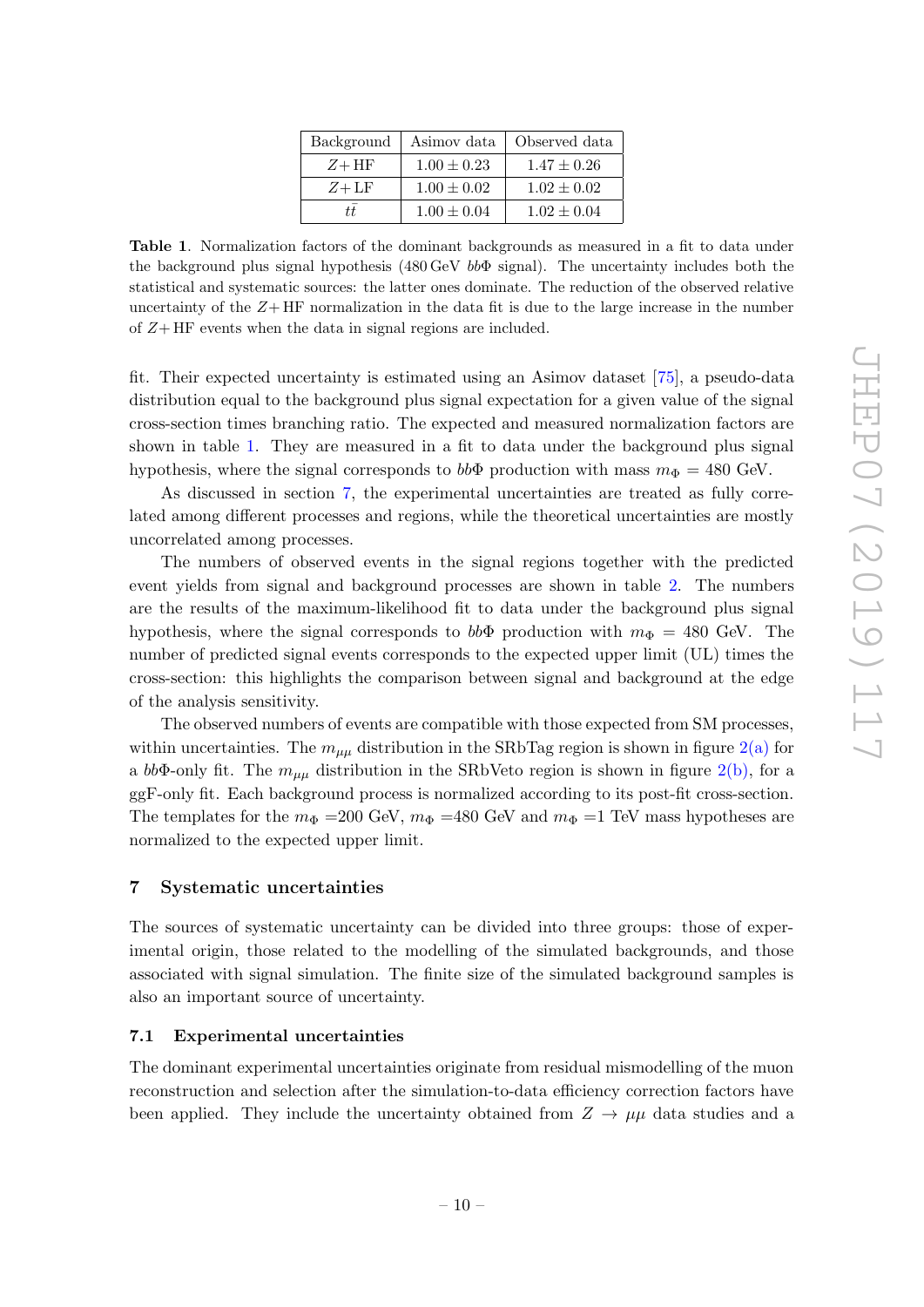| Sample        | <b>SRbTag</b>     | SRbVeto           | CRbTag           | CR <sub>b</sub> Veto  | CRttbar       |
|---------------|-------------------|-------------------|------------------|-----------------------|---------------|
| $t\bar{t}$    | $16\,490 \pm 240$ | $2090 \pm 300$    | $16300 \pm 600$  | $2320 \pm 350$        | $4160 \pm 70$ |
| Single top    | $1470 \pm 100$    | $480 \pm 50$      | $1340 \pm 100$   | $530 \pm 50$          | $297 + 22$    |
| Diboson       | $176 \pm 23$      | $2570 \pm 180$    | $280 \pm 40$     | $4550 \pm 310$        | $19 \pm 5$    |
| $Z + HF$      | $1.920 \pm 320$   | $3400 \pm 700$    | $13300 \pm 1900$ | $25000 \pm 5000$      | $18 \pm 9$    |
| $Z + LF$      | $1060 \pm 330$    | $57700 \pm 900$   | $6300 \pm 2000$  | $501\,000 \pm 5\,000$ | $10 \pm 9$    |
| Total Bkg     | $21110 \pm 140$   | $66\,240 \pm 250$ | $37530 \pm 200$  | $533100 \pm 700$      | $4500 \pm 60$ |
| $bb\Phi$ (UL) | $37^{+14}_{-10}$  | $45^{+18}_{-13}$  |                  |                       |               |
| $ggF$ (UL)    | $4^{+2}_{-1}$     | $73^{+28}_{-21}$  |                  |                       |               |
| Data          | 21 154            | 66300             | 37527            | 533 134               | 4511          |

<span id="page-11-0"></span>Table 2. Post-fit numbers of events from the combined fit under the background plus signal hypothesis (480 GeV  $bb\Phi$  signal). Here "Total Bkg" represents the sum of all backgrounds. The quoted uncertainties are the combination of statistical and systematic uncertainties. The uncertainty in the total background determined by the fit is smaller than the sum in quadrature of the individual components due to the normalization factors and systematic uncertainties that introduce correlation between them. The number of signal events corresponds to the expected upper limit (UL) times the cross-section. The uncertainties in the expected signal yields are from fits using the Asimov dataset.

<span id="page-11-1"></span>

<span id="page-11-2"></span>Figure 2. Distributions of the dimuon invariant mass,  $m_{\mu\mu}$ , after the combined fit to data are shown normalized: (a) in the SRbTag, under the background plus signal hypothesis (480 GeV bbΦ signal) and (b) in the SRbVeto, under the background plus signal hypothesis (480 GeV ggF signal). The fit for a  $m_{\Phi}$  =480 GeV signal corresponds to the largest excess observed above the background expectation. Each background process is normalized according to its post-fit cross-section. The templates for the  $m_{\Phi}$  =200 GeV,  $m_{\Phi}$  =480 GeV and  $m_{\Phi}$  =1 TeV mass hypotheses are normalized to the expected upper limit. The data are shown by the points, while the size of the statistical uncertainty is shown by the error bars. The last bin includes the overflow. The blue arrows represent the data points outside of the frame. The hatched band shows the total systematic uncertainty of the post-fit yield.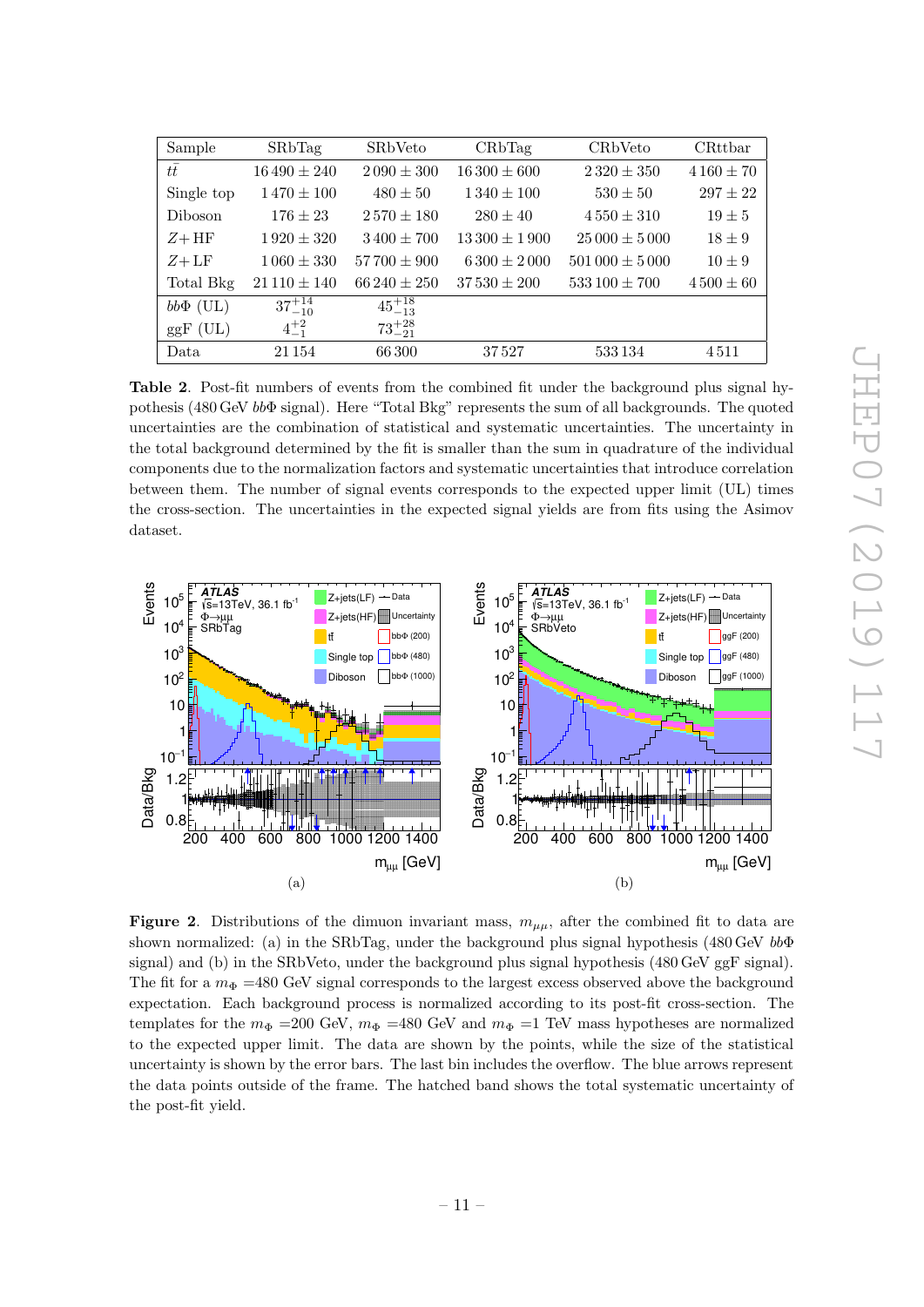high- $p<sub>T</sub>$  extrapolation uncertainty corresponding to the decrease in the muon reconstruction and selection efficiency with increasing  $p<sub>T</sub>$  which is predicted by the MC simulation. The degradation of the muon reconstruction efficiency was found to be approximately 3% per TeV as a function of muon  $p<sub>T</sub>$ . Uncertainties in the isolation and trigger efficiencies of muons [\[62\]](#page-22-2), along with the uncertainty in their energy scale and resolution, are estimated from  $Z \to \mu\mu$  data taken at  $\sqrt{s} = 13$  TeV. These are found to have only a small impact (they account for  $\langle 0.4\% \rangle$  of the total uncertainty on the fitted value of the signal cross-sections). Other sources of experimental uncertainties are the residual differences in the modelling of the flavour-tagging algorithm, the jet energy scale and the jet energy resolution after the simulation-to-data correction factors are applied. Flavour-tagging simulation-to-data efficiency correction factors are derived  $[68]$  separately for b-jets, c-jets, and light-flavour jets. All three correction factors depend on jet  $p_T$  (or  $p_T$  and  $|\eta|$ ) and are affected by uncertainties from multiple sources. These are decomposed into uncorrelated components which are then treated independently, resulting in three uncertainties for  $b$ -jets and for  $c$ -jets, and five for light-flavour jets. The approximate size of the uncertainty in the tagging efficiency is  $2\%$  for b-jets,  $10\%$  for c-jets and  $30\%$  for light-flavour jets. Additional uncertainties are considered in the extrapolation of the b-jet efficiency calibration above  $p_T = 300$  GeV and in the misidentification of hadronically decaying  $\tau$ -leptons as b-jets. The uncertainties in the jet energy scale and resolution are based on their respective measurements in data [\[66\]](#page-22-6). The many sources of uncertainty in the jet energy scale correction are decomposed into 21 uncorrelated components which are treated as being independent of one another. An additional uncertainty that specifically affects the energy calibration of  $b$ - and  $c$ -jets is considered.

The uncertainties in the energy scale and resolution of the jets and leptons are propagated to the calculation of  $E_{\rm T}^{\rm miss}$ , which also has additional uncertainties from the scale, resolution, and efficiency of the tracks used to define the soft term, along with the modelling of the underlying event.

The pile-up modelling uncertainty is assessed by varying the number of pile-up interactions in simulated events. The variations are designed to cover the uncertainty in the ratio of the predicted and measured cross-section of non-diffractive inelastic events producing a hadronic system of mass  $m_X > 13$  GeV [\[76\]](#page-22-16).

The uncertainty in the combined 2015+2016 integrated luminosity is 2.1%. It is derived, following a methodology similar to that detailed in ref. [\[77\]](#page-23-0), and using the LUCID-2 detector for the baseline luminosity measurements [\[78\]](#page-23-1), from calibration of the luminosity scale using x–y beam-separation scans.

## <span id="page-12-0"></span>7.2 Theoretical uncertainties

Background processes. As discussed earlier, the rates of major backgrounds are measured using data control regions, thus theoretical uncertainties in the predicted cross-section for  $Z/\gamma^*$ + jets and  $t\bar{t}$  processes are not considered. Instead, the effects of theoretical uncertainties in the modelling of the  $m_{\mu\mu}$  distribution and in the ratio of the event yields in signal regions to those in the control regions are evaluated. The dominant theoretical uncertainties are the shape uncertainty in the dimuon mass spectra of the  $t\bar{t}$  and  $Z+HF$  contributions.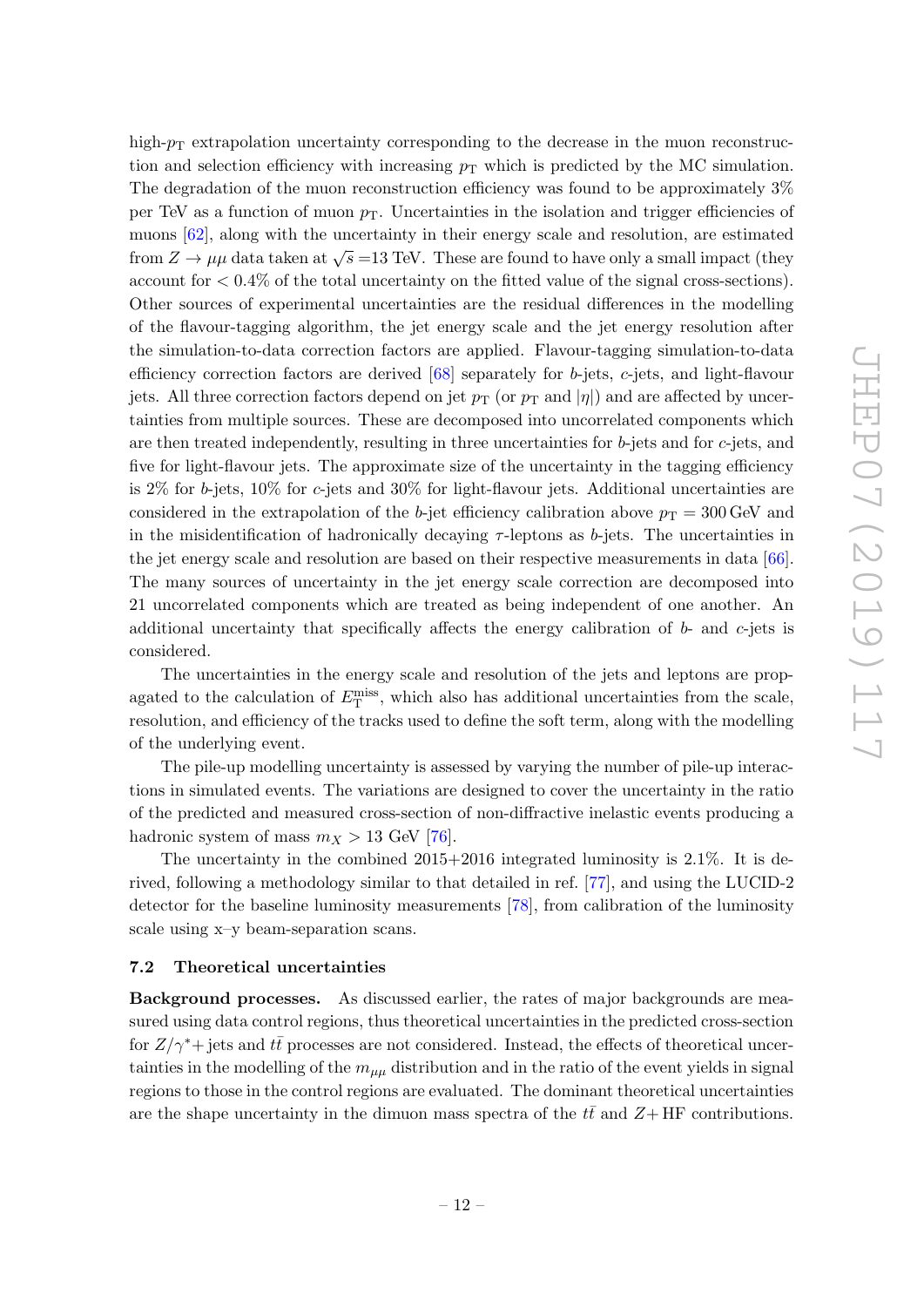For both the  $Z+LF$  and  $Z+HF$  processes, the following sources of theoretical and modelling uncertainties are considered: PDF uncertainties (estimated via eigenvector variations and by comparing different PDF sets), limited accuracy of the fixed-order calculation (estimated by QCD scale variations), variations in the choice of strong coupling constant value  $(\alpha_S(M_Z))$ , EW corrections, and photon-induced corrections. These variations are treated as fully correlated between  $Z + LF$  and  $Z + HF$  processes.

The PDF variation uncertainty is obtained using the 90% confidence level (CL) CT14NNLO PDF error set and by following the procedure described in refs. [\[79,](#page-23-2) [80\]](#page-23-3). Rather than a single nuisance parameter to describe the 28 eigenvectors of this PDF error set, which could lead to an underestimation of its effect, a re-diagonalized set of 7 PDF eigenvectors was used [\[34\]](#page-20-9). This represents the minimal set of PDF eigenvectors that maintains the necessary correlations, and the sum in quadrature of these eigenvectors matches the original CT14NNLO error envelope well. They are treated as separate nuisance parameters. The uncertainties due to the variation of PDF scales and  $\alpha_{\rm S}$  are derived using VRAP. The former is obtained by varying the renormalization and factorization scales of the nominal CT14NNLO PDF up and down simultaneously by a factor of two. The value of  $\alpha_{\rm S}$  used (0.118) is varied by  $\pm 0.002$ . The EW correction uncertainty was assessed by comparing the nominal additive  $(1 + \delta_{\text{EW}} + \delta_{\text{QCD}})$  treatment with the multiplicative approximation  $((1 + \delta_{EW})(1 + \delta_{QCD}))$  treatment of the EW correction in the combination of the higher-order EW and QCD effects. The uncertainty in the photon-induced correction is calculated from the uncertainties in the quark masses and the photon PDF. Following the recommendations of the PDF4LHC forum [\[80\]](#page-23-3), an additional uncertainty due to the choice of nominal PDF set is derived by comparing the central values of CT14NNLO with those from other PDF sets, namely MMHT14 [\[81\]](#page-23-4) and NNPDF3.0 [\[82\]](#page-23-5). The maximum width of the envelope of these comparisons is used as the PDF choice uncertainty, but only if it is larger than the width of the CT14NNLO PDF eigenvector variation envelope.

An additional modelling uncertainty is considered for the  $Z+HF$  process. The  $m_{\mu\mu}$ spectrum simulated by Powheg was compared with those simulated with Sherpa 2.2.1 [\[46\]](#page-21-5) and with MADGRAPH5\_AMC@NLO interfaced with PYTHIA 8.186. A functional form was chosen to describe the envelope of the differences in the  $m_{\mu\mu}$  distribution shape between events with at least one  $b$ -quark simulated by SHERPA 2.2.1 and MAD-Graph5 aMC@NLO v2.

These systematic uncertainties not only imply uncertainties in the shape of the  $m_{\mu\mu}$ distribution in the signal region, but they also affect the ratio of the expected number of events in the signal region to the expected number in the control region. The effect on the  $Z+LF$  normalization in the bVeto signal region is  $2\%$ , while the size of the uncertainty for  $Z + HF$  in the bTag signal region is 7%.

Moreover, the ratio of the expected number of  $Z + LF$  events in the bVeto control region to the events in bTag control and signal regions was estimated with the nominal POWHEG+PYTHIA Z+jet sample, and with the alternative MADGRAPH5\_AMC@NLO v2 sample. To cover the observed difference between the two, an additional uncertainty of  $27\%$  in the normalization of the  $Z+LF$  process in the bTag signal and control region was applied.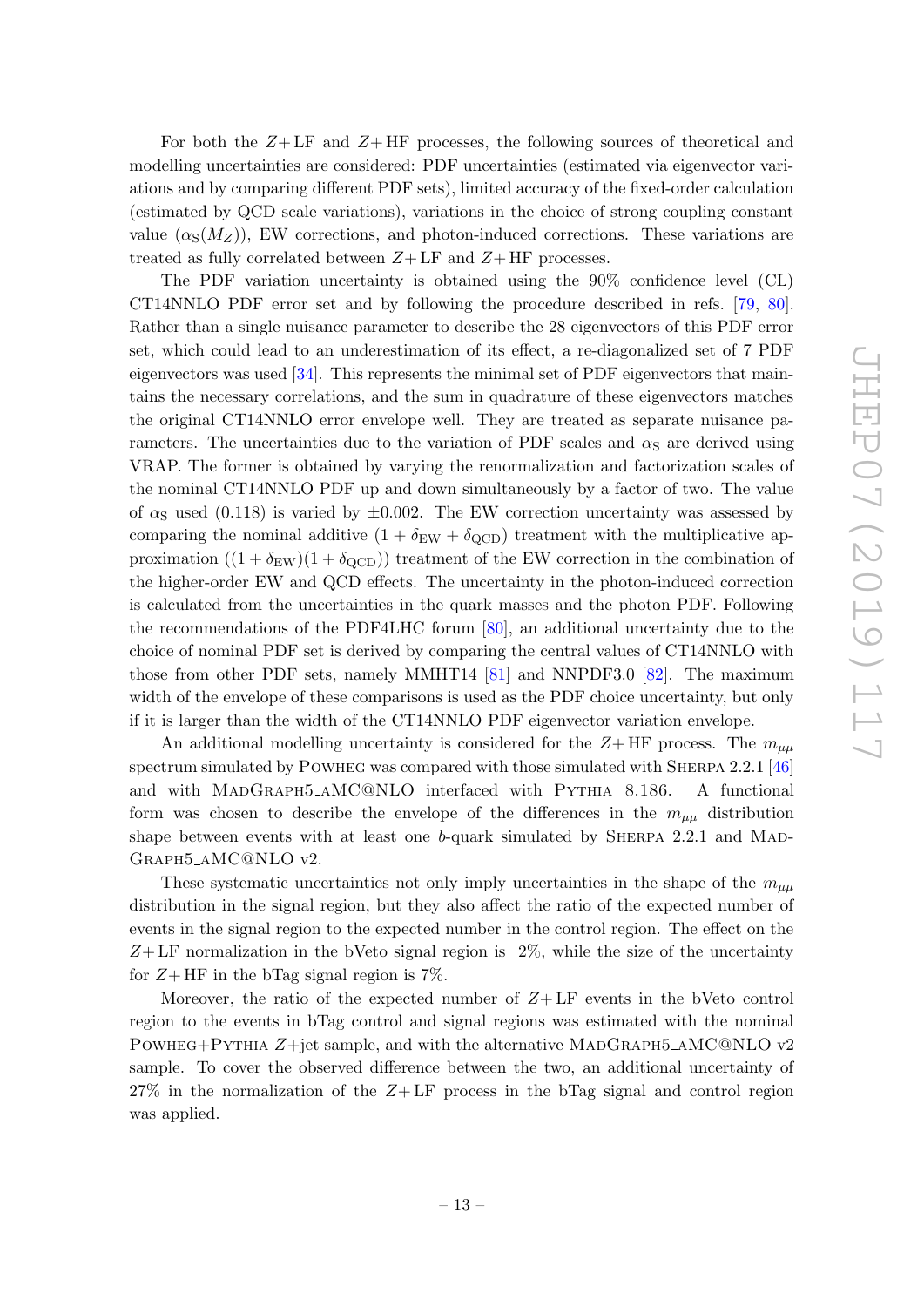For the  $t\bar{t}$  process, theoretical uncertainties in the modelling of the  $m_{\mu\mu}$  spectrum and in the extrapolation from control region to signal region are also considered. These are estimated by comparing the nominal prediction with alternative ones. To estimate the impact of initial and final state radiation modelling, two alternative Powheg+Pythia samples were generated with the following parameters. In the first one, the renormalization  $(\mu_R)$ and factorization  $(\mu_F)$  scale were varied by a factor of 0.5, the value of  $h_{\text{damp}}$  was doubled  $(2m_t)$  and the corresponding Perugia 2012 radiation tune variation was used. In the second sample, the renormalization and factorization scales were varied by a factor of 2, while the  $h_{\text{damp}}$  parameter was not changed. The associated variation from the Perugia 2012 tune was used. These choices of parameters have been shown to encompass the cases where  $\mu_R$ and  $\mu_{\rm F}$  are varied independently, and covered the measured uncertainties of the data for unfolded  $t\bar{t}$  distributions [\[83,](#page-23-6) [84\]](#page-23-7). Differences in parton shower and hadronization models were investigated using a sample where POWHEG-BOX was interfaced with  $HERWIG + + 2.7.1$  [\[85\]](#page-23-8) with the UE-EE-5 tune [\[38\]](#page-20-13) and the corresponding CTEQ6L1 PDFs. The nominal sample was also compared with a sample generated with MADGRAPH5\_AMC@NLO 2.2.1 [\[31\]](#page-20-6) interfaced with HERWIG++. A NLO matrix element and CT10 PDF were used for the  $t\bar{t}$ hard-scattering process. The parton shower, hadronization and the underlying events were modelled using the HERWIG++ 2.7.1 generator. The UE-EE-5 tune and the corresponding CTEQ6L1 PDF were used. A functional form was chosen to encompass the differences in the  $m_{\mu\mu}$  distribution shape between the nominal sample and all these alternative samples. These samples were also used to estimate the 3.5% extrapolation uncertainty from CRttbar to the SRbTag.

Theoretical uncertainties that arise from higher-order contributions to the crosssections and PDFs and affect the values of the predicted cross-sections for the diboson and single-top backgrounds are considered.

Signal processes. Uncertainties related to signal modelling include the uncertainties associated with the initial- and final-state radiation, the modelling of underlying events, the choice of the renormalization and factorization scales, and the parton distribution functions. None of them has a sizeable effect on the shape of the  $m_{\mu\mu}$  spectra, but some of them do affect the acceptance in the signal regions. Uncertainties for the different mass hypotheses were evaluated, but for simplicity, only the largest of the values is used. In the calculation of the uncertainties, appropriate requirements on the muon and jets kinematics are applied at hadron level for the SRbTag and SRbVeto regions.

The factorization and renormalization scales were varied by a factor of two up and down, including correlated and anti-correlated variations, both in Powheg-Box and in MG5\_AMC@NLO. For the bb $\Phi$  process, the largest deviation from the value of the nominal acceptance is considered as the final scale uncertainty  $(2\%$  in SRbTag, and  $1\%$  in SRbVeto). A 25% uncertainty for the acceptance of ggF events in the SRbTag is considered, as well as its anti-correlated effect in the SRbVeto region, following the procedure adopted in ref. [\[86\]](#page-23-9).

The PDF uncertainties are estimated by taking the envelope of the changes in the acceptance associated with the PDF4LHC15\_nlo\_100 (PDF4LC15\_nlo\_nf4\_30) [\[80\]](#page-23-3) error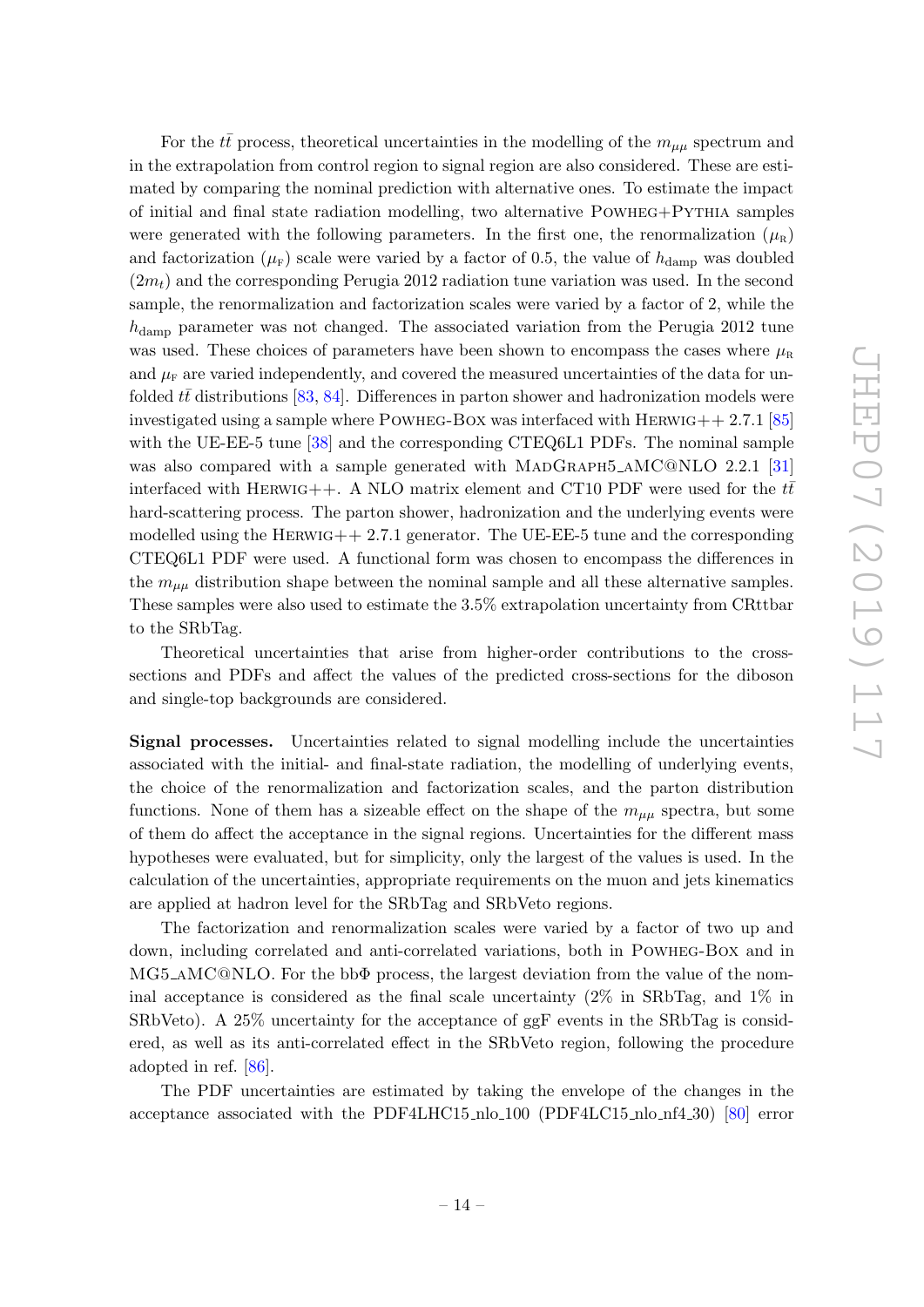set for the ggF (bbΦ) signal process. They correspond to changes in acceptances not larger than 1%.

Systematic variations of the parameters of the A14 (for bb $\Phi$ ) and AZNLO (for ggF) tunes are used to account for the uncertainties associated with the initial and final state radiation and the modelling of underlying events. For bbΦ, these uncertainties correspond to changes of 3.8% and 3.2% of the acceptance in the SRbTag and SRbVeto regions. They are associated with a migration of events from one signal region to the other, hence they are treated as anti-correlated between the two signal regions. For ggF, the uncertainty in the SRbVeto is negligible  $(< 0.5\%)$ , while it is 3.8% in the SRbTag.

As discussed in section [3,](#page-4-0) the signal samples were simulated with the fast simulation framework of ATLAS, which replaces the full simulation of the electromagnetic and hadronic calorimeters by a parameterized model. No significant differences in acceptance and dimuon invariant mass were observed between a limited number of fast simulation signal samples and samples generated with full Geant4-based simulation, hence no systematic uncertainty is considered for the use of fast simulation.

The current result is dominated by the statistical uncertainty of the data (which accounts for 66% of the total uncertainty on the fitted value of the signal cross-section), and the systematic uncertainty due to the finite size of the simulated background samples (which accounts for 25% of the total uncertainty). Amongst the remaining systematic uncertainties, the modelling of the shape of the  $m_{\mu\mu}$  distribution for the Z+jets and top-antitop backgrounds dominates (3% of the total uncertainty) followed by the muon identification efficiency (1.5%). All other considered sources of experimental and theoretical uncertainties (which individually have an impact  $< 0.4\%$ ) have a combined contribution of less than 5% to the total uncertainty on the upper limit.

### <span id="page-15-0"></span>8 Results

The observed p-values as a function of  $m_{\Phi}$ , obtained applying the statistical analysis de-scribed in section [6,](#page-9-0) are shown in figure  $3(a)$  for the  $bb\Phi$ -only fit and in figure  $3(b)$  for the ggF-only fit. The lines in each figure correspond to separate fits. The dotted line represents the  $p$ -value for a fit including only SRbTag and all control regions (CRs), the dashed line represents the  $p$ -value for a fit including only  $SRbVeto+CRs$ , while the solid line corresponds to the combined SRbTag+SRbVeto+CRs fit. The dotted lines in the two figures show similar behaviour and so do the dashed lines, while the combined  $p$ -values are calculated for separate signal production modes implying very different contributions from the SRbVeto and SRbTag regions, which lead to substantially different limits. The largest excess of events above the expected background is observed for the b-quark associated production at about  $m_{\Phi} = 480$  GeV and amounts to a local significance of  $2.3\sigma$ , which becomes  $0.6\sigma$  after considering the look-elsewhere effect over the mass range  $0.2-1.0$  TeV. The look-elsewhere effect is estimated using the method described in ref. [\[87\]](#page-23-10).

Since the data are in agreement with the predicted backgrounds the results are given in terms of exclusion limits. These are set using the modified frequentist  $CL_s$  method [\[88\]](#page-23-11). Upper limits on the cross section times branching ratio for a massive scalar particle are set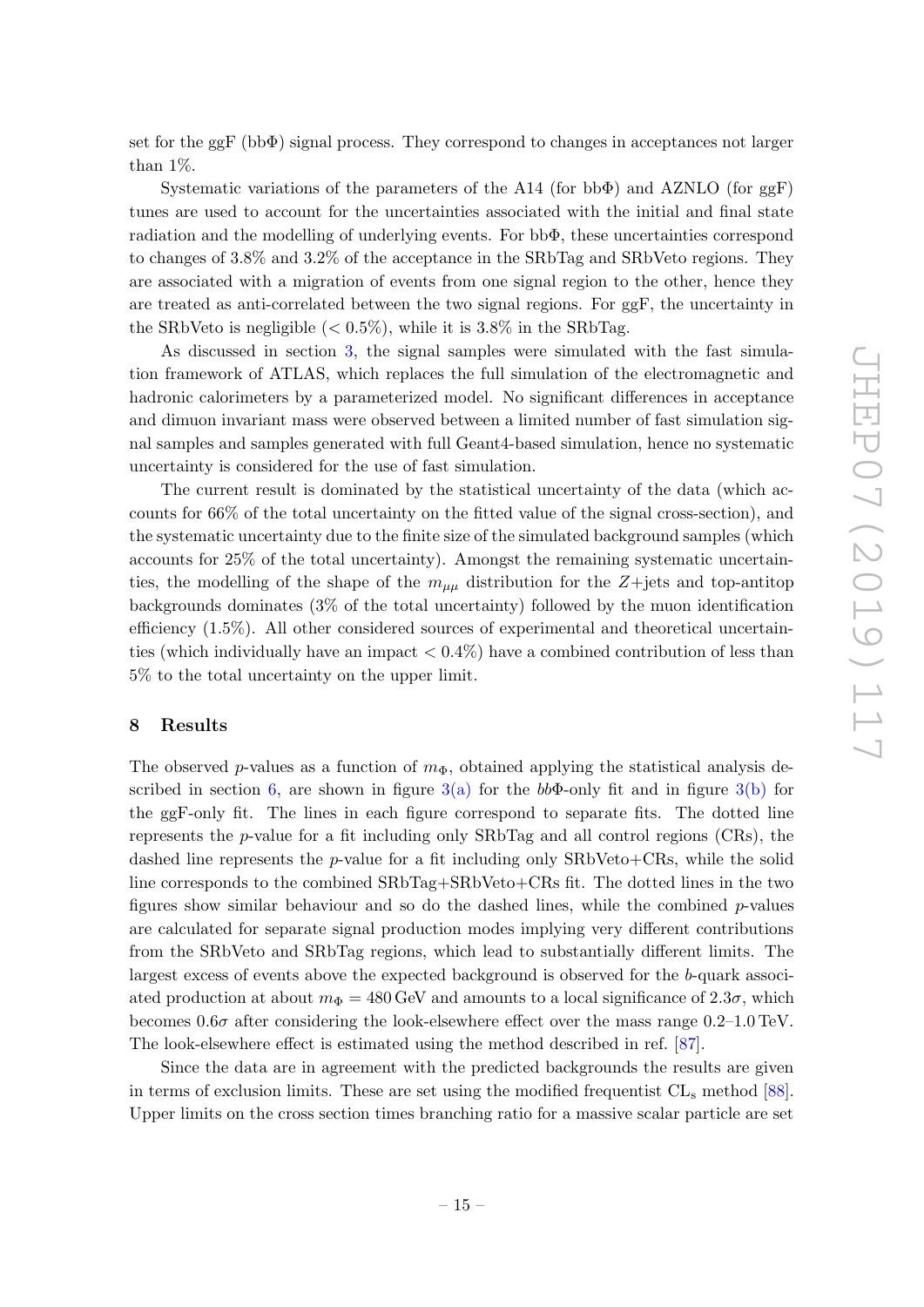

<span id="page-16-1"></span><span id="page-16-0"></span>Figure 3. Observed p-values as a function of  $m_{\Phi}$  for (a) a bb $\Phi$ -only fit and (b) a ggF-only fit. The dotted line corresponds to the data in the SRbTag only, the dashed line to the data in SRbVeto only, and the solid curve to the combination of the two data categories. All three fits include data from all control regions.

at the 95% confidence level (CL) as a function of the particle mass. The upper limits at 95% CL on  $\sigma_{\Phi} \times \mathcal{B}(\Phi \to \mu\mu)$  (where  $\sigma_{\Phi}$  is the cross section and  $\mathcal{B}$  is the branching ratio) assume the natural width of the resonance to be negligible compared to the experimental resolution, and they cover the mass range 0.2–1.0 TeV. In figure  $4(a)$  and  $4(b)$  the 95% CL upper limits are shown for b-quark associated production and gluon-gluon fusion, respectively. The expected limits are in the ranges 1.3–25 fb and 1.8–25 fb, respectively. The observed limits are in the ranges 1.9–41 fb and 1.6–44 fb, respectively. Both the expected and observed limits are calculated in the asymptotic approximation [\[75\]](#page-22-15), which was verified with MC pseudo-experiments for the  $m_{\Phi} = 1000 \,\text{GeV}$  hypothesis. The upper limit on the ggF production mode is dominated by the SRbVeto, while for the bbΦ production mode both the SRbTag and SRbVeto regions contribute to the result because of the relative acceptance of the  $bb\Phi$  production mode in the two regions. Limits shown in figure [4](#page-17-3) are obtained in simultaneous fits of the SRbVeto and SRbTag data regions and correspond to the different signal production modes. Usage of the same data events in both the  $bb\Phi$ -only and the ggF-only fits explains correlations in the behaviour of the observed limits.

Figures [5\(a\)](#page-17-4) and [5\(b\)](#page-17-5) show the observed and expected 95% CL upper limits on the production cross section times branching ratio for  $\Phi \to \mu\mu$  as a function of the fractional contribution from b-quark associated production  $(\sigma_{bb\Phi}/[\sigma_{bb\Phi} + \sigma_{ggF}])$  and the scalar resonance mass. These fractions are derived assuming that other production mechanisms do not affect the result.

A complete set of tables and figures are available at the Durham HepData repository [\[89\]](#page-23-12).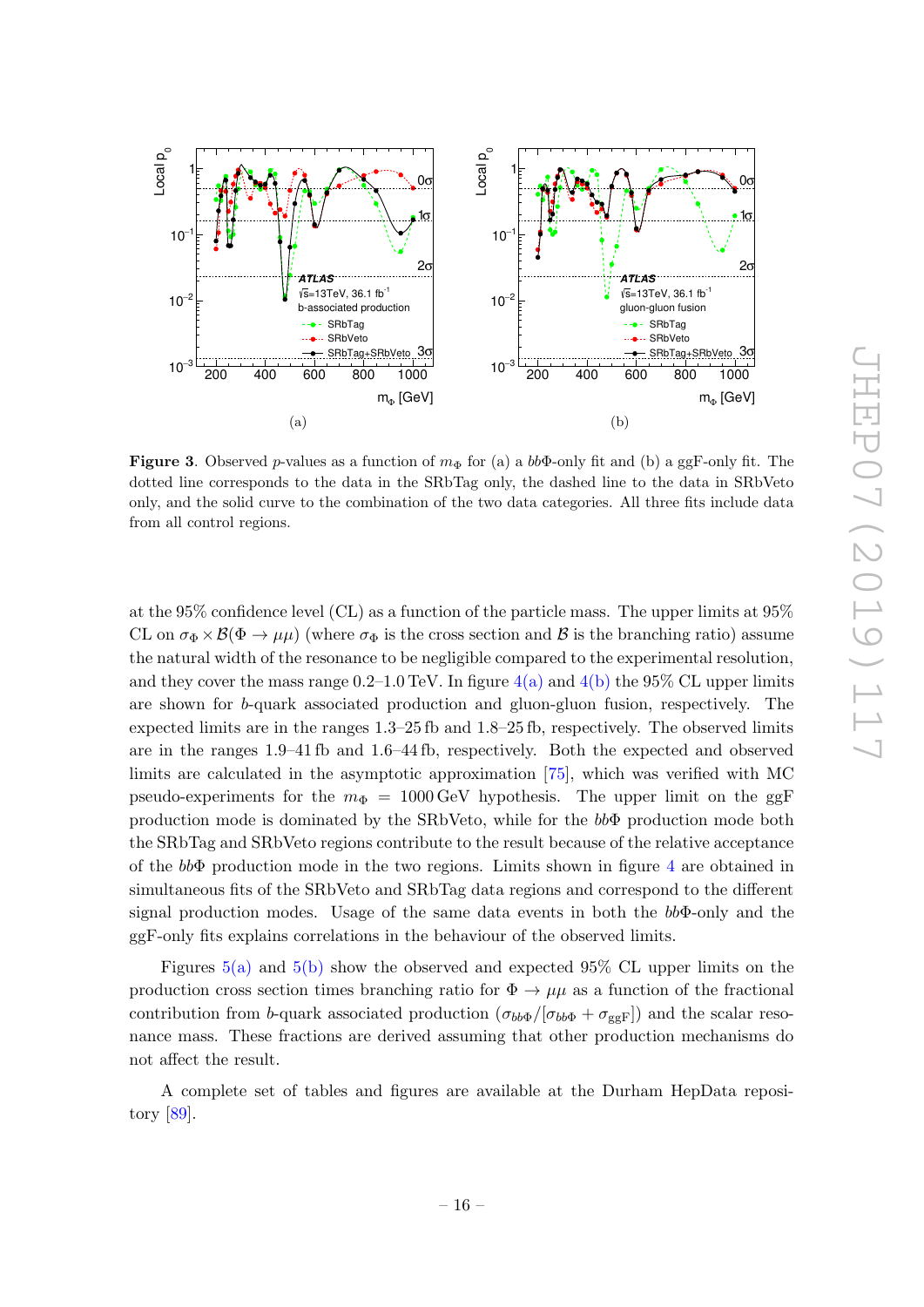

<span id="page-17-3"></span><span id="page-17-1"></span>Figure 4. The observed and expected 95% CL upper limits on the production cross section times branching ratio for a massive scalar resonance produced via (a) b-quark associated production and (b) gluon-gluon fusion.

<span id="page-17-2"></span>

<span id="page-17-5"></span><span id="page-17-4"></span>Figure 5. The (a) observed and (b) expected 95% CL upper limit on the production cross section times branching ratio for  $\Phi \to \mu\mu$  as a function of the fractional contribution from b-quark associated production and the scalar boson mass.

# <span id="page-17-0"></span>9 Conclusion

The ATLAS detector at the LHC has been used to search for a massive scalar resonance decaying into two opposite-sign muons, produced via b-quark associated production or via gluon-gluon fusion, assuming that the natural width of the resonance is negligible compared to the experimental resolution. The search is conducted with 36.1 fb<sup>-1</sup> of pp collision data at  $\sqrt{s} = 13$  TeV, recorded during 2015 and 2016. The observed dimuon invariant mass spectrum is consistent with the Standard Model prediction within uncertainties for events both with and without a b-tagged jet over the  $0.2-1.0$  TeV range. The observed upper limits at 95% confidence level on the cross-section times branching ratio for b-quark associated production and gluon-gluon fusion are between 1.9 and 41 fb and 1.6 and 44 fb respectively, which is consistent with expectations.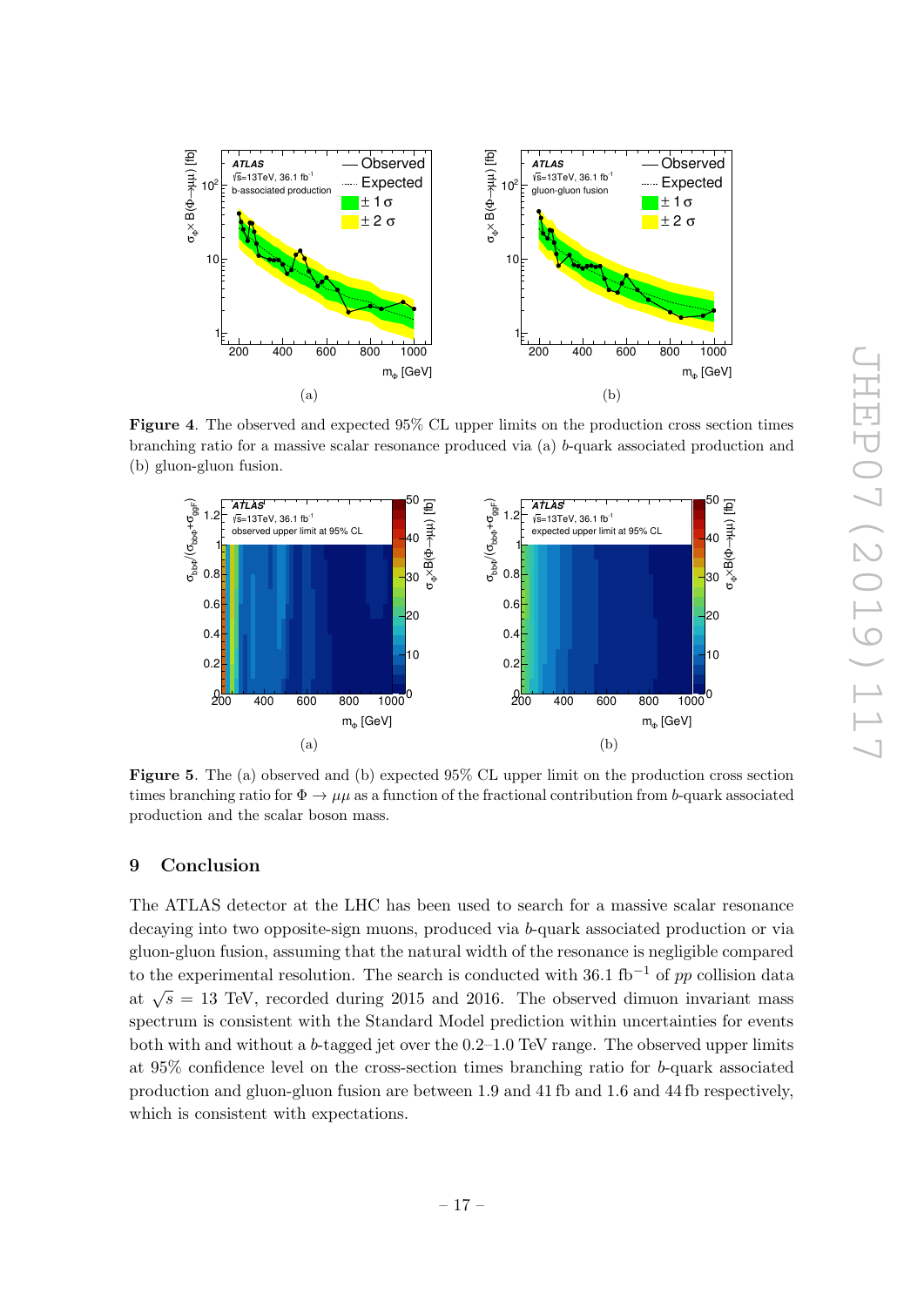### Acknowledgments

We thank CERN for the very successful operation of the LHC, as well as the support staff from our institutions without whom ATLAS could not be operated efficiently.

We acknowledge the support of ANPCyT, Argentina; YerPhI, Armenia; ARC, Australia; BMWFW and FWF, Austria; ANAS, Azerbaijan; SSTC, Belarus; CNPq and FAPESP, Brazil; NSERC, NRC and CFI, Canada; CERN; CONICYT, Chile; CAS, MOST and NSFC, China; COLCIENCIAS, Colombia; MSMT CR, MPO CR and VSC CR, Czech Republic; DNRF and DNSRC, Denmark; IN2P3-CNRS, CEA-DRF/IRFU, France; SRNSFG, Georgia; BMBF, HGF, and MPG, Germany; GSRT, Greece; RGC, Hong Kong SAR, China; ISF and Benoziyo Center, Israel; INFN, Italy; MEXT and JSPS, Japan; CNRST, Morocco; NWO, Netherlands; RCN, Norway; MNiSW and NCN, Poland; FCT, Portugal; MNE/IFA, Romania; MES of Russia and NRC KI, Russian Federation; JINR; MESTD, Serbia; MSSR, Slovakia; ARRS and MIZS, Slovenia; DST/NRF, South Africa; MINECO, Spain; SRC and Wallenberg Foundation, Sweden; SERI, SNSF and Cantons of Bern and Geneva, Switzerland; MOST, Taiwan; TAEK, Turkey; STFC, United Kingdom; DOE and NSF, United States of America. In addition, individual groups and members have received support from BCKDF, CANARIE, CRC and Compute Canada, Canada; COST, ERC, ERDF, Horizon 2020, and Marie Skłodowska-Curie Actions, European Union; Investissements d' Avenir Labex and Idex, ANR, France; DFG and AvH Foundation, Germany; Herakleitos, Thales and Aristeia programmes co-financed by EU-ESF and the Greek NSRF, Greece; BSF-NSF and GIF, Israel; CERCA Programme Generalitat de Catalunya, Spain; The Royal Society and Leverhulme Trust, United Kingdom.

The crucial computing support from all WLCG partners is acknowledged gratefully, in particular from CERN, the ATLAS Tier-1 facilities at TRIUMF (Canada), NDGF (Denmark, Norway, Sweden), CC-IN2P3 (France), KIT/GridKA (Germany), INFN-CNAF (Italy), NL-T1 (Netherlands), PIC (Spain), ASGC (Taiwan), RAL (U.K.) and BNL (U.S.A.), the Tier-2 facilities worldwide and large non-WLCG resource providers. Major contributors of computing resources are listed in ref. [\[90\]](#page-23-13).

Open Access. This article is distributed under the terms of the Creative Commons Attribution License [\(CC-BY 4.0\)](https://creativecommons.org/licenses/by/4.0/), which permits any use, distribution and reproduction in any medium, provided the original author(s) and source are credited.

#### References

- <span id="page-18-0"></span>[1] ATLAS collaboration, Observation of a new particle in the search for the standard model Higgs boson with the ATLAS detector at the LHC, [Phys. Lett.](https://doi.org/10.1016/j.physletb.2012.08.020)  $\bf{B}$  716 (2012) 1 [[arXiv:1207.7214](https://arxiv.org/abs/1207.7214)] [IN[SPIRE](https://inspirehep.net/search?p=find+EPRINT+arXiv:1207.7214)].
- <span id="page-18-1"></span>[2] CMS collaboration, Observation of a new boson at a mass of 125 GeV with the CMS experiment at the LHC, [Phys. Lett.](https://doi.org/10.1016/j.physletb.2012.08.021) **B 716** (2012) 30  $\left[$ [arXiv:1207.7235](https://arxiv.org/abs/1207.7235) $\right]$  [IN[SPIRE](https://inspirehep.net/search?p=find+EPRINT+arXiv:1207.7235)].
- <span id="page-18-2"></span>[3] ATLAS collaboration, Measurements of the Higgs boson production and decay rates and coupling strengths using pp collision data at  $\sqrt{s} = 7$  and 8 TeV in the ATLAS experiment, [Eur. Phys. J.](https://doi.org/10.1140/epjc/s10052-015-3769-y) C 76 (2016) 6 [[arXiv:1507.04548](https://arxiv.org/abs/1507.04548)] [IN[SPIRE](https://inspirehep.net/search?p=find+EPRINT+arXiv:1507.04548)].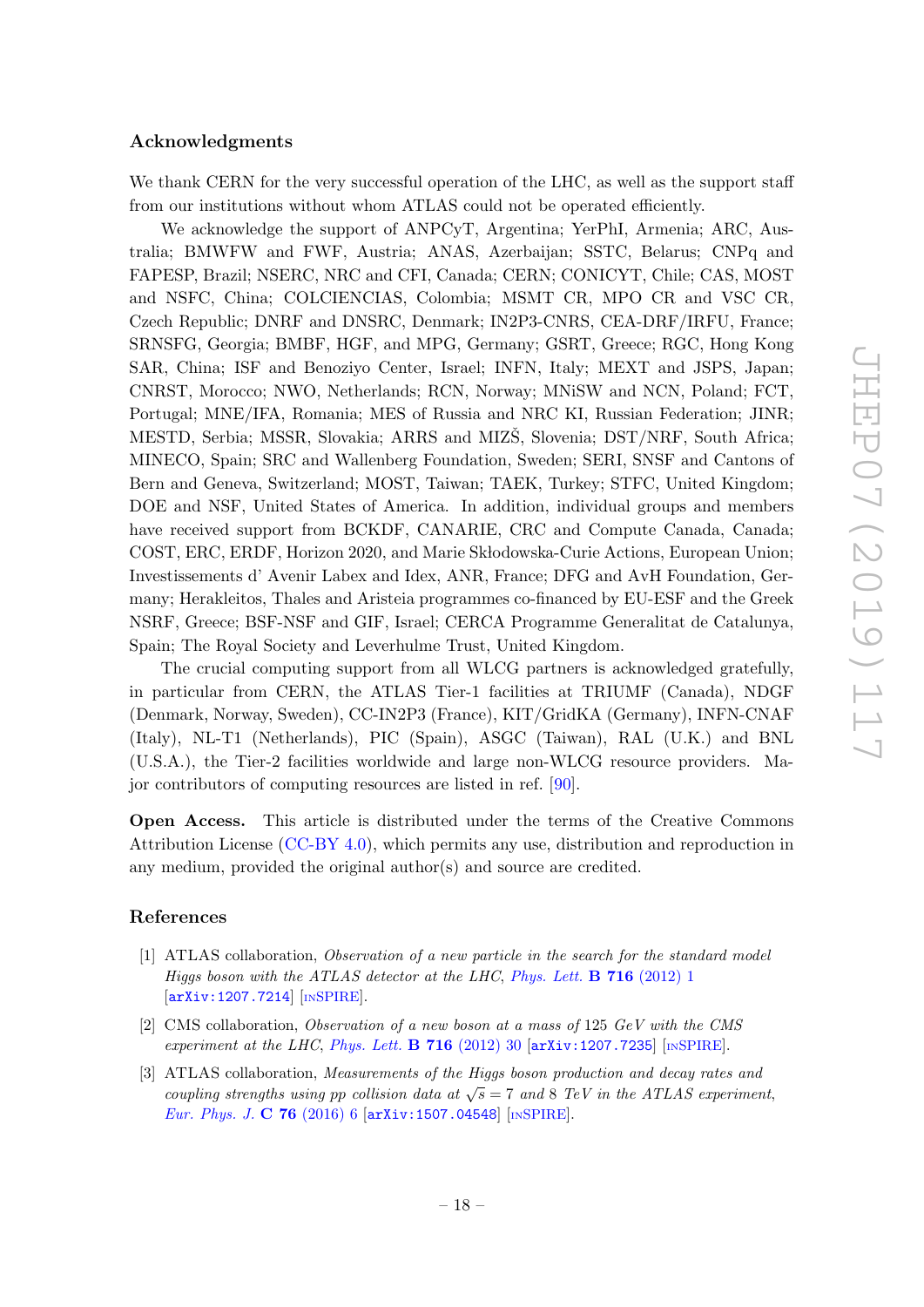- [4] ATLAS collaboration, *Evidence for the spin-*0 nature of the Higgs boson using ATLAS data, [Phys. Lett.](https://doi.org/10.1016/j.physletb.2013.08.026) **B 726** (2013) 120 [[arXiv:1307.1432](https://arxiv.org/abs/1307.1432)] [IN[SPIRE](https://inspirehep.net/search?p=find+EPRINT+arXiv:1307.1432)].
- [5] CMS collaboration, Precise determination of the mass of the Higgs boson and tests of compatibility of its couplings with the standard model predictions using proton collisions at 7 and 8 TeV, [Eur. Phys. J.](https://doi.org/10.1140/epjc/s10052-015-3351-7) C 75 (2015) 212 [[arXiv:1412.8662](https://arxiv.org/abs/1412.8662)] [IN[SPIRE](https://inspirehep.net/search?p=find+EPRINT+arXiv:1412.8662)].
- [6] CMS collaboration, Constraints on the spin-parity and anomalous HVV couplings of the Higgs boson in proton collisions at 7 and 8 TeV, Phys. Rev.  $\bf{D}$  92 [\(2015\) 012004](https://doi.org/10.1103/PhysRevD.92.012004) [[arXiv:1411.3441](https://arxiv.org/abs/1411.3441)] [IN[SPIRE](https://inspirehep.net/search?p=find+EPRINT+arXiv:1411.3441)].
- <span id="page-19-0"></span>[7] ATLAS, CMS collaboration, Measurements of the Higgs boson production and decay rates and constraints on its couplings from a combined ATLAS and CMS analysis of the LHC pp collision data at  $\sqrt{s}$  = 7 and 8 TeV, JHEP 08 [\(2016\) 045](https://doi.org/10.1007/JHEP08(2016)045) [[arXiv:1606.02266](https://arxiv.org/abs/1606.02266)] [IN[SPIRE](https://inspirehep.net/search?p=find+EPRINT+arXiv:1606.02266)].
- <span id="page-19-1"></span>[8] F. Englert and R. Brout, Broken symmetry and the mass of gauge vector mesons, [Phys. Rev.](https://doi.org/10.1103/PhysRevLett.13.321) Lett. **13** [\(1964\) 321](https://doi.org/10.1103/PhysRevLett.13.321) [IN[SPIRE](https://inspirehep.net/search?p=find+J+%22Phys.Rev.Lett.,13,321%22)].
- [9] P.W. Higgs, Broken symmetries, massless particles and gauge fields, [Phys. Lett.](https://doi.org/10.1016/0031-9163(64)91136-9) 12 (1964) [132](https://doi.org/10.1016/0031-9163(64)91136-9) [IN[SPIRE](https://inspirehep.net/search?p=find+J+%22Phys.Lett.,12,132%22)].
- [10] P.W. Higgs, *Broken symmetries and the masses of gauge bosons, [Phys. Rev. Lett.](https://doi.org/10.1103/PhysRevLett.13.508)* **13** (1964) [508](https://doi.org/10.1103/PhysRevLett.13.508) [IN[SPIRE](https://inspirehep.net/search?p=find+J+%22Phys.Rev.Lett.,13,508%22)].
- [11] P.W. Higgs, Spontaneous symmetry breakdown without massless bosons, [Phys. Rev.](https://doi.org/10.1103/PhysRev.145.1156) 145 [\(1966\) 1156](https://doi.org/10.1103/PhysRev.145.1156) [IN[SPIRE](https://inspirehep.net/search?p=find+J+%22Phys.Rev.,145,1156%22)].
- [12] G.S. Guralnik, C.R. Hagen and T.W.B. Kibble, Global conservation laws and massless particles, [Phys. Rev. Lett.](https://doi.org/10.1103/PhysRevLett.13.585)  $13$  (1964) 585 [IN[SPIRE](https://inspirehep.net/search?p=find+J+%22Phys.Rev.Lett.,13,585%22)].
- <span id="page-19-2"></span>[13] T.W.B. Kibble, Symmetry breaking in non-Abelian gauge theories, [Phys. Rev.](https://doi.org/10.1103/PhysRev.155.1554) 155 (1967) [1554](https://doi.org/10.1103/PhysRev.155.1554) [IN[SPIRE](https://inspirehep.net/search?p=find+J+%22Phys.Rev.,155,1554%22)].
- <span id="page-19-3"></span>[14] A. Djouadi, The anatomy of electro-weak symmetry breaking. II. The Higgs bosons in the minimal supersymmetric model, [Phys. Rept.](https://doi.org/10.1016/j.physrep.2007.10.005)  $459$  (2008) 1 [[hep-ph/0503173](https://arxiv.org/abs/hep-ph/0503173)] [IN[SPIRE](https://inspirehep.net/search?p=find+EPRINT+hep-ph/0503173)].
- <span id="page-19-4"></span>[15] G.C. Branco et al., Theory and phenomenology of two-Higgs-doublet models, [Phys. Rept.](https://doi.org/10.1016/j.physrep.2012.02.002) 516 [\(2012\) 1](https://doi.org/10.1016/j.physrep.2012.02.002) [[arXiv:1106.0034](https://arxiv.org/abs/1106.0034)] [IN[SPIRE](https://inspirehep.net/search?p=find+EPRINT+arXiv:1106.0034)].
- <span id="page-19-5"></span>[16] W. Altmannshofer et al., Collider signatures of flavorful Higgs bosons, [Phys. Rev.](https://doi.org/10.1103/PhysRevD.94.115032) D 94 [\(2016\) 115032](https://doi.org/10.1103/PhysRevD.94.115032) [[arXiv:1610.02398](https://arxiv.org/abs/1610.02398)] [IN[SPIRE](https://inspirehep.net/search?p=find+EPRINT+arXiv:1610.02398)].
- <span id="page-19-6"></span>[17] ATLAS collaboration, Search for additional heavy neutral Higgs and gauge bosons in the ditau final state produced in 36 fb<sup>-1</sup> of pp collisions at  $\sqrt{s} = 13$  TeV with the ATLAS detector, JHEP 01 [\(2018\) 055](https://doi.org/10.1007/JHEP01(2018)055) [[arXiv:1709.07242](https://arxiv.org/abs/1709.07242)] [IN[SPIRE](https://inspirehep.net/search?p=find+EPRINT+arXiv:1709.07242)].
- <span id="page-19-7"></span>[18] CMS collaboration, Search for beyond the standard model Higgs bosons decaying into a  $b\overline{b}$ pair in pp collisions at  $\sqrt{s} = 13$  TeV, JHEP 08 [\(2018\) 113](https://doi.org/10.1007/JHEP08(2018)113) [[arXiv:1805.12191](https://arxiv.org/abs/1805.12191)] [IN[SPIRE](https://inspirehep.net/search?p=find+EPRINT+arXiv:1805.12191)].
- <span id="page-19-8"></span>[19] J.E. Camargo-Molina, A. Celis and D.A. Faroughy, Anomalies in bottom from new physics in top, [Phys. Lett.](https://doi.org/10.1016/j.physletb.2018.07.051) **B 784** (2018) 284 [[arXiv:1805.04917](https://arxiv.org/abs/1805.04917)] [IN[SPIRE](https://inspirehep.net/search?p=find+EPRINT+arXiv:1805.04917)].
- <span id="page-19-9"></span>[20] ATLAS collaboration, Search for new high-mass phenomena in the dilepton final state using 36 fb<sup>-1</sup> of proton-proton collision data at  $\sqrt{s} = 13$  TeV with the ATLAS detector, [JHEP](https://doi.org/10.1007/JHEP10(2017)182) 10 [\(2017\) 182](https://doi.org/10.1007/JHEP10(2017)182) [[arXiv:1707.02424](https://arxiv.org/abs/1707.02424)] [IN[SPIRE](https://inspirehep.net/search?p=find+EPRINT+arXiv:1707.02424)].
- <span id="page-19-10"></span>[21] ATLAS collaboration, Search for the neutral Higgs bosons of the minimal supersymmetric standard model in pp collisions at  $\sqrt{s} = 7$  TeV with the ATLAS detector, JHEP 02 [\(2013\)](https://doi.org/10.1007/JHEP02(2013)095) [095](https://doi.org/10.1007/JHEP02(2013)095) [[arXiv:1211.6956](https://arxiv.org/abs/1211.6956)] [IN[SPIRE](https://inspirehep.net/search?p=find+EPRINT+arXiv:1211.6956)].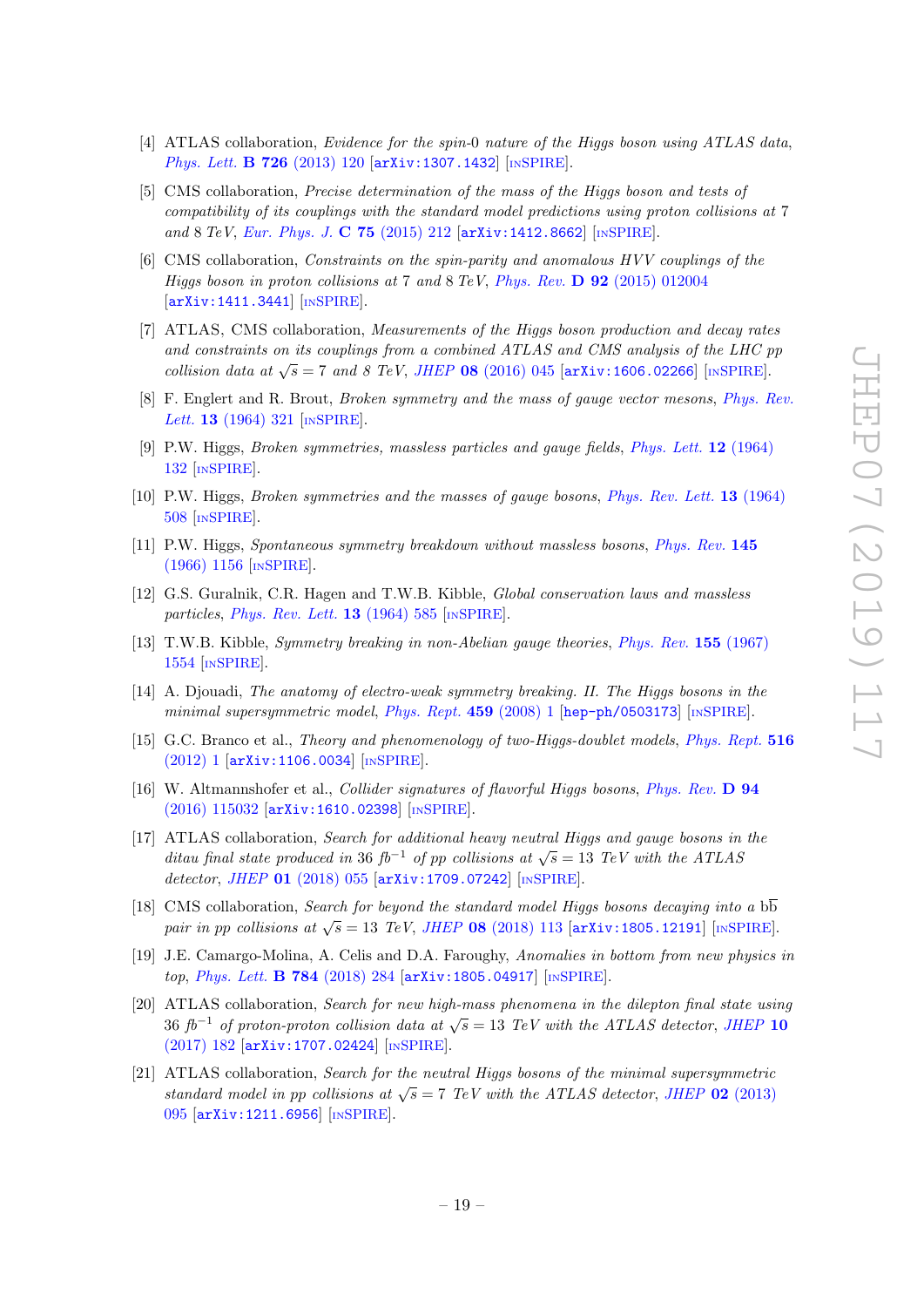- <span id="page-20-0"></span>[22] CMS collaboration, Search for neutral MSSM Higgs bosons decaying to  $\mu^+\mu^-$  in pp collisions at  $\sqrt{s}$  = 7 and 8 TeV, [Phys. Lett.](https://doi.org/10.1016/j.physletb.2015.11.042) **B** 752 (2016) 221 [[arXiv:1508.01437](https://arxiv.org/abs/1508.01437)] [IN[SPIRE](https://inspirehep.net/search?p=find+EPRINT+arXiv:1508.01437)].
- <span id="page-20-1"></span>[23] ATLAS collaboration, The ATLAS experiment at the CERN Large Hadron Collider, [2008](https://doi.org/10.1088/1748-0221/3/08/S08003) JINST 3 [S08003](https://doi.org/10.1088/1748-0221/3/08/S08003) [IN[SPIRE](https://inspirehep.net/search?p=find+J+%22JINST,3,S08003%22)].
- [24] ATLAS collaboration, ATLAS insertable b-layer technical design report, [ATLAS-TDR-19](https://cds.cern.ch/record/1291633) (2010).
- <span id="page-20-2"></span>[25] ATLAS collaboration, ATLAS insertable B-layer technical design report addendum, [ATLAS-TDR-19-ADD-1](https://cds.cern.ch/record/1451888) (2012).
- <span id="page-20-3"></span>[26] ATLAS collaboration, Performance of the ATLAS trigger system in 2015, [Eur. Phys. J.](https://doi.org/10.1140/epjc/s10052-017-4852-3) C 77 [\(2017\) 317](https://doi.org/10.1140/epjc/s10052-017-4852-3) [[arXiv:1611.09661](https://arxiv.org/abs/1611.09661)] [IN[SPIRE](https://inspirehep.net/search?p=find+EPRINT+arXiv:1611.09661)].
- <span id="page-20-4"></span>[27] P. Nason, A new method for combining NLO QCD with shower Monte Carlo algorithms, JHEP 11 [\(2004\) 040](https://doi.org/10.1088/1126-6708/2004/11/040) [[hep-ph/0409146](https://arxiv.org/abs/hep-ph/0409146)] [IN[SPIRE](https://inspirehep.net/search?p=find+EPRINT+hep-ph/0409146)].
- [28] S. Frixione, P. Nason and C. Oleari, Matching NLO QCD computations with Parton Shower simulations: the POWHEG method, JHEP 11 [\(2007\) 070](https://doi.org/10.1088/1126-6708/2007/11/070) [[arXiv:0709.2092](https://arxiv.org/abs/0709.2092)] [IN[SPIRE](https://inspirehep.net/search?p=find+EPRINT+arXiv:0709.2092)].
- <span id="page-20-16"></span>[29] S. Alioli, P. Nason, C. Oleari and E. Re, A general framework for implementing NLO calculations in shower Monte Carlo programs: the POWHEG BOX, JHEP 06 [\(2010\) 043](https://doi.org/10.1007/JHEP06(2010)043) [[arXiv:1002.2581](https://arxiv.org/abs/1002.2581)] [IN[SPIRE](https://inspirehep.net/search?p=find+EPRINT+arXiv:1002.2581)].
- <span id="page-20-5"></span>[30] E. Bagnaschi, G. Degrassi, P. Slavich and A. Vicini, Higgs production via gluon fusion in the POWHEG approach in the SM and in the MSSM, JHEP 02 [\(2012\) 088](https://doi.org/10.1007/JHEP02(2012)088) [[arXiv:1111.2854](https://arxiv.org/abs/1111.2854)] [IN[SPIRE](https://inspirehep.net/search?p=find+EPRINT+arXiv:1111.2854)].
- <span id="page-20-6"></span>[31] J. Alwall et al., The automated computation of tree-level and next-to-leading order differential cross sections and their matching to parton shower simulations, JHEP **07** [\(2014\)](https://doi.org/10.1007/JHEP07(2014)079) [079](https://doi.org/10.1007/JHEP07(2014)079) [[arXiv:1405.0301](https://arxiv.org/abs/1405.0301)] [IN[SPIRE](https://inspirehep.net/search?p=find+EPRINT+arXiv:1405.0301)].
- <span id="page-20-7"></span>[32] M. Wiesemann et al., *Higgs production in association with bottom quarks*, *JHEP* 02 [\(2015\)](https://doi.org/10.1007/JHEP02(2015)132) [132](https://doi.org/10.1007/JHEP02(2015)132) [[arXiv:1409.5301](https://arxiv.org/abs/1409.5301)] [IN[SPIRE](https://inspirehep.net/search?p=find+EPRINT+arXiv:1409.5301)].
- <span id="page-20-8"></span>[33] H.-L. Lai et al., New parton distributions for collider physics, Phys. Rev. **D 82** [\(2010\) 074024](https://doi.org/10.1103/PhysRevD.82.074024) [[arXiv:1007.2241](https://arxiv.org/abs/1007.2241)] [IN[SPIRE](https://inspirehep.net/search?p=find+EPRINT+arXiv:1007.2241)].
- <span id="page-20-9"></span>[34] S. Dulat et al., New parton distribution functions from a global analysis of quantum chromodynamics, Phys. Rev. D 93 [\(2016\) 033006](https://doi.org/10.1103/PhysRevD.93.033006)  $arXiv:1506.07443$  [IN[SPIRE](https://inspirehep.net/search?p=find+EPRINT+arXiv:1506.07443)].
- <span id="page-20-10"></span>[35] T. Sjöstrand et al., An introduction to PYTHIA 8.2, [Comput. Phys. Commun.](https://doi.org/10.1016/j.cpc.2015.01.024) 191 (2015) [159](https://doi.org/10.1016/j.cpc.2015.01.024) [[arXiv:1410.3012](https://arxiv.org/abs/1410.3012)] [IN[SPIRE](https://inspirehep.net/search?p=find+EPRINT+arXiv:1410.3012)].
- <span id="page-20-11"></span>[36] ATLAS collaboration, Measurement of the  $Z/\gamma^*$  boson transverse momentum distribution in pp collisions at  $\sqrt{s} = 7$  TeV with the ATLAS detector, JHEP 09 [\(2014\) 145](https://doi.org/10.1007/JHEP09(2014)145) [[arXiv:1406.3660](https://arxiv.org/abs/1406.3660)] [IN[SPIRE](https://inspirehep.net/search?p=find+EPRINT+arXiv:1406.3660)].
- <span id="page-20-12"></span>[37] J. Pumplin et al., New generation of parton distributions with uncertainties from global QCD analysis, JHEP 07 [\(2002\) 012](https://doi.org/10.1088/1126-6708/2002/07/012) [[hep-ph/0201195](https://arxiv.org/abs/hep-ph/0201195)] [IN[SPIRE](https://inspirehep.net/search?p=find+EPRINT+hep-ph/0201195)].
- <span id="page-20-13"></span>[38] ATLAS collaboration, ATLAS PYTHIA8 tunes to 7 TeV data, [ATL-PHYS-PUB-2014-021](http://cds.cern.ch/record/1966419) (2014).
- <span id="page-20-14"></span>[39] R.D. Ball et al., *Parton distributions with LHC data, [Nucl. Phys.](https://doi.org/10.1016/j.nuclphysb.2012.10.003)* **B 867** (2013) 244 [[arXiv:1207.1303](https://arxiv.org/abs/1207.1303)] [IN[SPIRE](https://inspirehep.net/search?p=find+EPRINT+arXiv:1207.1303)].
- <span id="page-20-15"></span>[40] D.J. Lange, The EvtGen particle decay simulation package, [Nucl. Instrum. Meth.](https://doi.org/10.1016/S0168-9002(01)00089-4) A 462 [\(2001\) 152](https://doi.org/10.1016/S0168-9002(01)00089-4) [IN[SPIRE](https://inspirehep.net/search?p=find+J+%22Nucl.Instrum.Meth.,A462,152%22)].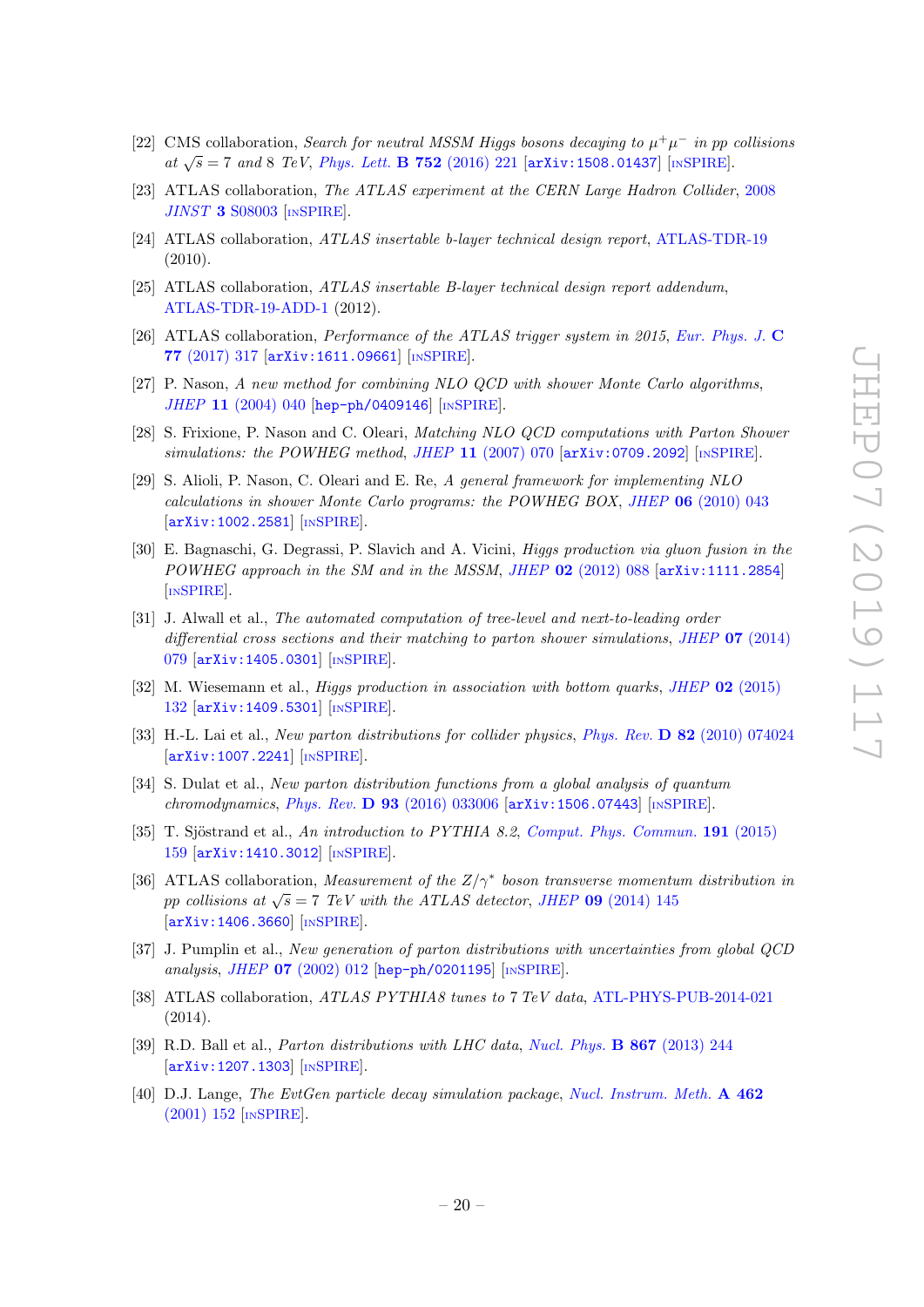- <span id="page-21-0"></span>[41] S. Alioli, P. Nason, C. Oleari and E. Re, Vector boson plus one jet production in POWHEG, JHEP 01 [\(2011\) 095](https://doi.org/10.1007/JHEP01(2011)095) [[arXiv:1009.5594](https://arxiv.org/abs/1009.5594)] [IN[SPIRE](https://inspirehep.net/search?p=find+EPRINT+arXiv:1009.5594)].
- <span id="page-21-1"></span>[42] N. Davidson, T. Przedzinski and Z. Was, *PHOTOS interface in C++: technical and physics* documentation, [Comput. Phys. Commun.](https://doi.org/10.1016/j.cpc.2015.09.013) 199 (2016) 86  $\left[$ [arXiv:1011.0937](https://arxiv.org/abs/1011.0937) $\right]$   $\left[$ IN[SPIRE](https://inspirehep.net/search?p=find+EPRINT+arXiv:1011.0937) $\right]$ .
- <span id="page-21-2"></span>[43] C. Anastasiou, L.J. Dixon, K. Melnikov and F. Petriello, High precision QCD at hadron colliders: electroweak gauge boson rapidity distributions at NNLO, [Phys. Rev.](https://doi.org/10.1103/PhysRevD.69.094008) D 69 (2004) [094008](https://doi.org/10.1103/PhysRevD.69.094008) [[hep-ph/0312266](https://arxiv.org/abs/hep-ph/0312266)] [IN[SPIRE](https://inspirehep.net/search?p=find+EPRINT+hep-ph/0312266)].
- <span id="page-21-3"></span>[44] S.G. Bondarenko and A.A. Sapronov, NLO EW and QCD proton-proton cross section calculations with mcsanc-v1.01, [Comput. Phys. Commun.](https://doi.org/10.1016/j.cpc.2013.05.010) 184 (2013) 2343 [[arXiv:1301.3687](https://arxiv.org/abs/1301.3687)] [IN[SPIRE](https://inspirehep.net/search?p=find+EPRINT+arXiv:1301.3687)].
- <span id="page-21-4"></span>[45] A.D. Martin, R.G. Roberts, W.J. Stirling and R.S. Thorne, Parton distributions incorporating QED contributions, [Eur. Phys. J.](https://doi.org/10.1140/epjc/s2004-02088-7) C 39 (2005) 155 [[hep-ph/0411040](https://arxiv.org/abs/hep-ph/0411040)] [IN[SPIRE](https://inspirehep.net/search?p=find+EPRINT+hep-ph/0411040)].
- <span id="page-21-5"></span>[46] T. Gleisberg et al., Event generation with SHERPA 1.1, JHEP 02 [\(2009\) 007](https://doi.org/10.1088/1126-6708/2009/02/007) [[arXiv:0811.4622](https://arxiv.org/abs/0811.4622)] [IN[SPIRE](https://inspirehep.net/search?p=find+EPRINT+arXiv:0811.4622)].
- <span id="page-21-6"></span>[47] L. Lönnblad, Correcting the color dipole cascade model with fixed order matrix elements, JHEP 05 [\(2002\) 046](https://doi.org/10.1088/1126-6708/2002/05/046) [[hep-ph/0112284](https://arxiv.org/abs/hep-ph/0112284)] [IN[SPIRE](https://inspirehep.net/search?p=find+EPRINT+hep-ph/0112284)].
- <span id="page-21-7"></span>[48] N. Lavesson and L. Lönnblad,  $W+jets$  matrix elements and the dipole cascade, [JHEP](https://doi.org/10.1088/1126-6708/2005/07/054) 07 [\(2005\) 054](https://doi.org/10.1088/1126-6708/2005/07/054) [[hep-ph/0503293](https://arxiv.org/abs/hep-ph/0503293)] [IN[SPIRE](https://inspirehep.net/search?p=find+EPRINT+hep-ph/0503293)].
- <span id="page-21-8"></span>[49] P.Z. Skands, Tuning Monte Carlo generators: The Perugia Tunes, [Phys. Rev.](https://doi.org/10.1103/PhysRevD.82.074018) D 82 (2010) [074018](https://doi.org/10.1103/PhysRevD.82.074018) [[arXiv:1005.3457](https://arxiv.org/abs/1005.3457)] [IN[SPIRE](https://inspirehep.net/search?p=find+EPRINT+arXiv:1005.3457)].
- <span id="page-21-9"></span>[50] M. Czakon and A. Mitov,  $Top++: a program for the calculation of the top-pair cross-section$ at hadron colliders, [Comput. Phys. Commun.](https://doi.org/10.1016/j.cpc.2014.06.021) 185 (2014) 2930 [[arXiv:1112.5675](https://arxiv.org/abs/1112.5675)] [IN[SPIRE](https://inspirehep.net/search?p=find+EPRINT+arXiv:1112.5675)].
- <span id="page-21-10"></span>[51] M. Aliev et al., HATHOR: HAdronic Top and Heavy quarks crOss section calculatoR, [Comput. Phys. Commun.](https://doi.org/10.1016/j.cpc.2010.12.040) 182 (2011) 1034 [[arXiv:1007.1327](https://arxiv.org/abs/1007.1327)] [IN[SPIRE](https://inspirehep.net/search?p=find+EPRINT+arXiv:1007.1327)].
- <span id="page-21-11"></span>[52] P. Kant, et al., HatHor for single top-quark production: Updated predictions and uncertainty estimates for single top-quark production in hadronic collisions, [Comput. Phys. Commun.](https://doi.org/10.1016/j.cpc.2015.02.001) 191 [\(2015\) 74](https://doi.org/10.1016/j.cpc.2015.02.001) [[arXiv:1406.4403](https://arxiv.org/abs/1406.4403)] [IN[SPIRE](https://inspirehep.net/search?p=find+EPRINT+arXiv:1406.4403)].
- <span id="page-21-12"></span>[53] T. Gleisberg and S. Hoeche, *Comix, a new matrix element generator*, *JHEP* 12 [\(2008\) 039](https://doi.org/10.1088/1126-6708/2008/12/039) [[arXiv:0808.3674](https://arxiv.org/abs/0808.3674)] [IN[SPIRE](https://inspirehep.net/search?p=find+EPRINT+arXiv:0808.3674)].
- <span id="page-21-13"></span>[54] F. Cascioli, P. Maierhofer and S. Pozzorini, *Scattering amplitudes with open loops*, *[Phys. Rev.](https://doi.org/10.1103/PhysRevLett.108.111601)* Lett. 108 [\(2012\) 111601](https://doi.org/10.1103/PhysRevLett.108.111601) [[arXiv:1111.5206](https://arxiv.org/abs/1111.5206)] [IN[SPIRE](https://inspirehep.net/search?p=find+EPRINT+arXiv:1111.5206)].
- <span id="page-21-14"></span>[55] S. Schumann and F. Krauss, A parton shower algorithm based on Catani-Seymour dipole  $factorisation, JHEP$  03 [\(2008\) 038](https://doi.org/10.1088/1126-6708/2008/03/038)  $[ary:0709.1027]$   $[insPIRE]$ .
- <span id="page-21-15"></span>[56] S. Hoeche, F. Krauss, M. Schonherr and F. Siegert, QCD matrix elements + parton showers: the NLO case, JHEP  $04$  [\(2013\) 027](https://doi.org/10.1007/JHEP04(2013)027)  $\text{arXiv:1207.5030}$  $\text{arXiv:1207.5030}$  $\text{arXiv:1207.5030}$   $\text{[insPIRE]}$ .
- <span id="page-21-16"></span>[57] ATLAS collaboration, The ATLAS simulation infrastructure, [Eur. Phys. J.](https://doi.org/10.1140/epjc/s10052-010-1429-9) C 70 (2010) 823 [[arXiv:1005.4568](https://arxiv.org/abs/1005.4568)] [IN[SPIRE](https://inspirehep.net/search?p=find+EPRINT+arXiv:1005.4568)].
- <span id="page-21-17"></span>[58] ATLAS collaboration, The simulation principle and performance of the ATLAS fast calorimeter simulation FastCaloSim, [ATL-PHYS-PUB-2010-013](http://cds.cern.ch/record/1300517) (2010).
- <span id="page-21-18"></span>[59] GEANT4 collaboration, GEANT4: a simulation toolkit, [Nucl. Instrum. Meth.](https://doi.org/10.1016/S0168-9002(03)01368-8) A 506 (2003) [250](https://doi.org/10.1016/S0168-9002(03)01368-8) [IN[SPIRE](https://inspirehep.net/search?p=find+J+%22Nucl.Instrum.Meth.,A506,250%22)].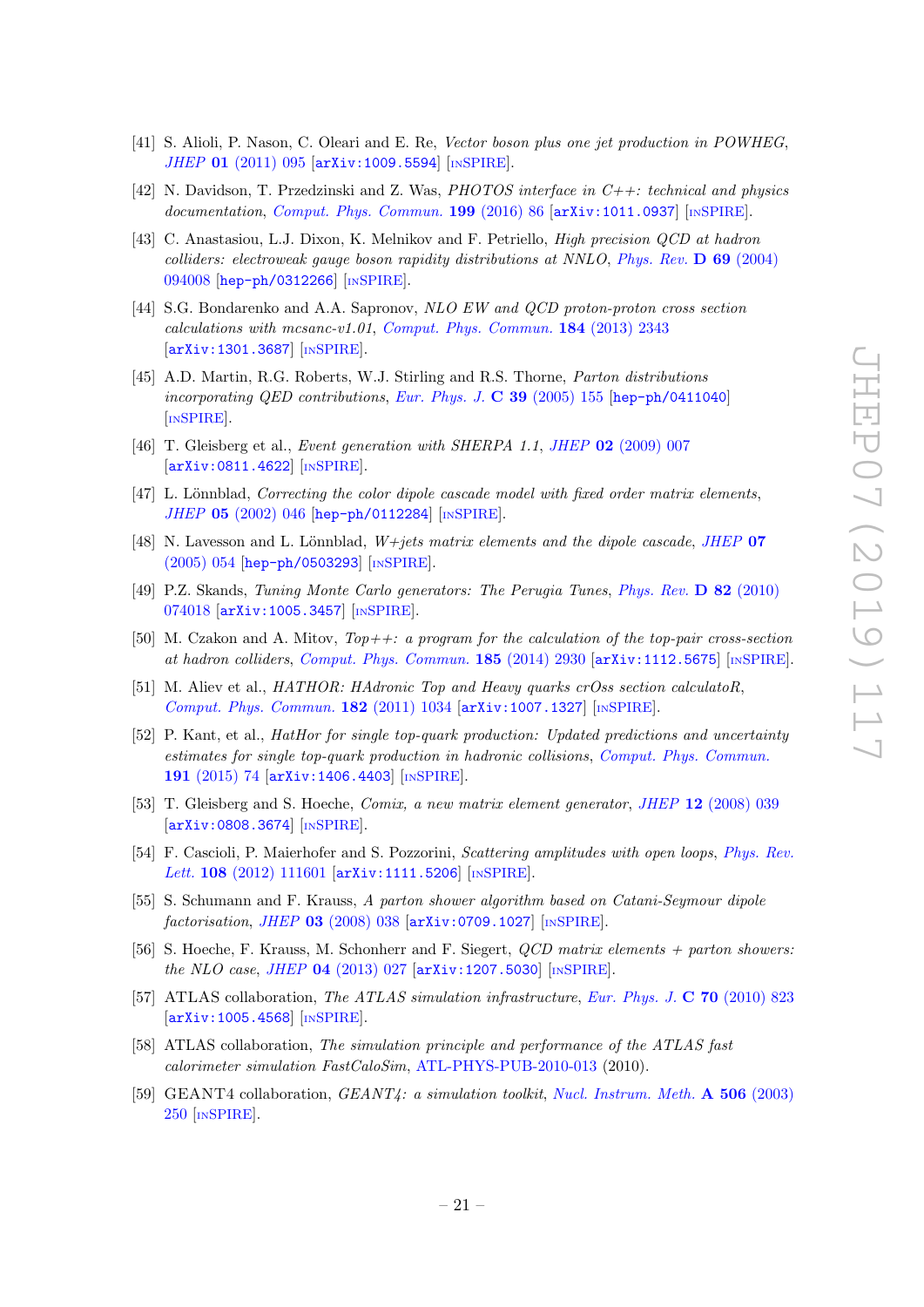- <span id="page-22-0"></span>[60] ATLAS collaboration, Summary of ATLAS PYTHIA 8 tunes, [ATL-PHYS-PUB-2012-003](http://cds.cern.ch/record/1474107) (2012).
- <span id="page-22-1"></span>[61] ATLAS collaboration, Reconstruction of primary vertices at the ATLAS experiment in Run 1 proton–proton collisions at the LHC, [Eur. Phys. J.](https://doi.org/10.1140/epjc/s10052-017-4887-5) C  $77$  (2017) 332  $\ar{xiv:1611.10235}$ [IN[SPIRE](https://inspirehep.net/search?p=find+EPRINT+arXiv:1611.10235)].
- <span id="page-22-2"></span>[62] ATLAS collaboration, Muon reconstruction performance of the ATLAS detector in proton–proton collision data at  $\sqrt{s} = 13 \text{ TeV}$ , [Eur. Phys. J.](https://doi.org/10.1140/epjc/s10052-016-4120-y) C 76 (2016) 292 [[arXiv:1603.05598](https://arxiv.org/abs/1603.05598)] [IN[SPIRE](https://inspirehep.net/search?p=find+EPRINT+arXiv:1603.05598)].
- <span id="page-22-3"></span>[63] ATLAS collaboration, *Topological cell clustering in the ATLAS calorimeters and its* performance in LHC Run 1, [Eur. Phys. J.](https://doi.org/10.1140/epjc/s10052-017-5004-5) C 77 (2017) 490 [[arXiv:1603.02934](https://arxiv.org/abs/1603.02934)] [IN[SPIRE](https://inspirehep.net/search?p=find+EPRINT+arXiv:1603.02934)].
- <span id="page-22-4"></span>[64] M. Cacciari, G.P. Salam and G. Soyez, The anti-k<sub>t</sub> jet clustering algorithm, JHEP 04 [\(2008\)](https://doi.org/10.1088/1126-6708/2008/04/063) [063](https://doi.org/10.1088/1126-6708/2008/04/063) [[arXiv:0802.1189](https://arxiv.org/abs/0802.1189)] [IN[SPIRE](https://inspirehep.net/search?p=find+EPRINT+arXiv:0802.1189)].
- <span id="page-22-5"></span>[65] M. Cacciari, G.P. Salam and G. Soyez, FastJet user manual, [Eur. Phys. J.](https://doi.org/10.1140/epjc/s10052-012-1896-2) C 72 (2012) 1896 [[arXiv:1111.6097](https://arxiv.org/abs/1111.6097)] [IN[SPIRE](https://inspirehep.net/search?p=find+EPRINT+arXiv:1111.6097)].
- <span id="page-22-6"></span>[66] ATLAS collaboration, Jet energy scale measurements and their systematic uncertainties in proton-proton collisions at  $\sqrt{s} = 13$  TeV with the ATLAS detector, [Phys. Rev.](https://doi.org/10.1103/PhysRevD.96.072002) **D** 96 (2017) [072002](https://doi.org/10.1103/PhysRevD.96.072002) [[arXiv:1703.09665](https://arxiv.org/abs/1703.09665)] [IN[SPIRE](https://inspirehep.net/search?p=find+EPRINT+arXiv:1703.09665)].
- <span id="page-22-7"></span>[67] ATLAS collaboration, Performance of pile-up mitigation techniques for jets in pp collisions at  $\sqrt{s} = 8 \text{ TeV}$  using the ATLAS detector, [Eur. Phys. J.](https://doi.org/10.1140/epjc/s10052-016-4395-z) C 76 (2016) 581 [[arXiv:1510.03823](https://arxiv.org/abs/1510.03823)] [IN[SPIRE](https://inspirehep.net/search?p=find+EPRINT+arXiv:1510.03823)].
- <span id="page-22-8"></span>[68] ATLAS collaboration, Performance of b-jet identification in the ATLAS experiment, [2016](https://doi.org/10.1088/1748-0221/11/04/P04008) JINST 11 [P04008](https://doi.org/10.1088/1748-0221/11/04/P04008) [[arXiv:1512.01094](https://arxiv.org/abs/1512.01094)] [IN[SPIRE](https://inspirehep.net/search?p=find+EPRINT+arXiv:1512.01094)].
- <span id="page-22-9"></span>[69] ATLAS collaboration, Optimisation of the ATLAS b-tagging performance for the 2016 LHC Run, [ATL-PHYS-PUB-2016-012](http://cds.cern.ch/record/2160731) (2016).
- <span id="page-22-10"></span>[70] ATLAS collaboration, Measurements of b-jet tagging efficiency with the ATLAS detector using tt events at  $\sqrt{s} = 13$  TeV, JHEP 08 [\(2018\) 089](https://doi.org/10.1007/JHEP08(2018)089) [[arXiv:1805.01845](https://arxiv.org/abs/1805.01845)] [IN[SPIRE](https://inspirehep.net/search?p=find+EPRINT+arXiv:1805.01845)].
- <span id="page-22-11"></span>[71] ATLAS collaboration, Electron efficiency measurements with the ATLAS detector using the 2015 LHC proton-proton collision data, [ATLAS-CONF-2016-024](http://cds.cern.ch/record/2157687) (2016).
- <span id="page-22-12"></span>[72] ATLAS collaboration, Selection of jets produced in 13 TeV proton-proton collisions with the ATLAS detector, [ATLAS-CONF-2015-029](http://cds.cern.ch/record/2037702) (2015).
- <span id="page-22-13"></span>[73] ATLAS collaboration, Performance of missing transverse momentum reconstruction with the ATLAS detector using proton-proton collisions at  $\sqrt{s} = 13 \text{ TeV}$ , [Eur. Phys. J.](https://doi.org/10.1140/epjc/s10052-018-6288-9) C 78 (2018) [903](https://doi.org/10.1140/epjc/s10052-018-6288-9) [[arXiv:1802.08168](https://arxiv.org/abs/1802.08168)] [IN[SPIRE](https://inspirehep.net/search?p=find+EPRINT+arXiv:1802.08168)].
- <span id="page-22-14"></span>[74] ATLAS collaboration, Search for resonances in diphoton events at  $\sqrt{s} = 13 \text{ TeV}$  with the ATLAS detector, JHEP 09 [\(2016\) 001](https://doi.org/10.1007/JHEP09(2016)001) [[arXiv:1606.03833](https://arxiv.org/abs/1606.03833)] [IN[SPIRE](https://inspirehep.net/search?p=find+EPRINT+arXiv:1606.03833)].
- <span id="page-22-15"></span>[75] G. Cowan, K. Cranmer, E. Gross and O. Vitells, Asymptotic formulae for likelihood-based tests of new physics, [Eur. Phys. J.](https://doi.org/10.1140/epjc/s10052-011-1554-0) C  $71$  (2011) 1554 [Erratum ibid. C  $73$  (2013) 2501] [[arXiv:1007.1727](https://arxiv.org/abs/1007.1727)] [IN[SPIRE](https://inspirehep.net/search?p=find+EPRINT+arXiv:1007.1727)].
- <span id="page-22-16"></span>[76] ATLAS collaboration, Measurement of the inelastic proton-proton cross section at  $\sqrt{s} = 13$ TeV with the ATLAS detector at the LHC, [Phys. Rev. Lett.](https://doi.org/10.1103/PhysRevLett.117.182002) 117 (2016) 182002 [[arXiv:1606.02625](https://arxiv.org/abs/1606.02625)] [IN[SPIRE](https://inspirehep.net/search?p=find+EPRINT+arXiv:1606.02625)].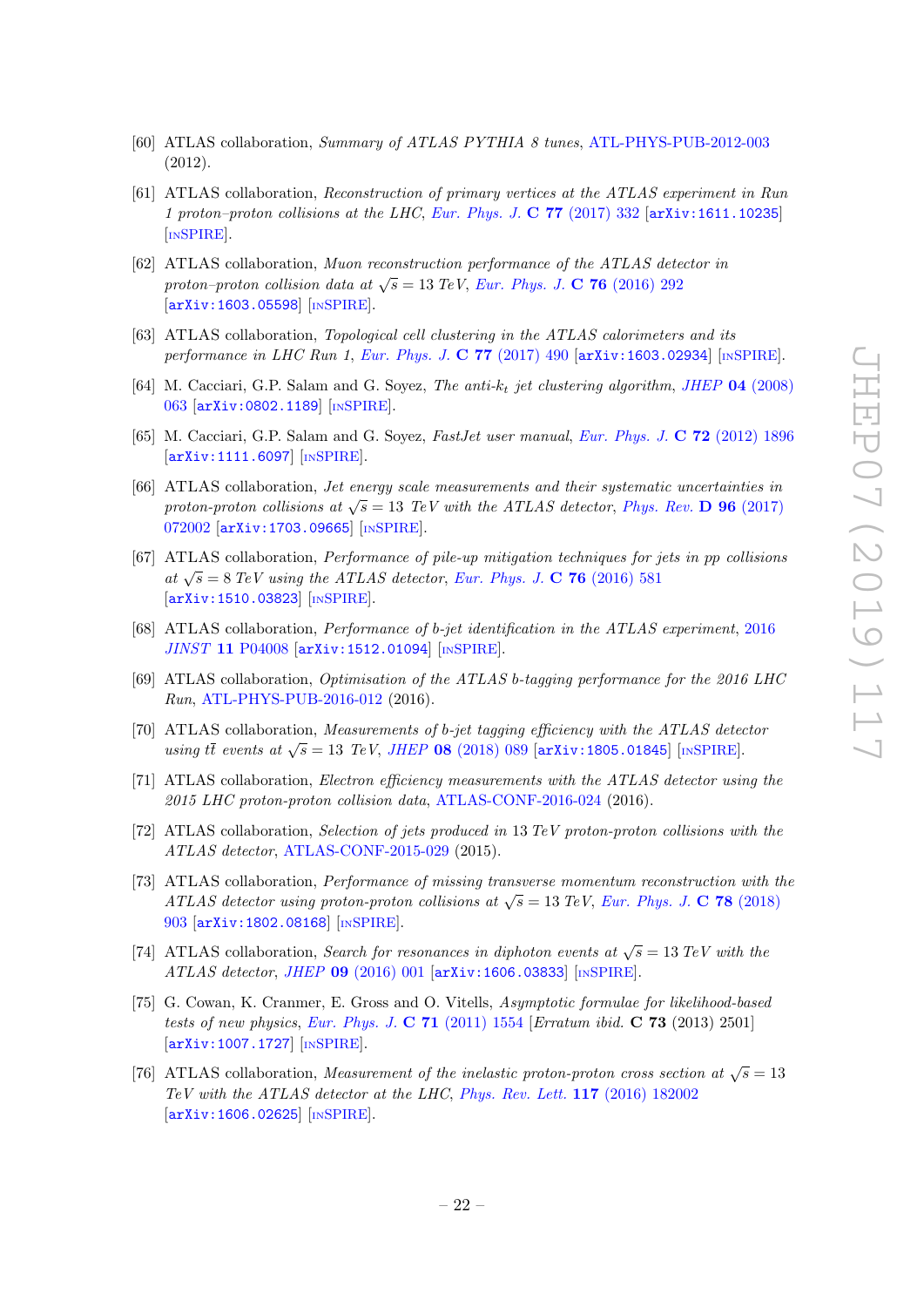- <span id="page-23-0"></span>[77] ATLAS collaboration, Luminosity determination in pp collisions at  $\sqrt{s} = 8$  TeV using the ATLAS detector at the LHC, [Eur. Phys. J.](https://doi.org/10.1140/epjc/s10052-016-4466-1) C  $76$  (2016) 653 [[arXiv:1608.03953](https://arxiv.org/abs/1608.03953)] [IN[SPIRE](https://inspirehep.net/search?p=find+EPRINT+arXiv:1608.03953)].
- <span id="page-23-1"></span>[78] G. Avoni et al., The new LUCID-2 detector for luminosity measurement and monitoring in ATLAS, 2018 JINST 13 [P07017](https://doi.org/10.1088/1748-0221/13/07/P07017) [IN[SPIRE](https://inspirehep.net/search?p=find+J+%22JINST,13,P07017%22)].
- <span id="page-23-2"></span>[79] J. Gao and P. Nadolsky, A meta-analysis of parton distribution functions, JHEP 07 [\(2014\)](https://doi.org/10.1007/JHEP07(2014)035) [035](https://doi.org/10.1007/JHEP07(2014)035) [[arXiv:1401.0013](https://arxiv.org/abs/1401.0013)] [IN[SPIRE](https://inspirehep.net/search?p=find+EPRINT+arXiv:1401.0013)].
- <span id="page-23-3"></span>[80] J. Butterworth et al., PDF4LHC recommendations for LHC Run II, [J. Phys.](https://doi.org/10.1088/0954-3899/43/2/023001) G 43 (2016) [023001](https://doi.org/10.1088/0954-3899/43/2/023001) [[arXiv:1510.03865](https://arxiv.org/abs/1510.03865)] [IN[SPIRE](https://inspirehep.net/search?p=find+EPRINT+arXiv:1510.03865)].
- <span id="page-23-4"></span>[81] P. Motylinski, L. Harland-Lang, A.D. Martin and R.S. Thorne, Updates of PDFs for the 2nd LHC run, [Nucl. Part. Phys. Proc.](https://doi.org/10.1016/j.nuclphysBPS.2015.09.347) 273-275 (2016) 2136 [[arXiv:1411.2560](https://arxiv.org/abs/1411.2560)] [IN[SPIRE](https://inspirehep.net/search?p=find+EPRINT+arXiv:1411.2560)].
- <span id="page-23-5"></span>[82] NNPDF collaboration, *Parton distributions for the LHC Run II, JHEP* 04 [\(2015\) 040](https://doi.org/10.1007/JHEP04(2015)040) [[arXiv:1410.8849](https://arxiv.org/abs/1410.8849)] [IN[SPIRE](https://inspirehep.net/search?p=find+EPRINT+arXiv:1410.8849)].
- <span id="page-23-6"></span>[83] ATLAS collaboration, Simulation of top quark production for the ATLAS experiment at  $\sqrt{s}$  = 13 TeV, [ATL-PHYS-PUB-2016-004](http://cds.cern.ch/record/2120417) (2016).
- <span id="page-23-7"></span>[84] ATLAS collaboration, Comparison of Monte Carlo generator predictions to ATLAS measurements of top pair production at 7 TeV, [ATL-PHYS-PUB-2015-002](http://cds.cern.ch/record/1981319) (2015).
- <span id="page-23-8"></span>[85] M. Bahr et al.,  $HERWIG++$  physics and manual, [Eur. Phys. J.](https://doi.org/10.1140/epjc/s10052-008-0798-9) C 58 (2008) 639 [[arXiv:0803.0883](https://arxiv.org/abs/0803.0883)] [IN[SPIRE](https://inspirehep.net/search?p=find+EPRINT+arXiv:0803.0883)].
- <span id="page-23-9"></span>[86] I.W. Stewart and F.J. Tackmann, Theory uncertainties for Higgs and other searches using jet bins, Phys. Rev. D 85 [\(2012\) 034011](https://doi.org/10.1103/PhysRevD.85.034011) [[arXiv:1107.2117](https://arxiv.org/abs/1107.2117)] [IN[SPIRE](https://inspirehep.net/search?p=find+EPRINT+arXiv:1107.2117)].
- <span id="page-23-10"></span>[87] E. Gross and O. Vitells, Trial factors for the look elsewhere effect in high energy physics, [Eur. Phys. J.](https://doi.org/10.1140/epjc/s10052-010-1470-8) C 70 (2010) 525  $arXiv:1005.1891$  [IN[SPIRE](https://inspirehep.net/search?p=find+EPRINT+arXiv:1005.1891)].
- <span id="page-23-11"></span>[88] A.L. Read, Presentation of search results: the CL<sub>s</sub> technique, J. Phys. **G 28** [\(2002\) 2693](https://doi.org/10.1088/0954-3899/28/10/313) [IN[SPIRE](https://inspirehep.net/search?p=find+J+%22J.Phys.,G28,2693%22)].
- <span id="page-23-12"></span>[89] HEPdata record, [https://www.hepdata.net/record/84708.](https://www.hepdata.net/record/84708)
- <span id="page-23-13"></span>[90] ATLAS collaboration, ATLAS computing acknowledgements, [ATL-GEN-PUB-2016-002](http://cds.cern.ch/record/2202407) (2016).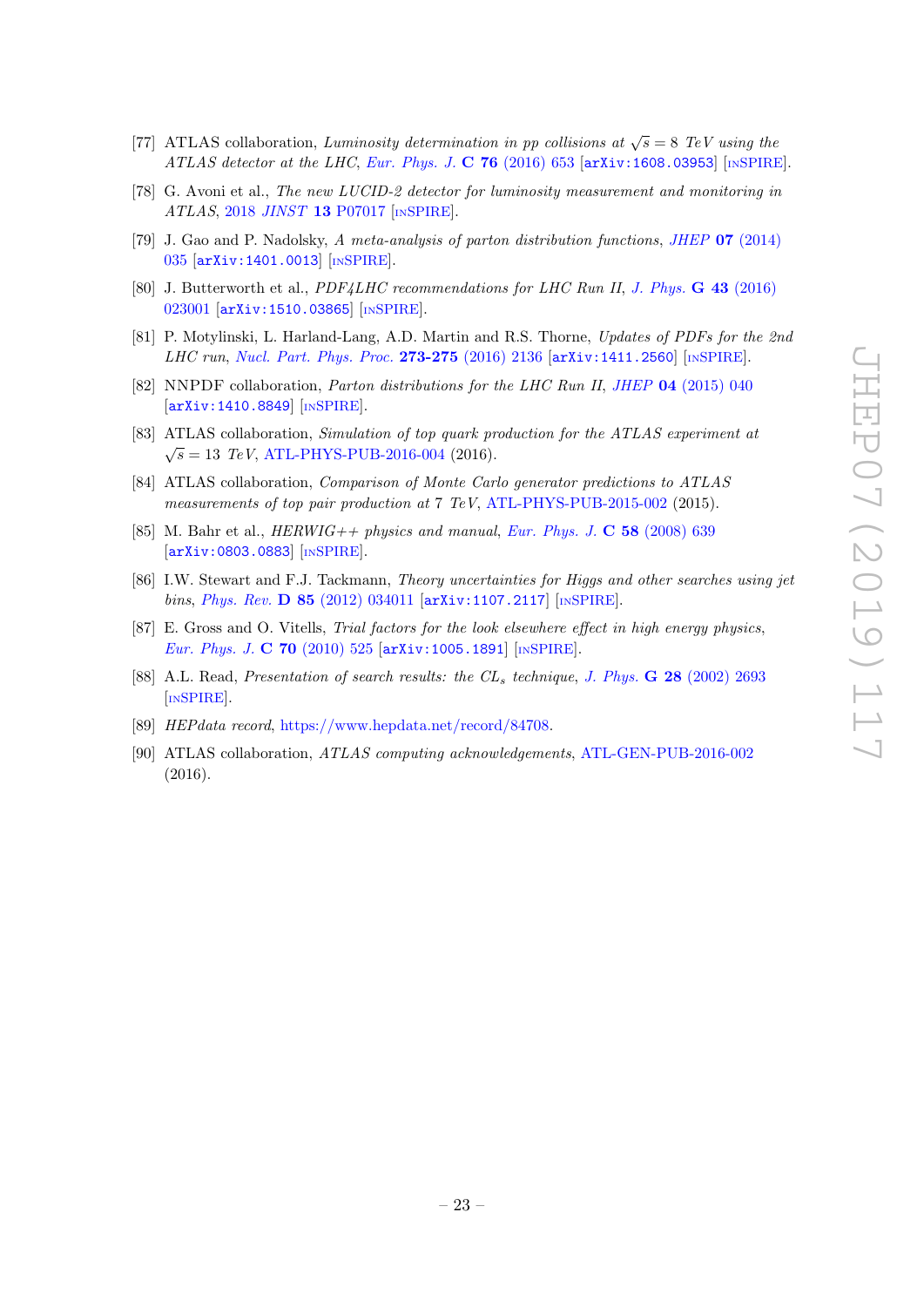# The ATLAS collaboration

<span id="page-24-0"></span>M. Aaboud<sup>34d</sup>, G. Aad<sup>99</sup>, B. Abbott<sup>125</sup>, D.C. Abbott<sup>100</sup>, O. Abdinov<sup>13,\*</sup>, B. Abeloos<sup>129</sup>, D.K. Abhayasinghe<sup>91</sup>, S.H. Abidi<sup>164</sup>, O.S. AbouZeid<sup>39</sup>, N.L. Abraham<sup>153</sup>, H. Abramowicz<sup>158</sup>, H. Abreu<sup>157</sup>, Y. Abulaiti<sup>6</sup>, B.S. Acharya<sup>64a,64b,p</sup>, S. Adachi<sup>160</sup>, L. Adam<sup>97</sup>, L. Adamczyk<sup>81a</sup>, L. Adamek<sup>164</sup>, J. Adelman<sup>119</sup>, M. Adersberger<sup>112</sup>, A. Adiguzel<sup>12c,ai</sup>, T. Adye<sup>141</sup>, A.A. Affolder<sup>143</sup>, Y. Afik<sup>157</sup>, C. Agheorghiesei<sup>27c</sup>, J.A. Aguilar-Saavedra<sup>137f,137a,ah</sup>, F. Ahmadov<sup>77,af</sup>, G. Aielli<sup>71a,71b</sup>, S. Akatsuka<sup>83</sup>, T.P.A. Åkesson<sup>94</sup>, E. Akilli<sup>52</sup>, A.V. Akimov<sup>108</sup>, G.L. Alberghi<sup>23b,23a</sup>, J. Albert<sup>173</sup>, P. Albicocco<sup>49</sup>, M.J. Alconada Verzini<sup>86</sup>, S. Alderweireldt<sup>117</sup>, M. Aleksa<sup>35</sup>, I.N. Aleksandrov<sup>77</sup>, C. Alexa<sup>27b</sup>, D. Alexandre<sup>19</sup>, T. Alexopoulos<sup>10</sup>, M. Alhroob<sup>125</sup>, B. Ali<sup>139</sup>, G. Alimonti<sup>66a</sup>, J. Alison<sup>36</sup>, S.P. Alkire<sup>145</sup>, C. Allaire<sup>129</sup>, B.M.M. Allbrooke<sup>153</sup>, B.W. Allen<sup>128</sup>, P.P. Allport<sup>21</sup>, A. Aloisio<sup>67a,67b</sup>, A. Alonso<sup>39</sup>, F. Alonso<sup>86</sup>, C. Alpigiani<sup>145</sup>, A.A. Alshehri<sup>55</sup>, M.I. Alstaty<sup>99</sup>, B. Alvarez Gonzalez<sup>35</sup>, D. Álvarez Piqueras<sup>171</sup>, M.G. Alviggi<sup>67a,67b</sup>, B.T. Amadio<sup>18</sup>, Y. Amaral Coutinho<sup>78b</sup>, A. Ambler<sup>101</sup>, L. Ambroz<sup>132</sup>, C. Amelung<sup>26</sup>, D. Amidei<sup>103</sup>, S.P. Amor Dos Santos<sup>137a,137c</sup>, S. Amoroso<sup>44</sup>, C.S. Amrouche<sup>52</sup>, F. An<sup>76</sup>, C. Anastopoulos<sup>146</sup>, L.S. Ancu<sup>52</sup>, N. Andari<sup>142</sup>, T. Andeen<sup>11</sup>, C.F. Anders<sup>59b</sup>, J.K. Anders<sup>20</sup>, K.J. Anderson<sup>36</sup>, A. Andreazza<sup>66a, 66b</sup>, V. Andrei<sup>59a</sup>, C.R. Anelli<sup>173</sup>, S. Angelidakis<sup>37</sup>, I. Angelozzi<sup>118</sup>, A. Angerami<sup>38</sup>, A.V. Anisenkov<sup>120b,120a</sup>, A. Annovi<sup>69a</sup>, C. Antel<sup>59a</sup>, M.T. Anthony<sup>146</sup>, M. Antonelli<sup>49</sup>, D.J.A. Antrim<sup>168</sup>, F. Anulli<sup>70a</sup>, M. Aoki<sup>79</sup>, J.A. Aparisi Pozo<sup>171</sup>, L. Aperio Bella<sup>35</sup>, G. Arabidze<sup>104</sup>, J.P. Araque<sup>137a</sup>, V. Araujo Ferraz<sup>78b</sup>, R. Araujo Pereira<sup>78b</sup>, A.T.H. Arce<sup>47</sup>, R.E. Ardell<sup>91</sup>, F.A. Arduh<sup>86</sup>, J-F. Arguin<sup>107</sup>, S. Argyropoulos<sup>75</sup>, J.-H. Arling<sup>44</sup>, A.J. Armbruster<sup>35</sup>, L.J. Armitage<sup>90</sup>, A. Armstrong<sup>168</sup>, O. Arnaez<sup>164</sup>, H. Arnold<sup>118</sup>, M. Arratia<sup>31</sup>, O. Arslan<sup>24</sup>, A. Artamonov<sup>109,\*</sup>, G. Artoni<sup>132</sup>, S. Artz<sup>97</sup>, S. Asai<sup>160</sup>, N. Asbah<sup>57</sup>, E.M. Asimakopoulou<sup>169</sup>, L. Asquith<sup>153</sup>, K. Assamagan<sup>29</sup>, R. Astalos<sup>28a</sup>, R.J. Atkin<sup>32a</sup>, M. Atkinson<sup>170</sup>, N.B. Atlay<sup>148</sup>, K. Augsten<sup>139</sup>, G. Avolio<sup>35</sup>, R. Avramidou<sup>58a</sup>, M.K. Ayoub<sup>15a</sup>, A.M. Azoulay<sup>165b</sup>, G. Azuelos<sup>107,av</sup>, A.E. Baas<sup>59a</sup>, M.J. Baca<sup>21</sup>, H. Bachacou<sup>142</sup>, K. Bachas<sup>65a,65b</sup>, M. Backes<sup>132</sup>, P. Bagnaia<sup>70a,70b</sup>, M. Bahmani<sup>82</sup>, H. Bahrasemani<sup>149</sup>, A.J. Bailey<sup>171</sup>, V.R. Bailey<sup>170</sup>, J.T. Baines<sup>141</sup>, M. Bajic<sup>39</sup>, C. Bakalis<sup>10</sup>, O.K. Baker<sup>180</sup>, P.J. Bakker<sup>118</sup>, D. Bakshi Gupta<sup>8</sup>, S. Balaji<sup>154</sup>, E.M. Baldin<sup>120b,120a</sup>, P. Balek<sup>177</sup>, F. Balli<sup>142</sup>, W.K. Balunas<sup>134</sup>, J. Balz<sup>97</sup>, E. Banas<sup>82</sup>, A. Bandyopadhyay<sup>24</sup>, S. Banerjee<sup>178,1</sup>, A.A.E. Bannoura<sup>179</sup>, L. Barak<sup>158</sup>, W.M. Barbe<sup>37</sup>, E.L. Barberio<sup>102</sup>, D. Barberis<sup>53b,53a</sup>, M. Barbero<sup>99</sup>, T. Barillari<sup>113</sup>, M-S. Barisits<sup>35</sup>, J. Barkeloo<sup>128</sup>, T. Barklow<sup>150</sup>, R. Barnea<sup>157</sup>, S.L. Barnes<sup>58c</sup>, B.M. Barnett<sup>141</sup>, R.M. Barnett<sup>18</sup>, Z. Barnovska-Blenessy<sup>58a</sup>, A. Baroncelli<sup>72a</sup>, G. Barone<sup>29</sup>, A.J. Barr<sup>132</sup>, L. Barranco Navarro<sup>171</sup>, F. Barreiro<sup>96</sup>, J. Barreiro Guimarães da Costa<sup>15a</sup>, R. Bartoldus<sup>150</sup>, A.E. Barton<sup>87</sup>, P. Bartos<sup>28a</sup>, A. Basalaev<sup>135</sup>, A. Bassalat<sup>129</sup>, R.L. Bates<sup>55</sup>, S.J. Batista<sup>164</sup>, S. Batlamous<sup>34e</sup>, J.R. Batley<sup>31</sup>, M. Battaglia<sup>143</sup>, M. Bauce<sup>70a,70b</sup>, F. Bauer<sup>142</sup>, K.T. Bauer<sup>168</sup>, H.S. Bawa<sup>150</sup>, J.B. Beacham<sup>123</sup>, T. Beau<sup>133</sup>, P.H. Beauchemin<sup>167</sup>, P. Bechtle<sup>24</sup>, H.C. Beck<sup>51</sup>, H.P. Beck<sup>20,s</sup>, K. Becker<sup>50</sup>, M. Becker<sup>97</sup>, C. Becot<sup>44</sup>, A. Beddall<sup>12d</sup>, A.J. Beddall<sup>12a</sup>, V.A. Bednyakov<sup>77</sup>, M. Bedognetti<sup>118</sup>, C.P. Bee<sup>152</sup>, T.A. Beermann<sup>74</sup>, M. Begalli<sup>78b</sup>, M. Begel<sup>29</sup>, A. Behera<sup>152</sup>, J.K. Behr<sup>44</sup>, F. Beisiegel<sup>24</sup>, A.S. Bell<sup>92</sup>, G. Bella<sup>158</sup>, L. Bellagamba<sup>23b</sup>, A. Bellerive<sup>33</sup>, M. Bellomo<sup>157</sup>, P. Bellos<sup>9</sup>, K. Belotskiy<sup>110</sup>, N.L. Belyaev<sup>110</sup>, O. Benary<sup>158,\*</sup>, D. Benchekroun<sup>34a</sup>, M. Bender<sup>112</sup>, N. Benekos<sup>10</sup>, Y. Benhammou<sup>158</sup>, E. Benhar Noccioli<sup>180</sup>, J. Benitez<sup>75</sup>, D.P. Benjamin<sup>6</sup>, M. Benoit<sup>52</sup>, J.R. Bensinger<sup>26</sup>, S. Bentvelsen<sup>118</sup>, L. Beresford<sup>132</sup>, M. Beretta<sup>49</sup>, D. Berge<sup>44</sup>, E. Bergeaas Kuutmann<sup>169</sup>, N. Berger<sup>5</sup>, B. Bergmann<sup>139</sup>, L.J. Bergsten<sup>26</sup>, J. Beringer<sup>18</sup>, S. Berlendis<sup>7</sup>, N.R. Bernard<sup>100</sup>, G. Bernardi<sup>133</sup>, C. Bernius<sup>150</sup>, F.U. Bernlochner<sup>24</sup>, T. Berry<sup>91</sup>, P. Berta<sup>97</sup>, C. Bertella<sup>15a</sup>, G. Bertoli<sup>43a, 43b</sup>, I.A. Bertram<sup>87</sup>, G.J. Besjes<sup>39</sup>,

O. Bessidskaia Bylund<sup>179</sup>, M. Bessner<sup>44</sup>, N. Besson<sup>142</sup>, A. Bethani<sup>98</sup>, S. Bethke<sup>113</sup>, A. Betti<sup>24</sup>,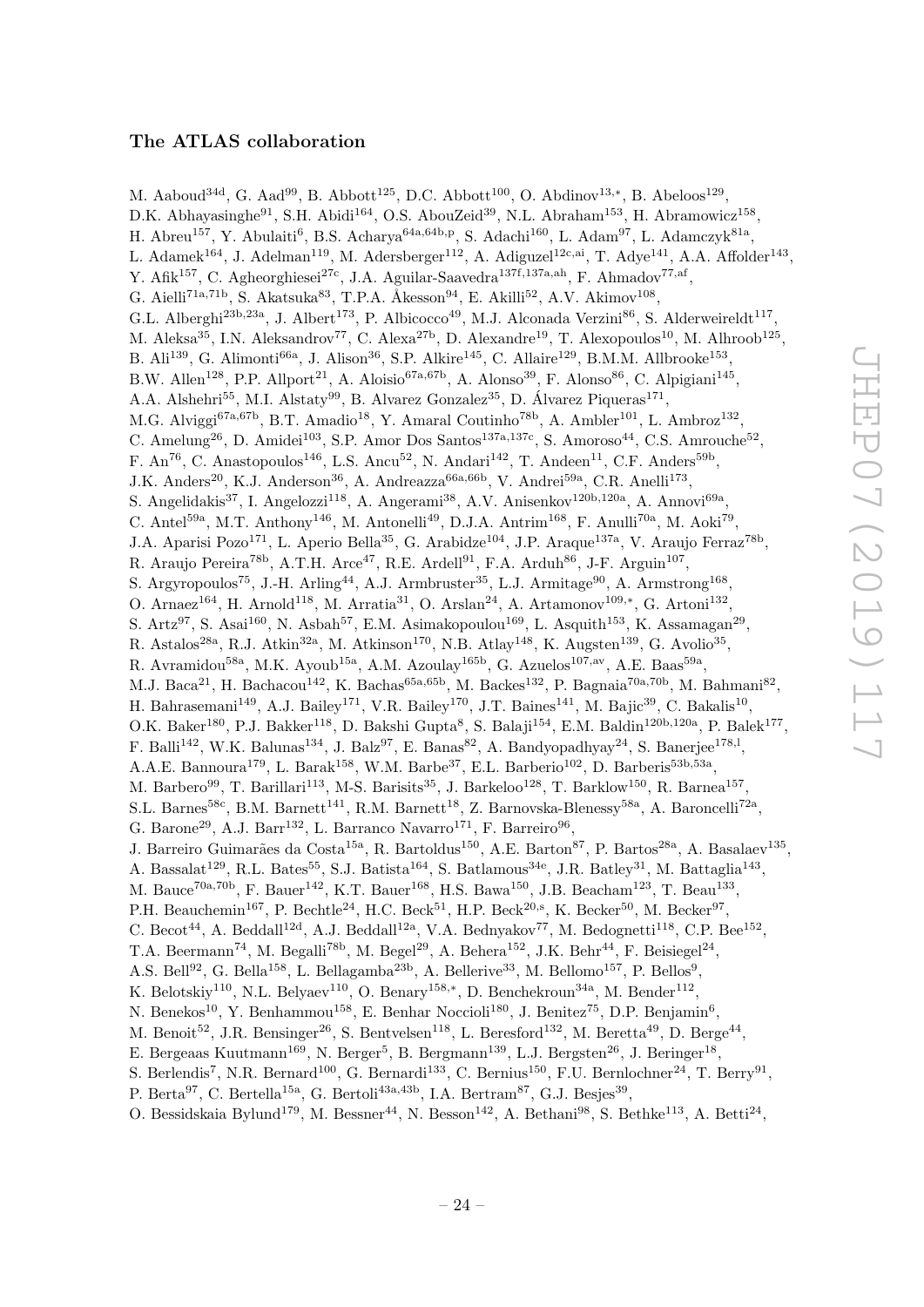A.J. Bevan<sup>90</sup>, J. Beyer<sup>113</sup>, R. Bi<sup>136</sup>, R.M. Bianchi<sup>136</sup>, O. Biebel<sup>112</sup>, D. Biedermann<sup>19</sup>, R. Bielski<sup>35</sup>, K. Bierwagen<sup>97</sup>, N.V. Biesuz<sup>69a,69b</sup>, M. Biglietti<sup>72a</sup>, T.R.V. Billoud<sup>107</sup>, M. Bindi<sup>51</sup>, A. Bingul<sup>12d</sup>, C. Bini<sup>70a,70b</sup>, S. Biondi<sup>23b,23a</sup>, M. Birman<sup>177</sup>, T. Bisanz<sup>51</sup>, J.P. Biswal<sup>158</sup>, C. Bittrich<sup>46</sup>, D.M. Bjergaard<sup>47</sup>, J.E. Black<sup>150</sup>, K.M. Black<sup>25</sup>, T. Blazek<sup>28a</sup>, I. Bloch<sup>44</sup>, C. Blocker<sup>26</sup>, A. Blue<sup>55</sup>, U. Blumenschein<sup>90</sup>, Dr. Blunier<sup>144a</sup>, G.J. Bobbink<sup>118</sup>, V.S. Bobrovnikov<sup>120b,120a</sup>, S.S. Bocchetta<sup>94</sup>, A. Bocci<sup>47</sup>, D. Boerner<sup>179</sup>, D. Bogavac<sup>112</sup>, A.G. Bogdanchikov<sup>120b,120a</sup>, C. Bohm<sup>43a</sup>, V. Boisvert<sup>91</sup>, P. Bokan<sup>51,169</sup>, T. Bold<sup>81a</sup>, A.S. Boldyrev<sup>111</sup>, A.E. Bolz<sup>59b</sup>, M. Bomben<sup>133</sup>, M. Bona<sup>90</sup>, J.S. Bonilla<sup>128</sup>, M. Boonekamp<sup>142</sup>, H.M. Borecka-Bielska<sup>88</sup>, A. Borisov<sup>121</sup>, G. Borissov<sup>87</sup>, J. Bortfeldt<sup>35</sup>, D. Bortoletto<sup>132</sup>, V. Bortolotto<sup>71a,71b</sup>, D. Boscherini<sup>23b</sup>, M. Bosman<sup>14</sup>, J.D. Bossio Sola<sup>30</sup>, K. Bouaouda<sup>34a</sup>, J. Boudreau<sup>136</sup>, E.V. Bouhova-Thacker<sup>87</sup>, D. Boumediene<sup>37</sup>, C. Bourdarios<sup>129</sup>, S.K. Boutle<sup>55</sup>, A. Boveia<sup>123</sup>, J. Boyd<sup>35</sup>, D. Boye<sup>32b</sup>, I.R. Boyko<sup>77</sup>, A.J. Bozson<sup>91</sup>, J. Bracinik<sup>21</sup>, N. Brahimi<sup>99</sup>, A. Brandt<sup>8</sup>, G. Brandt<sup>179</sup>, O. Brandt<sup>59a</sup>, F. Braren<sup>44</sup>, U. Bratzler<sup>161</sup>, B. Brau<sup>100</sup>, J.E. Brau<sup>128</sup>, W.D. Breaden Madden<sup>55</sup>, K. Brendlinger<sup>44</sup>, L. Brenner<sup>44</sup>, R. Brenner<sup>169</sup>, S. Bressler<sup>177</sup>, B. Brickwedde<sup>97</sup>, D.L. Briglin<sup>21</sup>, D. Britton<sup>55</sup>, D. Britzger<sup>113</sup>, I. Brock<sup>24</sup>, R. Brock<sup>104</sup>, G. Brooijmans<sup>38</sup>, T. Brooks<sup>91</sup>, W.K. Brooks<sup>144b</sup>, E. Brost<sup>119</sup>, J.H Broughton<sup>21</sup>, P.A. Bruckman de Renstrom<sup>82</sup>, D. Bruncko<sup>28b</sup>, A. Bruni<sup>23b</sup>, G. Bruni<sup>23b</sup>, L.S. Bruni<sup>118</sup>, S. Bruno<sup>71a,71b</sup>, B.H. Brunt<sup>31</sup>, M. Bruschi<sup>23b</sup>, N. Bruscino<sup>136</sup>, P. Bryant<sup>36</sup>, L. Bryngemark<sup>94</sup>, T. Buanes<sup>17</sup>, Q. Buat<sup>35</sup>, P. Buchholz<sup>148</sup>, A.G. Buckley<sup>55</sup>, I.A. Budagov<sup>77</sup>, M.K. Bugge<sup>131</sup>, F. Bührer<sup>50</sup>, O. Bulekov<sup>110</sup>, D. Bullock<sup>8</sup>, T.J. Burch<sup>119</sup>, S. Burdin<sup>88</sup>, C.D. Burgard<sup>118</sup>, A.M. Burger<sup>5</sup>, B. Burghgrave<sup>119</sup>, K. Burka<sup>82</sup>, S. Burke<sup>141</sup>, I. Burmeister<sup>45</sup>, J.T.P. Burr<sup>132</sup>, V. Büscher<sup>97</sup>, E. Buschmann<sup>51</sup>, P. Bussey<sup>55</sup>, J.M. Butler<sup>25</sup>, C.M. Buttar<sup>55</sup>, J.M. Butterworth<sup>92</sup>, P. Butti<sup>35</sup>, W. Buttinger<sup>35</sup>, A. Buzatu<sup>155</sup>, A.R. Buzykaev<sup>120b,120a</sup>, G. Cabras<sup>23b,23a</sup>, S. Cabrera Urbán<sup>171</sup>, D. Caforio<sup>139</sup>, H. Cai<sup>170</sup>, V.M.M. Cairo<sup>2</sup>, O. Cakir<sup>4a</sup>, N. Calace<sup>35</sup>, P. Calafiura<sup>18</sup>, A. Calandri<sup>99</sup>, G. Calderini<sup>133</sup>, P. Calfayan<sup>63</sup>, G. Callea<sup>55</sup>, L.P. Caloba<sup>78b</sup>, S. Calvente Lopez<sup>96</sup>, D. Calvet<sup>37</sup>, S. Calvet<sup>37</sup>, T.P. Calvet<sup>152</sup>, M. Calvetti<sup>69a,69b</sup>, R. Camacho Toro<sup>133</sup>, S. Camarda<sup>35</sup>, D. Camarero Munoz<sup>96</sup>, P. Camarri<sup>71a,71b</sup>, D. Cameron<sup>131</sup>, R. Caminal Armadans<sup>100</sup>, C. Camincher<sup>35</sup>, S. Campana<sup>35</sup>, M. Campanelli<sup>92</sup>, A. Camplani<sup>39</sup>, A. Campoverde<sup>148</sup>, V. Canale<sup>67a,67b</sup>, M. Cano Bret<sup>58c</sup>, J. Cantero<sup>126</sup>, T. Cao<sup>158</sup>, Y. Cao<sup>170</sup>, M.D.M. Capeans Garrido<sup>35</sup>, I. Caprini<sup>27b</sup>, M. Caprini<sup>27b</sup>, M. Capua<sup>40b,40a</sup>, R.M. Carbone<sup>38</sup>, R. Cardarelli<sup>71a</sup>, F.C. Cardillo<sup>146</sup>, I. Carli<sup>140</sup>, T. Carli<sup>35</sup>, G. Carlino<sup>67a</sup>, B.T. Carlson<sup>136</sup>, L. Carminati<sup>66a, 66b</sup>, R.M.D. Carney<sup>43a, 43b</sup>, S. Caron<sup>117</sup>, E. Carquin<sup>144b</sup>, S. Carrá<sup>66a,66b</sup>, J.W.S. Carter<sup>164</sup>, D. Casadei<sup>32b</sup>, M.P. Casado<sup>14,g</sup>, A.F. Casha<sup>164</sup>, D.W. Casper<sup>168</sup>, R. Castelijn<sup>118</sup>, F.L. Castillo<sup>171</sup>, V. Castillo Gimenez<sup>171</sup>, N.F. Castro<sup>137a,137e</sup>, A. Catinaccio<sup>35</sup>, J.R. Catmore<sup>131</sup>, A. Cattai<sup>35</sup>, J. Caudron<sup>24</sup>, V. Cavaliere<sup>29</sup>, E. Cavallaro<sup>14</sup>, D. Cavalli<sup>66a</sup>, M. Cavalli-Sforza<sup>14</sup>, V. Cavasinni<sup>69a,69b</sup>, E. Celebi<sup>12b</sup>, F. Ceradini<sup>72a,72b</sup>, L. Cerda Alberich<sup>171</sup>, A.S. Cerqueira<sup>78a</sup>, A. Cerri<sup>153</sup>, L. Cerrito<sup>71a,71b</sup>, F. Cerutti<sup>18</sup>, A. Cervelli<sup>23b,23a</sup>, S.A. Cetin<sup>12b</sup>, A. Chafaq<sup>34a</sup>, D. Chakraborty<sup>119</sup>, S.K. Chan<sup>57</sup>, W.S. Chan<sup>118</sup>, W.Y. Chan<sup>88</sup>, J.D. Chapman<sup>31</sup>, B. Chargeishvili<sup>156b</sup>, D.G. Charlton<sup>21</sup>, C.C. Chau<sup>33</sup>, C.A. Chavez Barajas<sup>153</sup>, S. Che<sup>123</sup>, A. Chegwidden<sup>104</sup>, S. Chekanov<sup>6</sup>, S.V. Chekulaev<sup>165a</sup>, G.A. Chelkov<sup>77,au</sup>, M.A. Chelstowska<sup>35</sup>, B. Chen<sup>76</sup>, C. Chen<sup>58a</sup>, C.H. Chen<sup>76</sup>, H. Chen<sup>29</sup>, J. Chen<sup>58a</sup>, J. Chen<sup>38</sup>, S. Chen<sup>134</sup>, S.J. Chen<sup>15c</sup>, X. Chen<sup>15b,at</sup>, Y. Chen<sup>80</sup>, Y-H. Chen<sup>44</sup>, H.C. Cheng<sup>61a</sup>, H.J. Cheng<sup>15d</sup>, A. Cheplakov<sup>77</sup>, E. Cheremushkina<sup>121</sup>, R. Cherkaoui El Moursli<sup>34e</sup>, E. Cheu<sup>7</sup>, K. Cheung<sup>62</sup>, T.J.A. Chevalérias<sup>142</sup>, L. Chevalier<sup>142</sup>, V. Chiarella<sup>49</sup>, G. Chiarelli<sup>69a</sup>, G. Chiodini<sup>65a</sup>, A.S. Chisholm<sup>35,21</sup>, A. Chitan<sup>27b</sup>, I. Chiu<sup>160</sup>, Y.H. Chiu<sup>173</sup>, M.V. Chizhov<sup>77</sup>, K. Choi<sup>63</sup>, A.R. Chomont<sup>129</sup>, S. Chouridou<sup>159</sup>, Y.S. Chow<sup>118</sup>, V. Christodoulou<sup>92</sup>, M.C. Chu<sup>61a</sup>, J. Chudoba<sup>138</sup>, A.J. Chuinard<sup>101</sup>, J.J. Chwastowski<sup>82</sup>, L. Chytka<sup>127</sup>, D. Cinca<sup>45</sup>, V. Cindro<sup>89</sup>, I.A. Cioară<sup>24</sup>, A. Ciocio<sup>18</sup>, F. Cirotto<sup>67a,67b</sup>,

 $Z.H.$  Citron<sup>177</sup>, M. Citterio<sup>66a</sup>, A. Clark<sup>52</sup>, M.R. Clark<sup>38</sup>, P.J. Clark<sup>48</sup>, C. Clement<sup>43a,43b</sup>,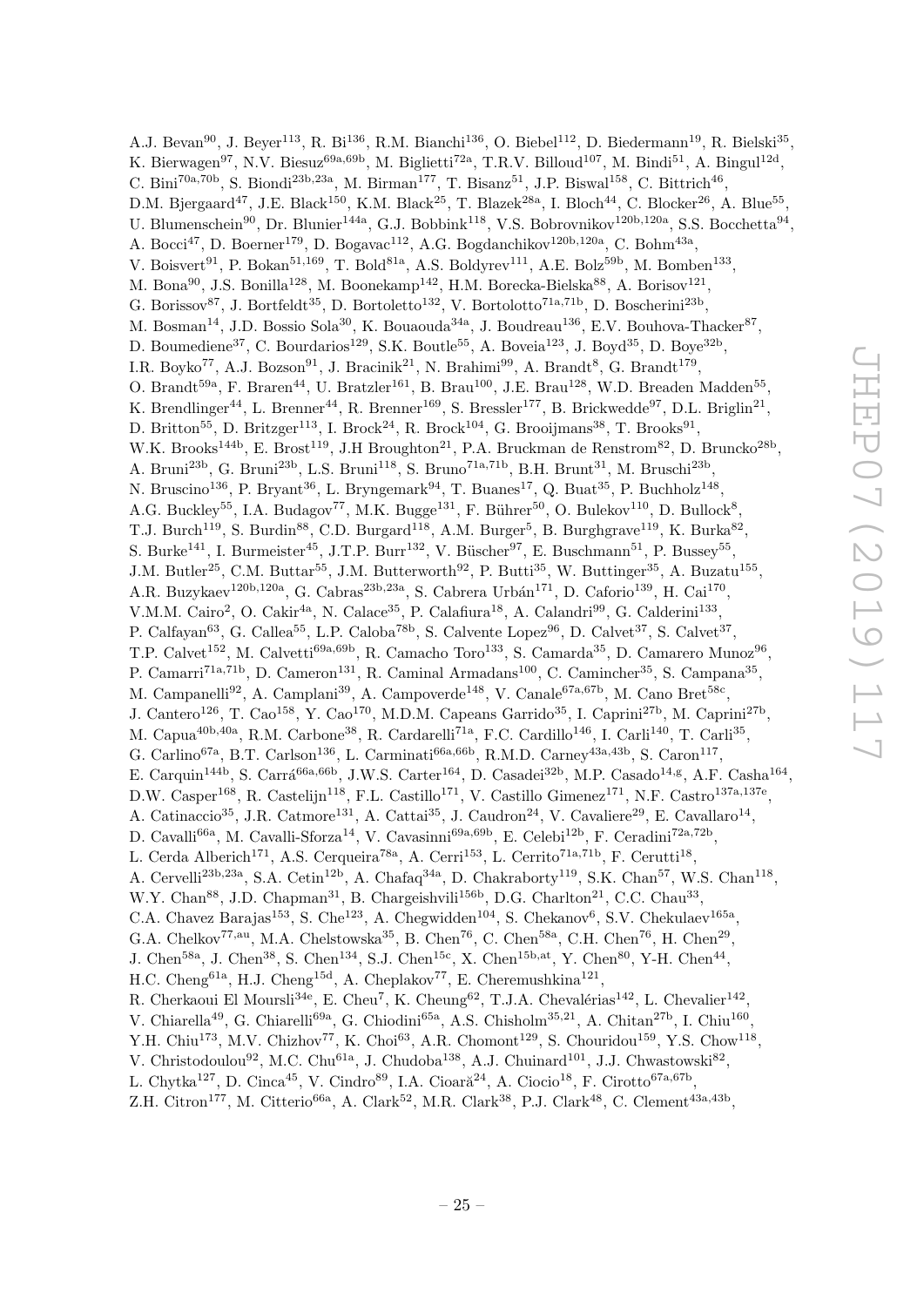Y. Coadou<sup>99</sup>, M. Cobal<sup>64a,64c</sup>, A. Coccaro<sup>53b</sup>, J. Cochran<sup>76</sup>, H. Cohen<sup>158</sup>, A.E.C. Coimbra<sup>177</sup>, L. Colasurdo<sup>117</sup>, B. Cole<sup>38</sup>, A.P. Colijn<sup>118</sup>, J. Collot<sup>56</sup>, P. Conde Muiño<sup>137a,i</sup>, E. Coniavitis<sup>50</sup>, S.H. Connell<sup>32b</sup>, I.A. Connelly<sup>98</sup>, S. Constantinescu<sup>27b</sup>, F. Conventi<sup>67a,aw</sup>, A.M. Cooper-Sarkar<sup>132</sup>, F. Cormier<sup>172</sup>, K.J.R. Cormier<sup>164</sup>, L.D. Corpe<sup>92</sup>, M. Corradi<sup>70a,70b</sup>, E.E. Corrigan<sup>94</sup>, F. Corriveau<sup>101,ad</sup>, A. Cortes-Gonzalez<sup>35</sup>, M.J. Costa<sup>171</sup>, F. Costanza<sup>5</sup>, D. Costanzo<sup>146</sup>, G. Cottin<sup>31</sup>, G. Cowan<sup>91</sup>, J.W. Cowley<sup>31</sup>, B.E. Cox<sup>98</sup>, J. Crane<sup>98</sup>, K. Cranmer<sup>122</sup>, S.J. Crawley<sup>55</sup>, R.A. Creager<sup>134</sup>, G. Cree<sup>33</sup>, S. Crépé-Renaudin<sup>56</sup>, F. Crescioli<sup>133</sup>, M. Cristinziani<sup>24</sup>, V. Croft<sup>122</sup>, G. Crosetti<sup>40b,40a</sup>, A. Cueto<sup>96</sup>, T. Cuhadar Donszelmann<sup>146</sup>, A.R. Cukierman<sup>150</sup>, S. Czekierda<sup>82</sup>, P. Czodrowski<sup>35</sup>, M.J. Da Cunha Sargedas De Sousa<sup>58b</sup>, C. Da Via<sup>98</sup>, W. Dabrowski<sup>81a</sup>, T. Dado<sup>28a,y</sup>, S. Dahbi<sup>34e</sup>, T. Dai<sup>103</sup>, F. Dallaire<sup>107</sup>, C. Dallapiccola<sup>100</sup>, M. Dam<sup>39</sup>, G. D'amen<sup>23b,23a</sup>, J. Damp<sup>97</sup>, J.R. Dandoy<sup>134</sup>, M.F. Daneri<sup>30</sup>, N.P. Dang<sup>178,1</sup>, N.D Dann<sup>98</sup>, M. Danninger<sup>172</sup>, V. Dao<sup>35</sup>, G. Darbo<sup>53b</sup>, S. Darmora<sup>8</sup>, O. Dartsi<sup>5</sup>, A. Dattagupta<sup>128</sup>, T. Daubney<sup>44</sup>, S. D'Auria<sup>66a,66b</sup>, W. Davey<sup>24</sup>, C. David<sup>44</sup>, T. Davidek<sup>140</sup>, D.R. Davis<sup>47</sup>, E. Dawe<sup>102</sup>, I. Dawson<sup>146</sup>, K. De<sup>8</sup>, R. De Asmundis<sup>67a</sup>, A. De Benedetti<sup>125</sup>, M. De Beurs<sup>118</sup>, S. De Castro<sup>23b,23a</sup>, S. De Cecco<sup>70a,70b</sup>, N. De Groot<sup>117</sup>, P. de Jong<sup>118</sup>, H. De la Torre<sup>104</sup>, F. De Lorenzi<sup>76</sup>, A. De Maria<sup>69a,69b</sup>, D. De Pedis<sup>70a</sup>, A. De Salvo<sup>70a</sup>, U. De Sanctis<sup>71a,71b</sup>, M. De Santis<sup>71a,71b</sup>, A. De Santo<sup>153</sup>, K. De Vasconcelos Corga<sup>99</sup>, J.B. De Vivie De Regie<sup>129</sup>, C. Debenedetti<sup>143</sup>, D.V. Dedovich<sup>77</sup>, N. Dehghanian<sup>3</sup>, M. Del Gaudio<sup>40b,40a</sup>, J. Del Peso<sup>96</sup>, Y. Delabat Diaz<sup>44</sup>, D. Delgove<sup>129</sup>, F. Deliot<sup>142</sup>, C.M. Delitzsch<sup>7</sup>, M. Della Pietra<sup>67a,67b</sup>, D. Della Volpe<sup>52</sup>, A. Dell'Acqua<sup>35</sup>, L. Dell'Asta<sup>25</sup>, M. Delmastro<sup>5</sup>, C. Delporte<sup>129</sup>, P.A. Delsart<sup>56</sup>, D.A. DeMarco<sup>164</sup>, S. Demers<sup>180</sup>, M. Demichev<sup>77</sup>, S.P. Denisov<sup>121</sup>, D. Denysiuk<sup>118</sup>, L. D'Eramo<sup>133</sup>, D. Derendarz<sup>82</sup>, J.E. Derkaoui<sup>34d</sup>, F. Derue<sup>133</sup>, P. Dervan<sup>88</sup>, K. Desch<sup>24</sup>, C. Deterre<sup>44</sup>, K. Dette<sup>164</sup>, M.R. Devesa<sup>30</sup>, P.O. Deviveiros<sup>35</sup>, A. Dewhurst<sup>141</sup>, S. Dhaliwal<sup>26</sup>, F.A. Di Bello<sup>52</sup>, A. Di Ciaccio<sup>71a,71b</sup>, L. Di Ciaccio<sup>5</sup>, W.K. Di Clemente<sup>134</sup>, C. Di Donato<sup>67a,67b</sup>, A. Di Girolamo<sup>35</sup>, G. Di Gregorio<sup>69a,69b</sup>, B. Di Micco<sup>72a,72b</sup>, R. Di Nardo<sup>100</sup>, K.F. Di Petrillo<sup>57</sup>, R. Di Sipio<sup>164</sup>, D. Di Valentino<sup>33</sup>, C. Diaconu<sup>99</sup>, M. Diamond<sup>164</sup>, F.A. Dias<sup>39</sup>, T. Dias Do Vale<sup>137a</sup>, M.A. Diaz<sup>144a</sup>, J. Dickinson<sup>18</sup>, E.B. Diehl<sup>103</sup>, J. Dietrich<sup>19</sup>, S. Díez Cornell<sup>44</sup>, A. Dimitrievska<sup>18</sup>, J. Dingfelder<sup>24</sup>, F. Dittus<sup>35</sup>, F. Djama<sup>99</sup>, T. Djobava<sup>156b</sup>, J.I. Djuvsland<sup>17</sup>, M.A.B. Do Vale<sup>78c</sup>, M. Dobre<sup>27b</sup>, D. Dodsworth<sup>26</sup>, C. Doglioni<sup>94</sup>, J. Dolejsi<sup>140</sup>, Z. Dolezal<sup>140</sup>, M. Donadelli<sup>78d</sup>, J. Donini<sup>37</sup>, A. D'onofrio<sup>90</sup>, M. D'Onofrio<sup>88</sup>, J. Dopke<sup>141</sup>, A. Doria<sup>67a</sup>, M.T. Dova<sup>86</sup>, A.T. Doyle<sup>55</sup>, E. Drechsler<sup>149</sup>, E. Dreyer<sup>149</sup>, T. Dreyer<sup>51</sup>, Y. Du<sup>58b</sup>, F. Dubinin<sup>108</sup>, M. Dubovsky<sup>28a</sup>, A. Dubreuil<sup>52</sup>, E. Duchovni<sup>177</sup>, G. Duckeck<sup>112</sup>, A. Ducourthial<sup>133</sup>, O.A. Ducu<sup>107,x</sup>, D. Duda<sup>113</sup>, A. Dudarev<sup>35</sup>, A.C. Dudder<sup>97</sup>, E.M. Duffield<sup>18</sup>, L. Duflot<sup>129</sup>, M. Dührssen<sup>35</sup>, C. Dülsen<sup>179</sup>, M. Dumancic<sup>177</sup>, A.E. Dumitriu<sup>27b,e</sup>, A.K. Duncan<sup>55</sup>, M. Dunford<sup>59a</sup>, A. Duperrin<sup>99</sup>, H. Duran Yildiz<sup>4a</sup>, M. Düren<sup>54</sup>, A. Durglishvili<sup>156b</sup>, D. Duschinger<sup>46</sup>, B. Dutta<sup>44</sup>, D. Duvnjak<sup>1</sup>, G. Dyckes<sup>134</sup>, M. Dyndal<sup>44</sup>, S. Dysch<sup>98</sup>, B.S. Dziedzic<sup>82</sup>, K.M. Ecker<sup>113</sup>, R.C. Edgar<sup>103</sup>, T. Eifert<sup>35</sup>, G. Eigen<sup>17</sup>, K. Einsweiler<sup>18</sup>, T. Ekelof<sup>169</sup>, M. El Kacimi<sup>34c</sup>, R. El Kosseifi<sup>99</sup>, V. Ellajosyula<sup>99</sup>, M. Ellert<sup>169</sup>, F. Ellinghaus<sup>179</sup>, A.A. Elliot<sup>90</sup>, N. Ellis<sup>35</sup>, J. Elmsheuser<sup>29</sup>, M. Elsing<sup>35</sup>, D. Emeliyanov<sup>141</sup>, A. Emerman<sup>38</sup>, Y. Enari<sup>160</sup>, J.S. Ennis<sup>175</sup>, M.B. Epland<sup>47</sup>, J. Erdmann<sup>45</sup>, A. Ereditato<sup>20</sup>, S. Errede<sup>170</sup>, M. Escalier<sup>129</sup>, C. Escobar<sup>171</sup>, O. Estrada Pastor<sup>171</sup>, A.I. Etienvre<sup>142</sup>, E. Etzion<sup>158</sup>, H. Evans<sup>63</sup>, A. Ezhilov<sup>135</sup>, M. Ezzi<sup>34e</sup>, F. Fabbri<sup>55</sup>, L. Fabbri<sup>23b,23a</sup>, V. Fabiani<sup>117</sup>, G. Facini<sup>92</sup>, R.M. Faisca Rodrigues Pereira<sup>137a</sup>, R.M. Fakhrutdinov<sup>121</sup>, S. Falciano<sup>70a</sup>, P.J. Falke<sup>5</sup>, S. Falke<sup>5</sup>, J. Faltova<sup>140</sup>, Y. Fang<sup>15a</sup>, M. Fanti<sup>66a,66b</sup>, A. Farbin<sup>8</sup>, A. Farilla<sup>72a</sup>, E.M. Farina<sup>68a,68b</sup>, T. Farooque<sup>104</sup>, S. Farrell<sup>18</sup>, S.M. Farrington<sup>175</sup>, P. Farthouat<sup>35</sup>, F. Fassi<sup>34e</sup>, P. Fassnacht<sup>35</sup>, D. Fassouliotis<sup>9</sup>, M. Faucci Giannelli<sup>48</sup>, W.J. Fawcett<sup>31</sup>, L. Fayard<sup>129</sup>, O.L. Fedin<sup>135,q</sup>, W. Fedorko<sup>172</sup>, M. Feickert<sup>41</sup>, S. Feigl<sup>131</sup>, L. Feligioni<sup>99</sup>, C. Feng<sup>58b</sup>, E.J. Feng<sup>35</sup>, M. Feng<sup>47</sup>, M.J. Fenton<sup>55</sup>, A.B. Fenyuk<sup>121</sup>, J. Ferrando<sup>44</sup>, A. Ferrari<sup>169</sup>, P. Ferrari<sup>118</sup>,

R. Ferrari<sup>68a</sup>, D.E. Ferreira de Lima<sup>59b</sup>, A. Ferrer<sup>171</sup>, D. Ferrere<sup>52</sup>, C. Ferretti<sup>103</sup>, F. Fiedler<sup>97</sup>,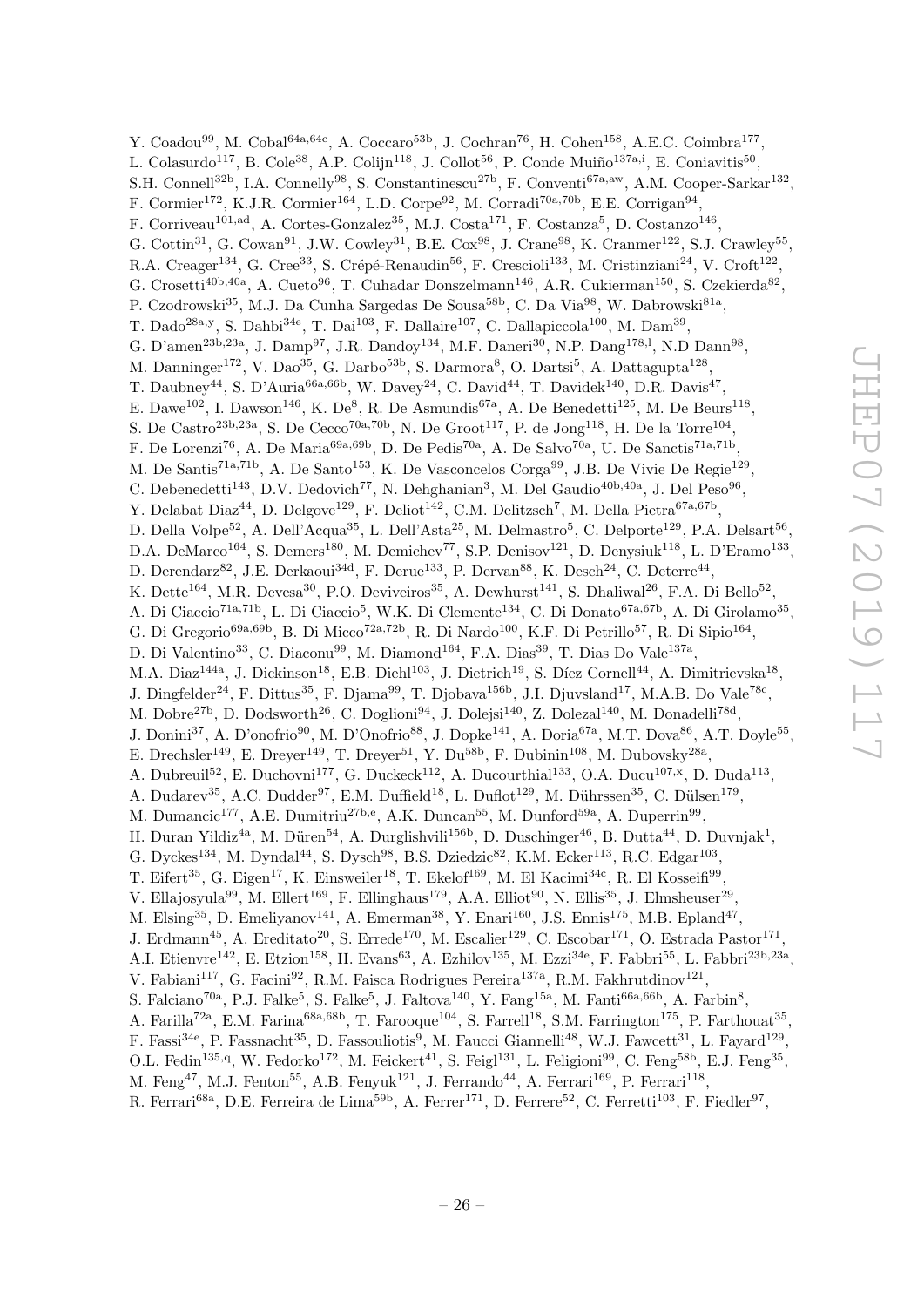A. Filipčič<sup>89</sup>, F. Filthaut<sup>117</sup>, K.D. Finelli<sup>25</sup>, M.C.N. Fiolhais<sup>137a,137c,a</sup>, L. Fiorini<sup>171</sup>, C. Fischer<sup>14</sup>, W.C. Fisher<sup>104</sup>, N. Flaschel<sup>44</sup>, I. Fleck<sup>148</sup>, P. Fleischmann<sup>103</sup>, R.R.M. Fletcher<sup>134</sup>, T. Flick<sup>179</sup>, B.M. Flierl<sup>112</sup>, L.M. Flores<sup>134</sup>, L.R. Flores Castillo<sup>61a</sup>, F.M. Follega<sup>73a,73b</sup>, N. Fomin<sup>17</sup>, G.T. Forcolin<sup>73a,73b</sup>, A. Formica<sup>142</sup>, F.A. Förster<sup>14</sup>, A.C. Forti<sup>98</sup>, A.G. Foster<sup>21</sup>, D. Fournier<sup>129</sup>, H. Fox<sup>87</sup>, S. Fracchia<sup>146</sup>, P. Francavilla<sup>69a,69b</sup>, M. Franchini<sup>23b,23a</sup>, S. Franchino<sup>59a</sup>, D. Francis<sup>35</sup>, L. Franconi<sup>143</sup>, M. Franklin<sup>57</sup>, M. Frate<sup>168</sup>, M. Fraternali<sup>68a,68b</sup>, A.N. Fray<sup>90</sup>, D. Freeborn<sup>92</sup>, B. Freund<sup>107</sup>, W.S. Freund<sup>78b</sup>, E.M. Freundlich<sup>45</sup>, D.C. Frizzell<sup>125</sup>, D. Froidevaux<sup>35</sup>, J.A. Frost<sup>132</sup>, C. Fukunaga<sup>161</sup>, E. Fullana Torregrosa<sup>171</sup>, E. Fumagalli<sup>53b,53a</sup>, T. Fusayasu<sup>114</sup>, J. Fuster<sup>171</sup>, O. Gabizon<sup>157</sup>, A. Gabrielli<sup>23b,23a</sup>, A. Gabrielli<sup>18</sup>, G.P. Gach<sup>81a</sup>, S. Gadatsch<sup>52</sup>, P. Gadow<sup>113</sup>, G. Gagliardi<sup>53b,53a</sup>, L.G. Gagnon<sup>107</sup>, C. Galea<sup>27b</sup>, B. Galhardo<sup>137a,137c</sup>, E.J. Gallas<sup>132</sup>, B.J. Gallop<sup>141</sup>, P. Gallus<sup>139</sup>, G. Galster<sup>39</sup>, R. Gamboa Goni<sup>90</sup>, K.K. Gan<sup>123</sup>, S. Ganguly<sup>177</sup>, J. Gao<sup>58a</sup>, Y. Gao<sup>88</sup>, Y.S. Gao<sup>150,n</sup>, C. García<sup>171</sup>, J.E. García Navarro<sup>171</sup>, J.A. García Pascual<sup>15a</sup>, C. Garcia-Argos<sup>50</sup>, M. Garcia-Sciveres<sup>18</sup>, R.W. Gardner<sup>36</sup>, N. Garelli<sup>150</sup>, S. Gargiulo<sup>50</sup>, V. Garonne<sup>131</sup>, K. Gasnikova<sup>44</sup>, A. Gaudiello<sup>53b,53a</sup>, G. Gaudio<sup>68a</sup>, I.L. Gavrilenko<sup>108</sup>, A. Gavrilyuk<sup>109</sup>, C. Gay<sup>172</sup>, G. Gaycken<sup>24</sup>, E.N. Gazis<sup>10</sup>, C.N.P. Gee<sup>141</sup>, J. Geisen<sup>51</sup>, M. Geisen<sup>97</sup>, M.P. Geisler<sup>59a</sup>, C. Gemme<sup>53b</sup>, M.H. Genest<sup>56</sup>, C. Geng<sup>103</sup>, S. Gentile<sup>70a,70b</sup>, S. George<sup>91</sup>, D. Gerbaudo<sup>14</sup>, G. Gessner<sup>45</sup>, S. Ghasemi<sup>148</sup>, M. Ghasemi Bostanabad<sup>173</sup>, M. Ghneimat<sup>24</sup>, B. Giacobbe<sup>23b</sup>, S. Giagu<sup>70a,70b</sup>, N. Giangiacomi<sup>23b,23a</sup>, P. Giannetti<sup>69a</sup>, A. Giannini<sup>67a,67b</sup>, S.M. Gibson<sup>91</sup>, M. Gignac<sup>143</sup>, D. Gillberg<sup>33</sup>, G. Gilles<sup>179</sup>, D.M. Gingrich<sup>3,av</sup>, M.P. Giordani<sup>64a,64c</sup>, F.M. Giorgi<sup>23b</sup>, P.F. Giraud<sup>142</sup>, P. Giromini<sup>57</sup>, G. Giugliarelli<sup>64a,64c</sup>, D. Giugni<sup>66a</sup>, F. Giuli<sup>132</sup>, M. Giulini<sup>59b</sup>, S. Gkaitatzis<sup>159</sup>, I. Gkialas<sup>9,k</sup>, E.L. Gkougkousis<sup>14</sup>, P. Gkountoumis<sup>10</sup>, L.K. Gladilin<sup>111</sup>, C. Glasman<sup>96</sup>, J. Glatzer<sup>14</sup>, P.C.F. Glaysher<sup>44</sup>, A. Glazov<sup>44</sup>, M. Goblirsch-Kolb<sup>26</sup>, J. Godlewski<sup>82</sup>, S. Goldfarb<sup>102</sup>, T. Golling<sup>52</sup>, D. Golubkov<sup>121</sup>, A. Gomes<sup>137a,137b</sup>, R. Goncalves Gama<sup>51</sup>, R. Gonçalo<sup>137a</sup>, G. Gonella<sup>50</sup>, L. Gonella<sup>21</sup>, A. Gongadze<sup>77</sup>, F. Gonnella<sup>21</sup>, J.L. Gonski<sup>57</sup>, S. González de la Hoz<sup>171</sup>, S. Gonzalez-Sevilla<sup>52</sup>, L. Goossens<sup>35</sup>, P.A. Gorbounov<sup>109</sup>, H.A. Gordon<sup>29</sup>, B. Gorini<sup>35</sup>, E. Gorini<sup>65a,65b</sup>, A. Gorišek<sup>89</sup>, A.T. Goshaw<sup>47</sup>, C. Gössling<sup>45</sup>, M.I. Gostkin<sup>77</sup>, C.A. Gottardo<sup>24</sup>, C.R. Goudet<sup>129</sup>, D. Goujdami<sup>34c</sup>, A.G. Goussiou<sup>145</sup>, N. Govender<sup>32b,c</sup>, C. Goy<sup>5</sup>, E. Gozani<sup>157</sup>, I. Grabowska-Bold<sup>81a</sup>, P.O.J. Gradin<sup>169</sup>, E.C. Graham<sup>88</sup>, J. Gramling<sup>168</sup>, E. Gramstad<sup>131</sup>, S. Grancagnolo<sup>19</sup>, V. Gratchev<sup>135</sup>, P.M. Gravila<sup>27f</sup>, F.G. Gravili<sup>65a,65b</sup>, C. Gray<sup>55</sup>, H.M. Gray<sup>18</sup>, Z.D. Greenwood<sup>93,al</sup>, C. Grefe<sup>24</sup>, K. Gregersen<sup>94</sup>, I.M. Gregor<sup>44</sup>, P. Grenier<sup>150</sup>, K. Grevtsov<sup>44</sup>, N.A. Grieser<sup>125</sup>, J. Griffiths<sup>8</sup>, A.A. Grillo<sup>143</sup>, K. Grimm<sup>150,b</sup>, S. Grinstein<sup>14,2</sup>, Ph. Gris<sup>37</sup>, J.-F. Grivaz<sup>129</sup>, S. Groh<sup>97</sup>, E. Gross<sup>177</sup>, J. Grosse-Knetter<sup>51</sup>, G.C. Grossi<sup>93</sup>, Z.J. Grout<sup>92</sup>, C. Grud<sup>103</sup>, A. Grummer<sup>116</sup>, L. Guan<sup>103</sup>, W. Guan<sup>178</sup>, J. Guenther<sup>35</sup>, A. Guerguichon<sup>129</sup>, F. Guescini<sup>165a</sup>, D. Guest<sup>168</sup>, R. Gugel<sup>50</sup>, B. Gui<sup>123</sup>, T. Guillemin<sup>5</sup>, S. Guindon<sup>35</sup>, U. Gul<sup>55</sup>, J. Guo<sup>58c</sup>, W. Guo<sup>103</sup>, Y. Guo<sup>58a,t</sup>, Z. Guo<sup>99</sup>, R. Gupta<sup>44</sup>, S. Gurbuz<sup>12c</sup>, G. Gustavino<sup>125</sup>, P. Gutierrez<sup>125</sup>, C. Gutschow<sup>92</sup>, C. Guyot<sup>142</sup>, M.P. Guzik<sup>81a</sup>, C. Gwenlan<sup>132</sup>, C.B. Gwilliam<sup>88</sup>, A. Haas<sup>122</sup>, C. Haber<sup>18</sup>, H.K. Hadavand<sup>8</sup>, N. Haddad<sup>34e</sup>, A. Hader<sup>58a</sup>, S. Hageböck<sup>24</sup>, M. Hagihara<sup>166</sup>, M. Haleem<sup>174</sup>, J. Haley<sup>126</sup>, G. Halladjian<sup>104</sup>, G.D. Hallewell<sup>99</sup>, K. Hamacher<sup>179</sup>, P. Hamal<sup>127</sup>, K. Hamano<sup>173</sup>, A. Hamilton<sup>32a</sup>, G.N. Hamity<sup>146</sup>, K. Han<sup>58a, ak</sup>, L. Han<sup>58a</sup>, S. Han<sup>15d</sup>, K. Hanagaki<sup>79,v</sup>, M. Hance<sup>143</sup>, D.M. Handl<sup>112</sup>, B. Haney<sup>134</sup>, R. Hankache<sup>133</sup>, P. Hanke<sup>59a</sup>, E. Hansen<sup>94</sup>, J.B. Hansen<sup>39</sup>, J.D. Hansen<sup>39</sup>, M.C. Hansen<sup>24</sup>, P.H. Hansen<sup>39</sup>, K. Hara<sup>166</sup>, A.S. Hard<sup>178</sup>, T. Harenberg<sup>179</sup>, S. Harkusha<sup>105</sup>, P.F. Harrison<sup>175</sup>, N.M. Hartmann<sup>112</sup>, Y. Hasegawa<sup>147</sup>, A. Hasib<sup>48</sup>, S. Hassani<sup>142</sup>, S. Haug<sup>20</sup>, R. Hauser<sup>104</sup>, L. Hauswald<sup>46</sup>, L.B. Havener<sup>38</sup>, M. Havranek<sup>139</sup>, C.M. Hawkes<sup>21</sup>, R.J. Hawkings<sup>35</sup>, D. Hayden<sup>104</sup>, C. Hayes<sup>152</sup>, C.P. Hays<sup>132</sup>, J.M. Hays<sup>90</sup>, H.S. Hayward<sup>88</sup>, S.J. Haywood<sup>141</sup>, F. He<sup>58a</sup>, M.P. Heath<sup>48</sup>, V. Hedberg<sup>94</sup>, L. Heelan<sup>8</sup>, S. Heer<sup>24</sup>, K.K. Heidegger<sup>50</sup>, J. Heilman<sup>33</sup>, S. Heim<sup>44</sup>, T. Heim<sup>18</sup>,

B. Heinemann<sup>44,aq</sup>, J.J. Heinrich<sup>112</sup>, L. Heinrich<sup>122</sup>, C. Heinz<sup>54</sup>, J. Hejbal<sup>138</sup>, L. Helary<sup>35</sup>,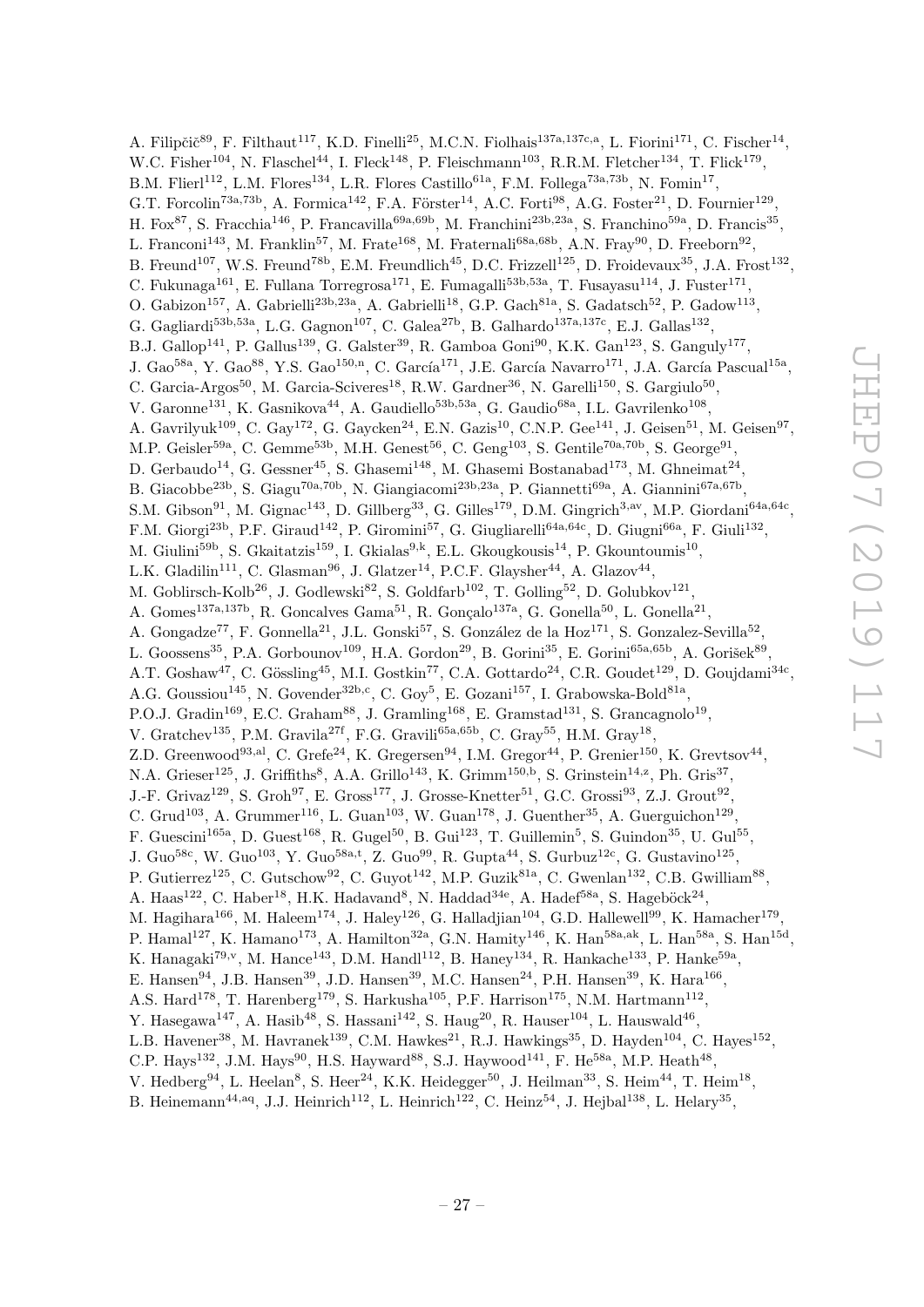A. Held<sup>172</sup>, S. Hellesund<sup>131</sup>, C.M. Helling<sup>143</sup>, S. Hellman<sup>43a,43b</sup>, C. Helsens<sup>35</sup>, R.C.W. Henderson<sup>87</sup>, Y. Heng<sup>178</sup>, S. Henkelmann<sup>172</sup>, A.M. Henriques Correia<sup>35</sup>, G.H. Herbert<sup>19</sup>, H. Herde<sup>26</sup>, V. Herget<sup>174</sup>, Y. Hernández Jiménez<sup>32c</sup>, H. Herr<sup>97</sup>, M.G. Herrmann<sup>112</sup>, T. Herrmann<sup>46</sup>, G. Herten<sup>50</sup>, R. Hertenberger<sup>112</sup>, L. Hervas<sup>35</sup>, T.C. Herwig<sup>134</sup>, G.G. Hesketh<sup>92</sup>, N.P. Hessey<sup>165a</sup>, A. Higashida<sup>160</sup>, S. Higashino<sup>79</sup>, E. Higón-Rodriguez<sup>171</sup>, K. Hildebrand<sup>36</sup>, E. Hill<sup>173</sup>, J.C. Hill<sup>31</sup>, K.K. Hill<sup>29</sup>, K.H. Hiller<sup>44</sup>, S.J. Hillier<sup>21</sup>, M. Hils<sup>46</sup>, I. Hinchliffe<sup>18</sup>, F. Hinterkeuser<sup>24</sup>, M. Hirose<sup>130</sup>, D. Hirschbuehl<sup>179</sup>, B. Hiti<sup>89</sup>, O. Hladik<sup>138</sup>, D.R. Hlaluku<sup>32c</sup>, X. Hoad<sup>48</sup>, J. Hobbs<sup>152</sup>, N. Hod<sup>165a</sup>, M.C. Hodgkinson<sup>146</sup>, A. Hoecker<sup>35</sup>, M.R. Hoeferkamp<sup>116</sup>, F. Hoenig<sup>112</sup>, D. Hohn<sup>50</sup>, D. Hohov<sup>129</sup>, T.R. Holmes<sup>36</sup>, M. Holzbock<sup>112</sup>, M. Homann<sup>45</sup>, B.H. Hommels<sup>31</sup>, S. Honda<sup>166</sup>, T. Honda<sup>79</sup>, T.M. Hong<sup>136</sup>, A. Hönle<sup>113</sup>, B.H. Hooberman<sup>170</sup>, W.H. Hopkins<sup>128</sup>, Y. Horii<sup>115</sup>, P. Horn<sup>46</sup>, A.J. Horton<sup>149</sup>, L.A. Horyn<sup>36</sup>, J-Y. Hostachy<sup>56</sup>, A. Hostiuc<sup>145</sup>, S. Hou<sup>155</sup>, A. Hoummada<sup>34a</sup>, J. Howarth<sup>98</sup>, J. Hoya<sup>86</sup>, M. Hrabovsky<sup>127</sup>, J. Hrdinka<sup>35</sup>, I. Hristova<sup>19</sup>, J. Hrivnac<sup>129</sup>, A. Hrynevich<sup>106</sup>, T. Hryn'ova<sup>5</sup>, P.J. Hsu<sup>62</sup>, S.-C. Hsu<sup>145</sup>, Q. Hu<sup>29</sup>, S. Hu<sup>58c</sup>, Y. Huang<sup>15a</sup>, Z. Hubacek<sup>139</sup>, F. Hubaut<sup>99</sup>, M. Huebner<sup>24</sup>, F. Huegging<sup>24</sup>, T.B. Huffman<sup>132</sup>, M. Huhtinen<sup>35</sup>, R.F.H. Hunter<sup>33</sup>, P. Huo<sup>152</sup>, A.M. Hupe<sup>33</sup>, N. Huseynov<sup>77,af</sup>, J. Huston<sup>104</sup>, J. Huth<sup>57</sup>, R. Hyneman<sup>103</sup>, G. Iacobucci<sup>52</sup>, G. Iakovidis<sup>29</sup>, I. Ibragimov<sup>148</sup>, L. Iconomidou-Fayard<sup>129</sup>, Z. Idrissi<sup>34e</sup>, P. Iengo<sup>35</sup>, R. Ignazzi<sup>39</sup>, O. Igonkina<sup>118,ab</sup>, R. Iguchi<sup>160</sup>, T. Iizawa<sup>52</sup>, Y. Ikegami<sup>79</sup>, M. Ikeno<sup>79</sup>, D. Iliadis<sup>159</sup>, N. Ilic<sup>117</sup>, F. Iltzsche<sup>46</sup>, G. Introzzi<sup>68a, 68b</sup>, M. Iodice<sup>72a</sup>, K. Iordanidou<sup>38</sup>, V. Ippolito<sup>70a, 70b</sup>, M.F. Isacson<sup>169</sup>, N. Ishijima<sup>130</sup>, M. Ishino<sup>160</sup>, M. Ishitsuka<sup>162</sup>, W. Islam<sup>126</sup>, C. Issever<sup>132</sup>, S. Istin<sup>157</sup>, F. Ito<sup>166</sup>, J.M. Iturbe Ponce<sup>61a</sup>, R. Iuppa<sup>73a,73b</sup>, A. Ivina<sup>177</sup>, H. Iwasaki<sup>79</sup>, J.M. Izen<sup>42</sup>, V. Izzo<sup>67a</sup>, P. Jacka<sup>138</sup>, P. Jackson<sup>1</sup>, R.M. Jacobs<sup>24</sup>, V. Jain<sup>2</sup>, G. Jäkel<sup>179</sup>, K.B. Jakobi<sup>97</sup>, K. Jakobs<sup>50</sup>, S. Jakobsen<sup>74</sup>, T. Jakoubek<sup>138</sup>, D.O. Jamin<sup>126</sup>, R. Jansky<sup>52</sup>, J. Janssen<sup>24</sup>, M. Janus<sup>51</sup>, P.A. Janus<sup>81a</sup>, G. Jarlskog<sup>94</sup>, N. Javadov<sup>77, af</sup>, T. Javůrek<sup>35</sup>, M. Javurkova<sup>50</sup>, F. Jeanneau<sup>142</sup>, L. Jeanty<sup>18</sup>, J. Jejelava<sup>156a,ag</sup>, A. Jelinskas<sup>175</sup>, P. Jenni<sup>50,d</sup>, J. Jeong<sup>44</sup>, N. Jeong<sup>44</sup>, S. Jézéquel<sup>5</sup>, H. Ji<sup>178</sup>, J. Jia<sup>152</sup>, H. Jiang<sup>76</sup>, Y. Jiang<sup>58a</sup>, Z. Jiang<sup>150,r</sup>, S. Jiggins<sup>50</sup>, F.A. Jimenez Morales<sup>37</sup>, J. Jimenez Pena<sup>171</sup>, S. Jin<sup>15c</sup>, A. Jinaru<sup>27b</sup>, O. Jinnouchi<sup>162</sup>, H. Jivan<sup>32c</sup>, P. Johansson<sup>146</sup>, K.A. Johns<sup>7</sup>, C.A. Johnson<sup>63</sup>, K. Jon-And<sup>43a,43b</sup>, R.W.L. Jones<sup>87</sup>, S.D. Jones<sup>153</sup>, S. Jones<sup>7</sup>, T.J. Jones<sup>88</sup>, J. Jongmanns<sup>59a</sup>, P.M. Jorge<sup>137a,137b</sup>, J. Jovicevic<sup>165a</sup>, X. Ju<sup>18</sup>, J.J. Junggeburth<sup>113</sup>, A. Juste Rozas<sup>14,z</sup>, A. Kaczmarska<sup>82</sup>, M. Kado<sup>129</sup>, H. Kagan<sup>123</sup>, M. Kagan<sup>150</sup>, T. Kaji<sup>176</sup>, E. Kajomovitz<sup>157</sup>, C.W. Kalderon<sup>94</sup>, A. Kaluza<sup>97</sup>, S. Kama<sup>41</sup>, A. Kamenshchikov<sup>121</sup>, L. Kanjir<sup>89</sup>, Y. Kano<sup>160</sup>, V.A. Kantserov<sup>110</sup>, J. Kanzaki<sup>79</sup>, L.S. Kaplan<sup>178</sup>, D. Kar<sup>32c</sup>, M.J. Kareem<sup>165b</sup>, E. Karentzos<sup>10</sup>, S.N. Karpov<sup>77</sup>, Z.M. Karpova<sup>77</sup>, V. Kartvelishvili<sup>87</sup>, A.N. Karyukhin<sup>121</sup>, L. Kashif<sup>178</sup>, R.D. Kass<sup>123</sup>, A. Kastanas<sup>43a,43b</sup>, Y. Kataoka<sup>160</sup>, C. Kato<sup>58d,58c</sup>, J. Katzy<sup>44</sup>, K. Kawade $^{80}$ , K. Kawagoe $^{85}$ , T. Kawaguchi $^{115}$ , T. Kawamoto $^{160}$ , G. Kawamura $^{51}$ , E.F. Kay $^{88}$ , V.F. Kazanin<sup>120b,120a</sup>, R. Keeler<sup>173</sup>, R. Kehoe<sup>41</sup>, J.S. Keller<sup>33</sup>, E. Kellermann<sup>94</sup>, J.J. Kempster<sup>21</sup>, J. Kendrick<sup>21</sup>, O. Kepka<sup>138</sup>, S. Kersten<sup>179</sup>, B.P. Kerševan<sup>89</sup>, S. Ketabchi Haghighat<sup>164</sup>, R.A. Keyes<sup>101</sup>, M. Khader<sup>170</sup>, F. Khalil-Zada<sup>13</sup>, A. Khanov<sup>126</sup>, A.G. Kharlamov<sup>120b,120a</sup>, T. Kharlamova<sup>120b,120a</sup>, E.E. Khoda<sup>172</sup>, A. Khodinov<sup>163</sup>, T.J. Khoo<sup>52</sup>, E. Khramov<sup>77</sup>, J. Khubua $^{156b}$ , S. Kido $^{80}$ , M. Kiehn $^{52}$ , C.R. Kilby $^{91}$ , Y.K. Kim $^{36}$ , N. Kimura $^{64a, 64c}$ , O.M. Kind $^{19}$ , B.T. King<sup>88</sup>, D. Kirchmeier<sup>46</sup>, J. Kirk<sup>141</sup>, A.E. Kiryunin<sup>113</sup>, T. Kishimoto<sup>160</sup>, D. Kisielewska<sup>81a</sup>, V. Kitali<sup>44</sup>, O. Kivernyk<sup>5</sup>, E. Kladiva<sup>28b,\*</sup>, T. Klapdor-Kleingrothaus<sup>50</sup>, M.H. Klein<sup>103</sup>, M. Klein<sup>88</sup>, U. Klein<sup>88</sup>, K. Kleinknecht<sup>97</sup>, P. Klimek<sup>119</sup>, A. Klimentov<sup>29</sup>, T. Klingl<sup>24</sup>, T. Klioutchnikova<sup>35</sup>, F.F. Klitzner<sup>112</sup>, P. Kluit<sup>118</sup>, S. Kluth<sup>113</sup>, E. Kneringer<sup>74</sup>, E.B.F.G. Knoops<sup>99</sup>, A. Knue<sup>50</sup>, A. Kobayashi<sup>160</sup>, D. Kobayashi<sup>85</sup>, T. Kobayashi<sup>160</sup>, M. Kobel<sup>46</sup>, M. Kocian<sup>150</sup>, P. Kodys<sup>140</sup>, P.T. Koenig<sup>24</sup>, T. Koffas<sup>33</sup>, E. Koffeman<sup>118</sup>, N.M. Köhler<sup>113</sup>, T. Koi<sup>150</sup>, M. Kolb<sup>59b</sup>, I. Koletsou<sup>5</sup>, T. Kondo<sup>79</sup>, N. Kondrashova<sup>58c</sup>, K. Köneke<sup>50</sup>, A.C. König<sup>117</sup>,

T. Kono<sup>79</sup>, R. Konoplich<sup>122,an</sup>, V. Konstantinides<sup>92</sup>, N. Konstantinidis<sup>92</sup>, B. Konya<sup>94</sup>,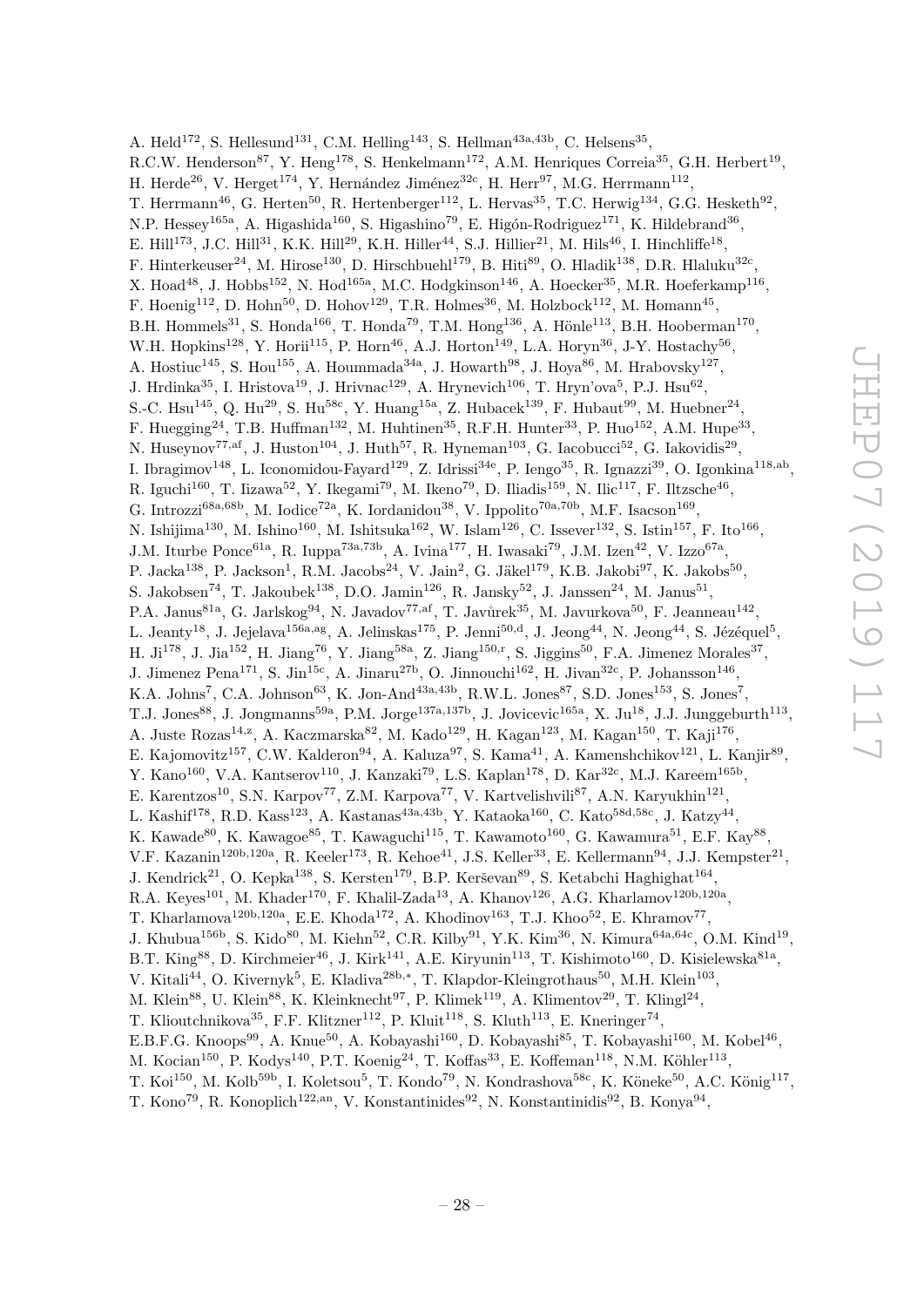R. Kopeliansky $^{63}$ , S. Koperny $^{81a}$ , K. Korcyl $^{82}$ , K. Kordas<sup>159</sup>, G. Koren<sup>158</sup>, A. Korn $^{92}$ , I. Korolkov<sup>14</sup>, E.V. Korolkova<sup>146</sup>, N. Korotkova<sup>111</sup>, O. Kortner<sup>113</sup>, S. Kortner<sup>113</sup>, T. Kosek<sup>140</sup>, V.V. Kostyukhin<sup>24</sup>, A. Kotwal<sup>47</sup>, A. Koulouris<sup>10</sup>, A. Kourkoumeli-Charalampidi<sup>68a,68b</sup>, C. Kourkoumelis<sup>9</sup>, E. Kourlitis<sup>146</sup>, V. Kouskoura<sup>29</sup>, A.B. Kowalewska<sup>82</sup>, R. Kowalewski<sup>173</sup>, T.Z. Kowalski<sup>81a</sup>, C. Kozakai<sup>160</sup>, W. Kozanecki<sup>142</sup>, A.S. Kozhin<sup>121</sup>, V.A. Kramarenko<sup>111</sup>, G. Kramberger<sup>89</sup>, D. Krasnopevtsev<sup>58a</sup>, M.W. Krasny<sup>133</sup>, A. Krasznahorkay<sup>35</sup>, D. Krauss<sup>113</sup>, J.A. Kremer<sup>81a</sup>, J. Kretzschmar<sup>88</sup>, P. Krieger<sup>164</sup>, K. Krizka<sup>18</sup>, K. Kroeninger<sup>45</sup>, H. Kroha<sup>113</sup>, J. Kroll<sup>138</sup>, J. Kroll<sup>134</sup>, J. Krstic<sup>16</sup>, U. Kruchonak<sup>77</sup>, H. Krüger<sup>24</sup>, N. Krumnack<sup>76</sup>, M.C. Kruse<sup>47</sup>, T. Kubota<sup>102</sup>, S. Kuday<sup>4b</sup>, J.T. Kuechler<sup>179</sup>, S. Kuehn<sup>35</sup>, A. Kugel<sup>59a</sup>, T. Kuhl<sup>44</sup>, V. Kukhtin<sup>77</sup>, R. Kukla<sup>99</sup>, Y. Kulchitsky<sup>105,aj</sup>, S. Kuleshov<sup>144b</sup>, Y.P. Kulinich<sup>170</sup>, M. Kuna<sup>56</sup>, T. Kunigo<sup>83</sup>, A. Kupco<sup>138</sup>, T. Kupfer<sup>45</sup>, O. Kuprash<sup>158</sup>, H. Kurashige<sup>80</sup>, L.L. Kurchaninov<sup>165a</sup>, Y.A. Kurochkin<sup>105</sup>, A. Kurova<sup>110</sup>, M.G. Kurth<sup>15d</sup>, E.S. Kuwertz<sup>35</sup>, M. Kuze<sup>162</sup>, J. Kvita<sup>127</sup>, T. Kwan<sup>101</sup>, A. La Rosa<sup>113</sup>, J.L. La Rosa Navarro<sup>78d</sup>, L. La Rotonda<sup>40b,40a</sup>, F. La Ruffa<sup>40b,40a</sup>, C. Lacasta<sup>171</sup>, F. Lacava<sup>70a,70b</sup>, J. Lacey<sup>44</sup>, D.P.J. Lack<sup>98</sup>, H. Lacker<sup>19</sup>, D. Lacour<sup>133</sup>, E. Ladygin<sup>77</sup>, R. Lafaye<sup>5</sup>, B. Laforge<sup>133</sup>, T. Lagouri<sup>32c</sup>, S. Lai<sup>51</sup>, S. Lammers<sup>63</sup>, W. Lampl<sup>7</sup>, E. Lançon<sup>29</sup>, U. Landgraf<sup>50</sup>, M.P.J. Landon<sup>90</sup>, M.C. Lanfermann<sup>52</sup>, V.S. Lang<sup>44</sup>, J.C. Lange<sup>51</sup>, R.J. Langenberg<sup>35</sup>, A.J. Lankford<sup>168</sup>, F. Lanni<sup>29</sup>, K. Lantzsch<sup>24</sup>, A. Lanza<sup>68a</sup>, A. Lapertosa<sup>53b,53a</sup>, S. Laplace<sup>133</sup>, J.F. Laporte<sup>142</sup>, T. Lari<sup>66a</sup>, F. Lasagni Manghi<sup>23b,23a</sup>, M. Lassnig<sup>35</sup>, T.S. Lau<sup>61a</sup>, A. Laudrain<sup>129</sup>, M. Lavorgna<sup>67a,67b</sup>, M. Lazzaroni<sup>66a,66b</sup>, B. Le<sup>102</sup>, O. Le Dortz<sup>133</sup>, E. Le Guirriec<sup>99</sup>, E.P. Le Quilleuc<sup>142</sup>, M. LeBlanc<sup>7</sup>, T. LeCompte<sup>6</sup>, F. Ledroit-Guillon<sup>56</sup>, C.A. Lee<sup>29</sup>, G.R. Lee<sup>144a</sup>, L. Lee<sup>57</sup>, S.C. Lee<sup>155</sup>, B. Lefebvre<sup>101</sup>, M. Lefebvre<sup>173</sup>, F. Legger<sup>112</sup>, C. Leggett<sup>18</sup>, K. Lehmann<sup>149</sup>, N. Lehmann<sup>179</sup>, G. Lehmann Miotto<sup>35</sup>, W.A. Leight<sup>44</sup>, A. Leisos<sup>159,w</sup>, M.A.L. Leite<sup>78d</sup>, R. Leitner<sup>140</sup>, D. Lellouch<sup>177</sup>, K.J.C. Leney<sup>92</sup>, T. Lenz<sup>24</sup>, B. Lenzi<sup>35</sup>, R. Leone<sup>7</sup>, S. Leone<sup>69a</sup>, C. Leonidopoulos<sup>48</sup>, G. Lerner<sup>153</sup>, C. Leroy<sup>107</sup>, R. Les<sup>164</sup>, A.A.J. Lesage<sup>142</sup>, C.G. Lester<sup>31</sup>, M. Levchenko<sup>135</sup>, J. Levêque<sup>5</sup>, D. Levin<sup>103</sup>, L.J. Levinson<sup>177</sup>, D. Lewis<sup>90</sup>, B. Li<sup>15b</sup>, B. Li<sup>103</sup>, C-Q. Li<sup>58a,am</sup>, H. Li<sup>58a</sup>, H. Li<sup>58b</sup>, K. Li<sup>150</sup>, L. Li<sup>58c</sup>, M. Li<sup>15a</sup>, Q. Li<sup>15d</sup>, Q.Y. Li<sup>58a</sup>, S. Li<sup>58d,58c</sup>, X. Li<sup>58c</sup>, Y. Li<sup>148</sup>, Z. Liang<sup>15a</sup>, B. Liberti<sup>71a</sup>, A. Liblong<sup>164</sup>, K. Lie<sup>61c</sup>, S. Liem<sup>118</sup>, A. Limosani<sup>154</sup>, C.Y. Lin<sup>31</sup>, K. Lin<sup>104</sup>, T.H. Lin<sup>97</sup>, R.A. Linck<sup>63</sup>, J.H. Lindon<sup>21</sup>, B.E. Lindquist<sup>152</sup>, A.L. Lionti<sup>52</sup>, E. Lipeles<sup>134</sup>, A. Lipniacka<sup>17</sup>, M. Lisovyi<sup>59b</sup>, T.M. Liss<sup>170,as</sup>, A. Lister<sup>172</sup>, A.M. Litke<sup>143</sup>, J.D. Little<sup>8</sup>, B. Liu<sup>76</sup>, B.L Liu<sup>6</sup>, H.B. Liu<sup>29</sup>, H. Liu<sup>103</sup>, J.B. Liu<sup>58a</sup>, J.K.K. Liu<sup>132</sup>, K. Liu<sup>133</sup>, M. Liu<sup>58a</sup>, P. Liu<sup>18</sup>, Y. Liu<sup>15a</sup>, Y.L. Liu<sup>58a</sup>, Y.W. Liu<sup>58a</sup>, M. Livan<sup>68a,68b</sup>, A. Lleres<sup>56</sup>, J. Llorente Merino<sup>15a</sup>, S.L. Lloyd<sup>90</sup>, C.Y. Lo<sup>61b</sup>, F. Lo Sterzo<sup>41</sup>, E.M. Lobodzinska<sup>44</sup>, P. Loch<sup>7</sup>, T. Lohse<sup>19</sup>, K. Lohwasser<sup>146</sup>, M. Lokajicek<sup>138</sup>, J.D. Long<sup>170</sup>, R.E. Long<sup>87</sup>, L. Longo<sup>65a,65b</sup>, K.A. Looper<sup>123</sup>, J.A. Lopez<sup>144b</sup>, I. Lopez Paz<sup>98</sup>, A. Lopez Solis<sup>146</sup>, J. Lorenz<sup>112</sup>, N. Lorenzo Martinez<sup>5</sup>, M. Losada<sup>22</sup>, P.J. Lösel<sup>112</sup>, A. Lösle<sup>50</sup>, X. Lou<sup>44</sup>, X. Lou<sup>15a</sup>, A. Lounis<sup>129</sup>, J. Love<sup>6</sup>, P.A. Love<sup>87</sup>, J.J. Lozano Bahilo<sup>171</sup>, H. Lu<sup>61a</sup>, M. Lu<sup>58a</sup>, Y.J. Lu<sup>62</sup>, H.J. Lubatti<sup>145</sup>, C. Luci<sup>70a,70b</sup>, A. Lucotte<sup>56</sup>, C. Luedtke<sup>50</sup>, F. Luehring<sup>63</sup>, I. Luise<sup>133</sup>, L. Luminari<sup>70a</sup>, B. Lund-Jensen<sup>151</sup>, M.S. Lutz<sup>100</sup>, P.M. Luzi<sup>133</sup>, D. Lynn<sup>29</sup>, R. Lysak<sup>138</sup>, E. Lytken<sup>94</sup>, F. Lyu<sup>15a</sup>, V. Lyubushkin<sup>77</sup>, T. Lyubushkina<sup>77</sup>, H. Ma<sup>29</sup>, L.L. Ma<sup>58b</sup>, Y. Ma<sup>58b</sup>, G. Maccarrone<sup>49</sup>, A. Macchiolo<sup>113</sup>, C.M. Macdonald<sup>146</sup>, J. Machado Miguens<sup>134,137b</sup>, D. Madaffari<sup>171</sup>, R. Madar<sup>37</sup>, W.F. Mader<sup>46</sup>, N. Madysa<sup>46</sup>, J. Maeda<sup>80</sup>, K. Maekawa<sup>160</sup>, S. Maeland<sup>17</sup>, T. Maeno<sup>29</sup>, M. Maerker<sup>46</sup>, A.S. Maevskiy<sup>111</sup>, V. Magerl<sup>50</sup>, D.J. Mahon<sup>38</sup>, C. Maidantchik<sup>78b</sup>, T. Maier<sup>112</sup>, A. Maio<sup>137a,137b,137d</sup>, O. Majersky<sup>28a</sup>, S. Majewski<sup>128</sup>, Y. Makida<sup>79</sup>, N. Makovec<sup>129</sup>, B. Malaescu<sup>133</sup>, Pa. Malecki<sup>82</sup>, V.P. Maleev<sup>135</sup>, F. Malek<sup>56</sup>, U. Mallik<sup>75</sup>, D. Malon<sup>6</sup>, C. Malone<sup>31</sup>, S. Maltezos<sup>10</sup>, S. Malyukov<sup>35</sup>, J. Mamuzic<sup>171</sup>, G. Mancini<sup>49</sup>, I. Mandić $^{89}$ , J. Maneira<sup>137a</sup>, L. Manhaes de Andrade Filho<sup>78a</sup>, J. Manjarres Ramos<sup>46</sup>, K.H. Mankinen<sup>94</sup>, A. Mann<sup>112</sup>, A. Manousos<sup>74</sup>, B. Mansoulie<sup>142</sup>, S. Manzoni<sup>66a,66b</sup>,

A. Marantis<sup>159</sup>, G. Marceca<sup>30</sup>, L. March<sup>52</sup>, L. Marchese<sup>132</sup>, G. Marchiori<sup>133</sup>, M. Marcisovsky<sup>138</sup>,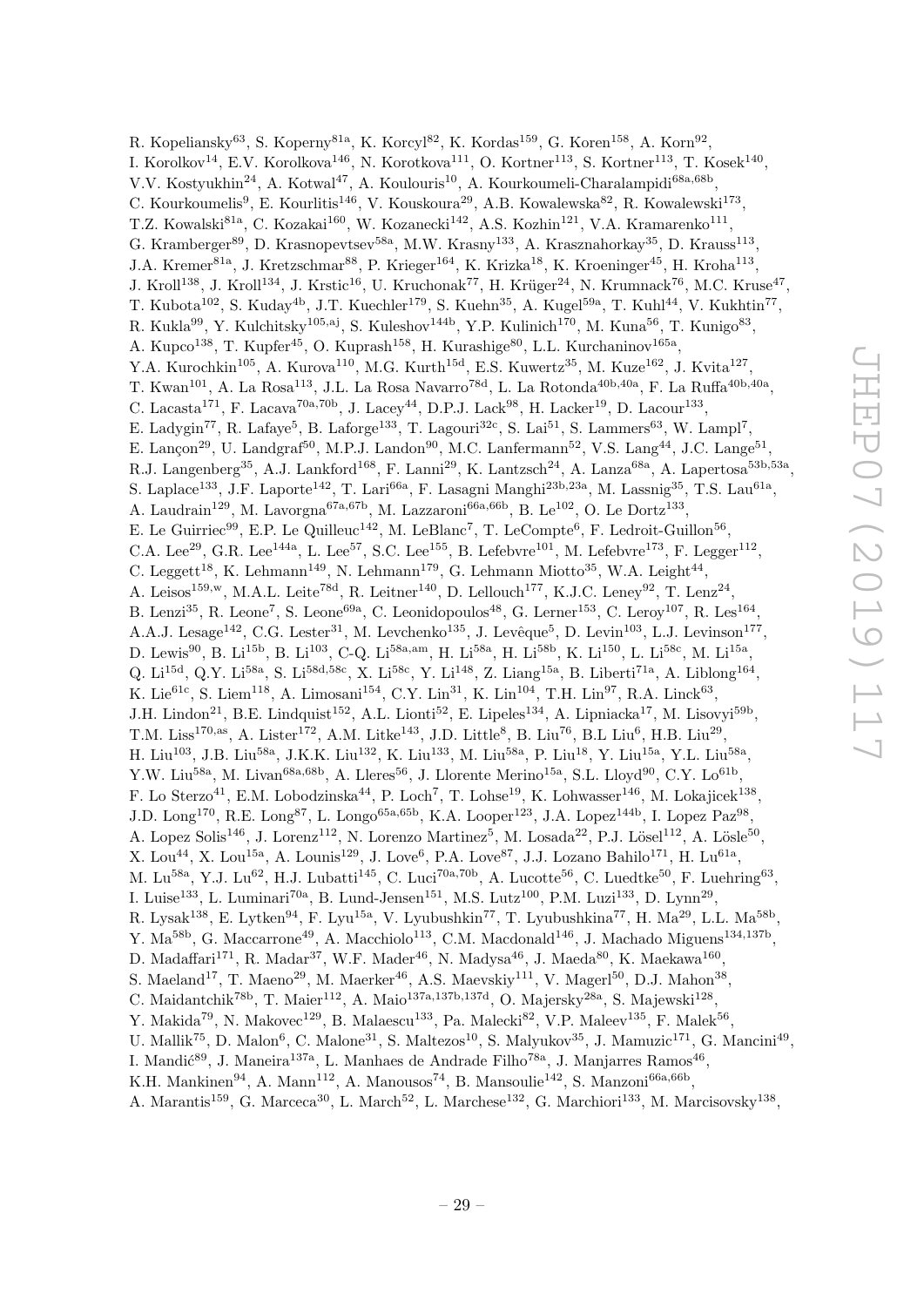C. Marcon<sup>94</sup>, C.A. Marin Tobon<sup>35</sup>, M. Marjanovic<sup>37</sup>, F. Marroquim<sup>78b</sup>, Z. Marshall<sup>18</sup>, M.U.F Martensson<sup>169</sup>, S. Marti-Garcia<sup>171</sup>, C.B. Martin<sup>123</sup>, T.A. Martin<sup>175</sup>, V.J. Martin<sup>48</sup>, B. Martin dit Latour<sup>17</sup>, M. Martinez<sup>14,z</sup>, V.I. Martinez Outschoorn<sup>100</sup>, S. Martin-Haugh<sup>141</sup>, V.S. Martoiu<sup>27b</sup>, A.C. Martyniuk<sup>92</sup>, A. Marzin<sup>35</sup>, L. Masetti<sup>97</sup>, T. Mashimo<sup>160</sup>, R. Mashinistov<sup>108</sup>, J. Masik<sup>98</sup>, A.L. Maslennikov<sup>120b,120a</sup>, L.H. Mason<sup>102</sup>, L. Massa<sup>71a,71b</sup>, P. Massarotti<sup>67a,67b</sup>, P. Mastrandrea<sup>152</sup>, A. Mastroberardino<sup>40b,40a</sup>, T. Masubuchi<sup>160</sup>, P. Mättig<sup>24</sup>, J. Maurer<sup>27b</sup>, B. Maček<sup>89</sup>, S.J. Maxfield<sup>88</sup>, D.A. Maximov<sup>120b,120a</sup>, R. Mazini<sup>155</sup>, I. Maznas<sup>159</sup>, S.M. Mazza<sup>143</sup>, S.P. Mc Kee<sup>103</sup>, A. McCarn<sup>41</sup>, T.G. McCarthy<sup>113</sup>, L.I. McClymont<sup>92</sup>, W.P. McCormack<sup>18</sup>, E.F. McDonald<sup>102</sup>, J.A. Mcfayden<sup>35</sup>, G. Mchedlidze<sup>51</sup>, M.A. McKay<sup>41</sup>, K.D. McLean<sup>173</sup>, S.J. McMahon<sup>141</sup>, P.C. McNamara<sup>102</sup>, C.J. McNicol<sup>175</sup>, R.A. McPherson<sup>173,ad</sup>, J.E. Mdhluli<sup>32c</sup>, Z.A. Meadows<sup>100</sup>, S. Meehan<sup>145</sup>, T.M. Megy<sup>50</sup>, S. Mehlhase<sup>112</sup>, A. Mehta<sup>88</sup>, T. Meideck<sup>56</sup>, B. Meirose<sup>42</sup>, D. Melini<sup>171,h</sup>, B.R. Mellado Garcia<sup>32c</sup>, J.D. Mellenthin<sup>51</sup>, M. Melo<sup>28a</sup>, F. Meloni<sup>44</sup>, A. Melzer<sup>24</sup>, S.B. Menary<sup>98</sup>, E.D. Mendes Gouveia<sup>137a</sup>, L. Meng<sup>88</sup>, X.T. Meng<sup>103</sup>, S. Menke<sup>113</sup>, E. Meoni<sup>40b,40a</sup>, S. Mergelmeyer<sup>19</sup>, S.A.M. Merkt<sup>136</sup>, C. Merlassino<sup>20</sup>, P. Mermod<sup>52</sup>, L. Merola<sup>67a,67b</sup>, C. Meroni<sup>66a</sup>, F.S. Merritt<sup>36</sup>, A. Messina<sup>70a,70b</sup>, J. Metcalfe<sup>6</sup>, A.S. Mete<sup>168</sup>, C. Meyer<sup>63</sup>, J. Meyer<sup>157</sup>, J-P. Meyer<sup>142</sup>, H. Meyer Zu Theenhausen<sup>59a</sup>, F. Miano<sup>153</sup>, R.P. Middleton<sup>141</sup>, L. Mijović<sup>48</sup>, G. Mikenberg<sup>177</sup>, M. Mikestikova<sup>138</sup>, M. Mikuž<sup>89</sup>, M. Milesi<sup>102</sup>, A. Milic<sup>164</sup>, D.A. Millar<sup>90</sup>, D.W. Miller<sup>36</sup>, A. Milov<sup>177</sup>, D.A. Milstead<sup>43a,43b</sup>, R.A. Mina<sup>150,r</sup>, A.A. Minaenko<sup>121</sup>, M. Miñano Moya<sup>171</sup>, I.A. Minashvili<sup>156b</sup>, A.I. Mincer<sup>122</sup>, B. Mindur<sup>81a</sup>, M. Mineev<sup>77</sup>, Y. Minegishi<sup>160</sup>, Y. Ming<sup>178</sup>, L.M. Mir<sup>14</sup>, A. Mirto<sup>65a,65b</sup>, K.P. Mistry<sup>134</sup>, T. Mitani<sup>176</sup>, J. Mitrevski<sup>112</sup>, V.A. Mitsou<sup>171</sup>, M. Mittal<sup>58c</sup>, A. Miucci<sup>20</sup>, P.S. Miyagawa<sup>146</sup>, A. Mizukami<sup>79</sup>, J.U. Mjörnmark<sup>94</sup>, T. Mkrtchyan<sup>181</sup>, M. Mlynarikova<sup>140</sup>, T. Moa<sup>43a,43b</sup>, K. Mochizuki<sup>107</sup>, P. Mogg<sup>50</sup>, S. Mohapatra<sup>38</sup>, S. Molander<sup>43a,43b</sup>, R. Moles-Valls<sup>24</sup>, M.C. Mondragon<sup>104</sup>, K. Mönig<sup>44</sup>, J. Monk<sup>39</sup>, E. Monnier<sup>99</sup>, A. Montalbano<sup>149</sup>, J. Montejo Berlingen<sup>35</sup>, F. Monticelli<sup>86</sup>, S. Monzani<sup>66a</sup>, N. Morange<sup>129</sup>, D. Moreno<sup>22</sup>, M. Moreno Llácer<sup>35</sup>, P. Morettini<sup>53b</sup>, M. Morgenstern<sup>118</sup>, S. Morgenstern<sup>46</sup>, D. Mori<sup>149</sup>, M. Morii<sup>57</sup>, M. Morinaga<sup>176</sup>, V. Morisbak<sup>131</sup>, A.K. Morley<sup>35</sup>, G. Mornacchi<sup>35</sup>, A.P. Morris<sup>92</sup>, J.D. Morris<sup>90</sup>, L. Morvaj<sup>152</sup>, P. Moschovakos<sup>10</sup>, M. Mosidze<sup>156b</sup>, H.J. Moss<sup>146</sup>, J. Moss<sup>150,0</sup>, K. Motohashi<sup>162</sup>, R. Mount<sup>150</sup>, E. Mountricha<sup>35</sup>, E.J.W. Moyse<sup>100</sup>, S. Muanza<sup>99</sup>, F. Mueller<sup>113</sup>, J. Mueller<sup>136</sup>, R.S.P. Mueller<sup>112</sup>, D. Muenstermann<sup>87</sup>, G.A. Mullier<sup>94</sup>, F.J. Munoz Sanchez<sup>98</sup>, P. Murin<sup>28b</sup>, W.J. Murray<sup>175,141</sup>, A. Murrone<sup>66a,66b</sup>, M. Muškinja<sup>89</sup>, C. Mwewa<sup>32a</sup>, A.G. Myagkov<sup>121,ao</sup>, J. Myers<sup>128</sup>, M. Myska<sup>139</sup>, B.P. Nachman<sup>18</sup>, O. Nackenhorst<sup>45</sup>, K. Nagai<sup>132</sup>, K. Nagano<sup>79</sup>, Y. Nagasaka<sup>60</sup>, M. Nagel<sup>50</sup>, E. Nagy<sup>99</sup>, A.M. Nairz<sup>35</sup>, Y. Nakahama<sup>115</sup>, K. Nakamura<sup>79</sup>, T. Nakamura<sup>160</sup>, I. Nakano<sup>124</sup>, H. Nanjo<sup>130</sup>, F. Napolitano<sup>59a</sup>, R.F. Naranjo Garcia<sup>44</sup>, R. Narayan<sup>11</sup>, D.I. Narrias Villar<sup>59a</sup>, I. Naryshkin<sup>135</sup>, T. Naumann<sup>44</sup>, G. Navarro<sup>22</sup>, R. Nayyar<sup>7</sup>, H.A. Neal<sup>103,\*</sup>, P.Y. Nechaeva<sup>108</sup>, T.J. Neep<sup>142</sup>, A. Negri<sup>68a,68b</sup>, M. Negrini<sup>23b</sup>, S. Nektarijevic<sup>117</sup>, C. Nellist<sup>51</sup>, M.E. Nelson<sup>132</sup>, S. Nemecek<sup>138</sup>, P. Nemethy<sup>122</sup>, M. Nessi<sup>35,f</sup>, M.S. Neubauer<sup>170</sup>, M. Neumann<sup>179</sup>, P.R. Newman<sup>21</sup>, T.Y. Ng<sup>61c</sup>, Y.S. Ng<sup>19</sup>, Y.W.Y. Ng<sup>168</sup>, H.D.N. Nguyen<sup>99</sup>, T. Nguyen Manh<sup>107</sup>, E. Nibigira<sup>37</sup>, R.B. Nickerson<sup>132</sup>, R. Nicolaidou $^{142}$ , D.S. Nielsen $^{39}$ , J. Nielsen $^{143}$ , N. Nikiforou $^{11}$ , V. Nikolaenko $^{121,aa}$ , I. Nikolic-Audit<sup>133</sup>, K. Nikolopoulos<sup>21</sup>, P. Nilsson<sup>29</sup>, H.R. Nindhito<sup>52</sup>, Y. Ninomiya<sup>79</sup>, A. Nisati<sup>70a</sup>, N. Nishu<sup>58c</sup>, R. Nisius<sup>113</sup>, I. Nitsche<sup>45</sup>, T. Nitta<sup>176</sup>, T. Nobe<sup>160</sup>, Y. Noguchi<sup>83</sup>, M. Nomachi<sup>130</sup>, I. Nomidis<sup>133</sup>, M.A. Nomura<sup>29</sup>, T. Nooney<sup>90</sup>, M. Nordberg<sup>35</sup>, N. Norjoharuddeen<sup>132</sup>, T. Novak<sup>89</sup>, O. Novgorodova<sup>46</sup>, R. Novotny<sup>139</sup>, L. Nozka<sup>127</sup>, K. Ntekas<sup>168</sup>, E. Nurse<sup>92</sup>, F. Nuti<sup>102</sup>, F.G. Oakham<sup>33,av</sup>, H. Oberlack<sup>113</sup>, J. Ocariz<sup>133</sup>, A. Ochi<sup>80</sup>, I. Ochoa<sup>38</sup>, J.P. Ochoa-Ricoux<sup>144a</sup>, K. O'Connor<sup>26</sup>, S. Oda<sup>85</sup>, S. Odaka<sup>79</sup>, S. Oerdek<sup>51</sup>, A. Oh<sup>98</sup>, S.H. Oh<sup>47</sup>, C.C. Ohm<sup>151</sup>, H. Oide<sup>53b,53a</sup>, M.L. Ojeda<sup>164</sup>, H. Okawa<sup>166</sup>, Y. Okazaki<sup>83</sup>, Y. Okumura<sup>160</sup>, T. Okuyama<sup>79</sup>,

A. Olariu<sup>27b</sup>, L.F. Oleiro Seabra<sup>137a</sup>, S.A. Olivares Pino<sup>144a</sup>, D. Oliveira Damazio<sup>29</sup>, J.L. Oliver<sup>1</sup>,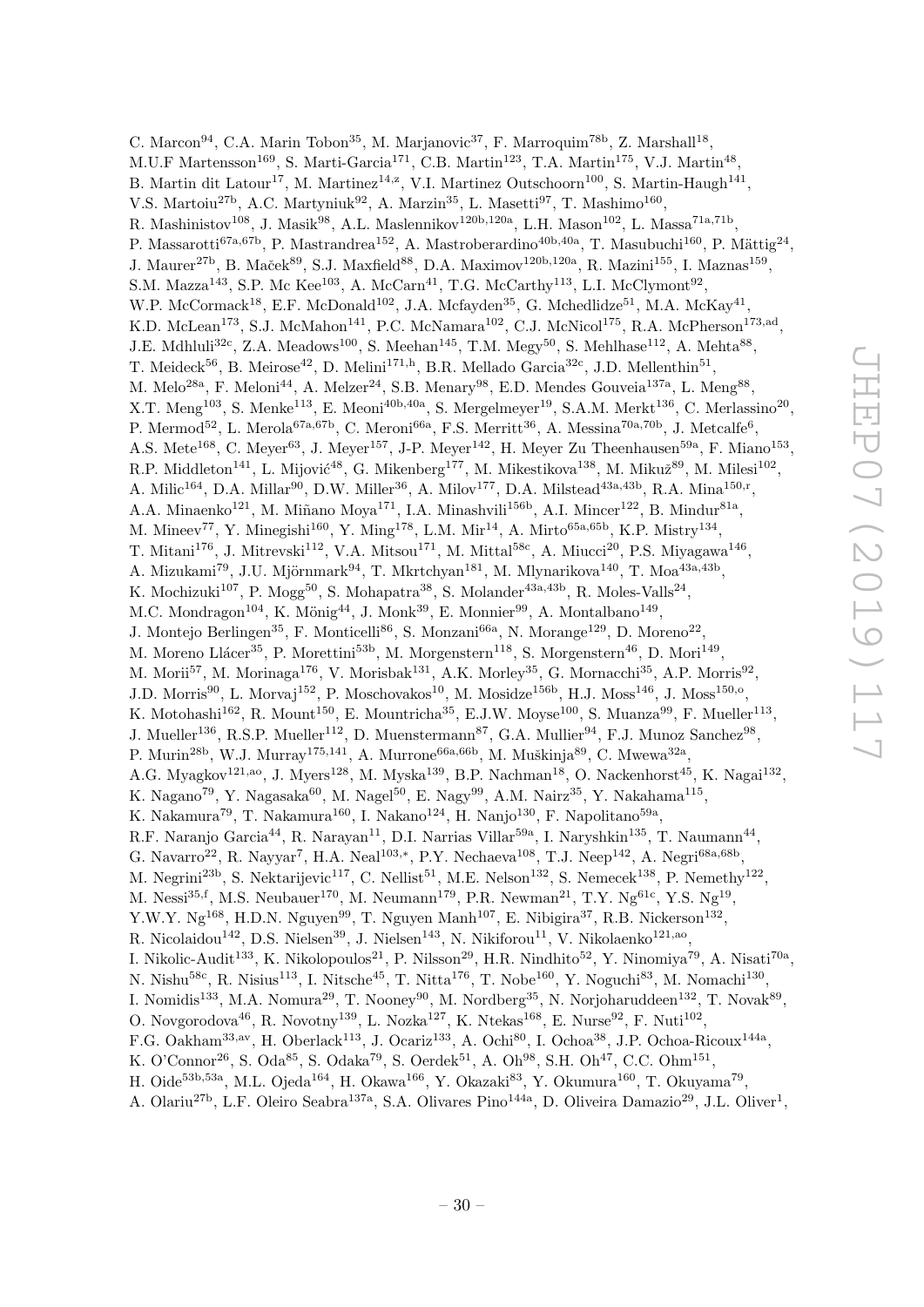M.J.R. Olsson<sup>36</sup>, A. Olszewski<sup>82</sup>, J. Olszowska<sup>82</sup>, D.C. O'Neil<sup>149</sup>, A. Onofre<sup>137a,137e</sup>, K. Onogi<sup>115</sup>, P.U.E. Onyisi<sup>11</sup>, H. Oppen<sup>131</sup>, M.J. Oreglia<sup>36</sup>, G.E. Orellana<sup>86</sup>, Y. Oren<sup>158</sup>, D. Orestano<sup>72a,72b</sup>, E.C. Orgill<sup>98</sup>, N. Orlando<sup>61b</sup>, A.A. O'Rourke<sup>44</sup>, R.S. Orr<sup>164</sup>, B. Osculati<sup>53b,53a,\*</sup>, V. O'Shea<sup>55</sup>, R. Ospanov<sup>58a</sup>, G. Otero y Garzon<sup>30</sup>, H. Otono<sup>85</sup>, M. Ouchrif<sup>34d</sup>, F. Ould-Saada<sup>131</sup>, A. Ouraou<sup>142</sup>, Q. Ouyang<sup>15a</sup>, M. Owen<sup>55</sup>, R.E. Owen<sup>21</sup>, V.E. Ozcan<sup>12c</sup>, N. Ozturk<sup>8</sup>, J. Pacalt<sup>127</sup>, H.A. Pacey<sup>31</sup>, K. Pachal<sup>149</sup>, A. Pacheco Pages<sup>14</sup>, L. Pacheco Rodriguez<sup>142</sup>, C. Padilla Aranda<sup>14</sup>, S. Pagan Griso<sup>18</sup>, M. Paganini<sup>180</sup>, G. Palacino<sup>63</sup>, S. Palazzo<sup>48</sup>, S. Palestini<sup>35</sup>, M. Palka<sup>81b</sup>, D. Pallin<sup>37</sup>, I. Panagoulias<sup>10</sup>, C.E. Pandini<sup>35</sup>, J.G. Panduro Vazquez<sup>91</sup>, P. Pani<sup>35</sup>, G. Panizzo<sup>64a,64c</sup>, L. Paolozzi<sup>52</sup>, T.D. Papadopoulou<sup>10</sup>, K. Papageorgiou<sup>9,k</sup>, A. Paramonov<sup>6</sup>, D. Paredes Hernandez<sup>61b</sup>, S.R. Paredes Saenz<sup>132</sup>, B. Parida<sup>163</sup>, T.H. Park<sup>33</sup>, A.J. Parker<sup>87</sup>, K.A. Parker<sup>44</sup>, M.A. Parker<sup>31</sup>, F. Parodi<sup>53b,53a</sup>, J.A. Parsons<sup>38</sup>, U. Parzefall<sup>50</sup>, V.R. Pascuzzi<sup>164</sup>, J.M.P. Pasner<sup>143</sup>, E. Pasqualucci<sup>70a</sup>, S. Passaggio<sup>53b</sup>, F. Pastore<sup>91</sup>, P. Pasuwan<sup>43a,43b</sup>, S. Pataraia<sup>97</sup>, J.R. Pater<sup>98</sup>, A. Pathak<sup>178, 1</sup>, T. Pauly<sup>35</sup>, B. Pearson<sup>113</sup>, M. Pedersen<sup>131</sup>, L. Pedraza Diaz<sup>117</sup>, R. Pedro<sup>137a,137b</sup>, S.V. Peleganchuk<sup>120b,120a</sup>, O. Penc<sup>138</sup>, C. Peng<sup>15d</sup>, H. Peng<sup>58a</sup>, B.S. Peralva<sup>78a</sup>, M.M. Perego<sup>129</sup>, A.P. Pereira Peixoto<sup>137a</sup>, D.V. Perepelitsa<sup>29</sup>, F. Peri<sup>19</sup>, L. Perini<sup>66a,66b</sup>, H. Pernegger<sup>35</sup>, S. Perrella<sup>67a,67b</sup>, V.D. Peshekhonov<sup>77,\*</sup>, K. Peters<sup>44</sup>, R.F.Y. Peters<sup>98</sup>, B.A. Petersen<sup>35</sup>, T.C. Petersen<sup>39</sup>, E. Petit<sup>56</sup>, A. Petridis<sup>1</sup>, C. Petridou<sup>159</sup>, P. Petroff<sup>129</sup>, M. Petrov<sup>132</sup>, F. Petrucci<sup>72a,72b</sup>, M. Pettee<sup>180</sup>, N.E. Pettersson<sup>100</sup>, A. Peyaud<sup>142</sup>, R. Pezoa<sup>144b</sup>, T. Pham<sup>102</sup>, F.H. Phillips<sup>104</sup>, P.W. Phillips<sup>141</sup>, M.W. Phipps<sup>170</sup>, G. Piacquadio<sup>152</sup>, E. Pianori<sup>18</sup>, A. Picazio<sup>100</sup>, R.H. Pickles<sup>98</sup>, R. Piegaia<sup>30</sup>, J.E. Pilcher<sup>36</sup>, A.D. Pilkington<sup>98</sup>, M. Pinamonti<sup>71a,71b</sup>, J.L. Pinfold<sup>3</sup>, M. Pitt<sup>177</sup>, L. Pizzimento<sup>71a,71b</sup>, M.-A. Pleier<sup>29</sup>, V. Pleskot<sup>140</sup>, E. Plotnikova<sup>77</sup>, D. Pluth<sup>76</sup>, P. Podberezko<sup>120b,120a</sup>, R. Poettgen<sup>94</sup>, R. Poggi<sup>52</sup>, L. Poggioli<sup>129</sup>, I. Pogrebnyak<sup>104</sup>, D. Pohl<sup>24</sup>, I. Pokharel<sup>51</sup>, G. Polesello<sup>68a</sup>, A. Poley<sup>18</sup>, A. Policicchio<sup>70a,70b</sup>, R. Polifka<sup>35</sup>, A. Polini<sup>23b</sup>, C.S. Pollard<sup>44</sup>, V. Polychronakos<sup>29</sup>, D. Ponomarenko<sup>110</sup>, L. Pontecorvo<sup>35</sup>, G.A. Popeneciu<sup>27d</sup>, D.M. Portillo Quintero<sup>133</sup>, S. Pospisil<sup>139</sup>, K. Potamianos<sup>44</sup>, I.N. Potrap<sup>77</sup>, C.J. Potter<sup>31</sup>, H. Potti<sup>11</sup>, T. Poulsen<sup>94</sup>, J. Poveda<sup>35</sup>, T.D. Powell<sup>146</sup>, M.E. Pozo Astigarraga<sup>35</sup>, P. Pralavorio<sup>99</sup>, S. Prell<sup>76</sup>, D. Price<sup>98</sup>, M. Primavera<sup>65a</sup>, S. Prince<sup>101</sup>, M.L. Proffitt<sup>145</sup>, N. Proklova<sup>110</sup>, K. Prokofiev<sup>61c</sup>, F. Prokoshin<sup>144b</sup>, S. Protopopescu<sup>29</sup>, J. Proudfoot<sup>6</sup>, M. Przybycien<sup>81a</sup>, A. Puri<sup>170</sup>, P. Puzo<sup>129</sup>, J. Qian<sup>103</sup>, Y. Qin<sup>98</sup>, A. Quadt<sup>51</sup>, M. Queitsch-Maitland<sup>44</sup>, A. Qureshi<sup>1</sup>, P. Rados<sup>102</sup>, F. Ragusa<sup>66a,66b</sup>, G. Rahal<sup>95</sup>, J.A. Raine<sup>52</sup>, S. Rajagopalan<sup>29</sup>, A. Ramirez Morales<sup>90</sup>, K. Ran<sup>15a</sup>, T. Rashid<sup>129</sup>, S. Raspopov<sup>5</sup>, M.G. Ratti<sup>66a,66b</sup>, D.M. Rauch<sup>44</sup>, F. Rauscher<sup>112</sup>, S. Rave<sup>97</sup>, B. Ravina<sup>146</sup>, I. Ravinovich<sup>177</sup>, J.H. Rawling<sup>98</sup>, M. Raymond<sup>35</sup>, A.L. Read<sup>131</sup>, N.P. Readioff<sup>56</sup>, M. Reale<sup>65a,65b</sup>, D.M. Rebuzzi<sup>68a,68b</sup>, A. Redelbach<sup>174</sup>, G. Redlinger<sup>29</sup>, R. Reece<sup>143</sup>, R.G. Reed<sup>32c</sup>, K. Reeves<sup>42</sup>, L. Rehnisch<sup>19</sup>, J. Reichert<sup>134</sup>, D. Reikher<sup>158</sup>, A. Reiss<sup>97</sup>, A. Rej<sup>148</sup>, C. Rembser<sup>35</sup>, H. Ren<sup>15d</sup>, M. Rescigno<sup>70a</sup>, S. Resconi<sup>66a</sup>, E.D. Resseguie<sup>134</sup>, S. Rettie<sup>172</sup>, E. Reynolds<sup>21</sup>, O.L. Rezanova<sup>120b,120a</sup>, P. Reznicek<sup>140</sup>, E. Ricci<sup>73a,73b</sup>, R. Richter<sup>113</sup>, S. Richter<sup>44</sup>, E. Richter-Was<sup>81b</sup>, O. Ricken<sup>24</sup>, M. Ridel<sup>133</sup>, P. Rieck<sup>113</sup>, C.J. Riegel<sup>179</sup>, O. Rifki<sup>44</sup>, M. Rijssenbeek<sup>152</sup>, A. Rimoldi<sup>68a,68b</sup>, M. Rimoldi<sup>20</sup>, L. Rinaldi<sup>23b</sup>, G. Ripellino<sup>151</sup>, B. Ristić<sup>87</sup>, E. Ritsch<sup>35</sup>, I. Riu<sup>14</sup>, J.C. Rivera Vergara<sup>144a</sup>, F. Rizatdinova<sup>126</sup>, E. Rizvi<sup>90</sup>, C. Rizzi<sup>14</sup>, R.T. Roberts<sup>98</sup>, S.H. Robertson<sup>101,ad</sup>, D. Robinson<sup>31</sup>, J.E.M. Robinson<sup>44</sup>, A. Robson<sup>55</sup>, E. Rocco<sup>97</sup>, C. Roda<sup>69a,69b</sup>, Y. Rodina<sup>99</sup>, S. Rodriguez Bosca<sup>171</sup>, A. Rodriguez Perez<sup>14</sup>, D. Rodriguez Rodriguez<sup>171</sup>, A.M. Rodríguez Vera<sup>165b</sup>, S. Roe<sup>35</sup>, C.S. Rogan<sup>57</sup>, O. Røhne<sup>131</sup>, R. Röhrig<sup>113</sup>, C.P.A. Roland<sup>63</sup>, J. Roloff<sup>57</sup>, A. Romaniouk<sup>110</sup>, M. Romano<sup>23b,23a</sup>, N. Rompotis<sup>88</sup>, M. Ronzani<sup>122</sup>, L. Roos<sup>133</sup>, S. Rosati<sup>70a</sup>, K. Rosbach<sup>50</sup>, N-A. Rosien<sup>51</sup>, B.J. Rosser<sup>134</sup>, E. Rossi<sup>44</sup>, E. Rossi<sup>72a,72b</sup>, E. Rossi<sup>67a,67b</sup>, L.P. Rossi<sup>53b</sup>, L. Rossini<sup>66a,66b</sup>, J.H.N. Rosten<sup>31</sup>, R. Rosten<sup>14</sup>, M. Rotaru<sup>27b</sup>, J. Rothberg<sup>145</sup>, D. Rousseau<sup>129</sup>, D. Roy<sup>32c</sup>, A. Rozanov<sup>99</sup>, Y. Rozen<sup>157</sup>, X. Ruan<sup>32c</sup>,

F. Rubbo<sup>150</sup>, F. Rühr<sup>50</sup>, A. Ruiz-Martinez<sup>171</sup>, Z. Rurikova<sup>50</sup>, N.A. Rusakovich<sup>77</sup>, H.L. Russell<sup>101</sup>,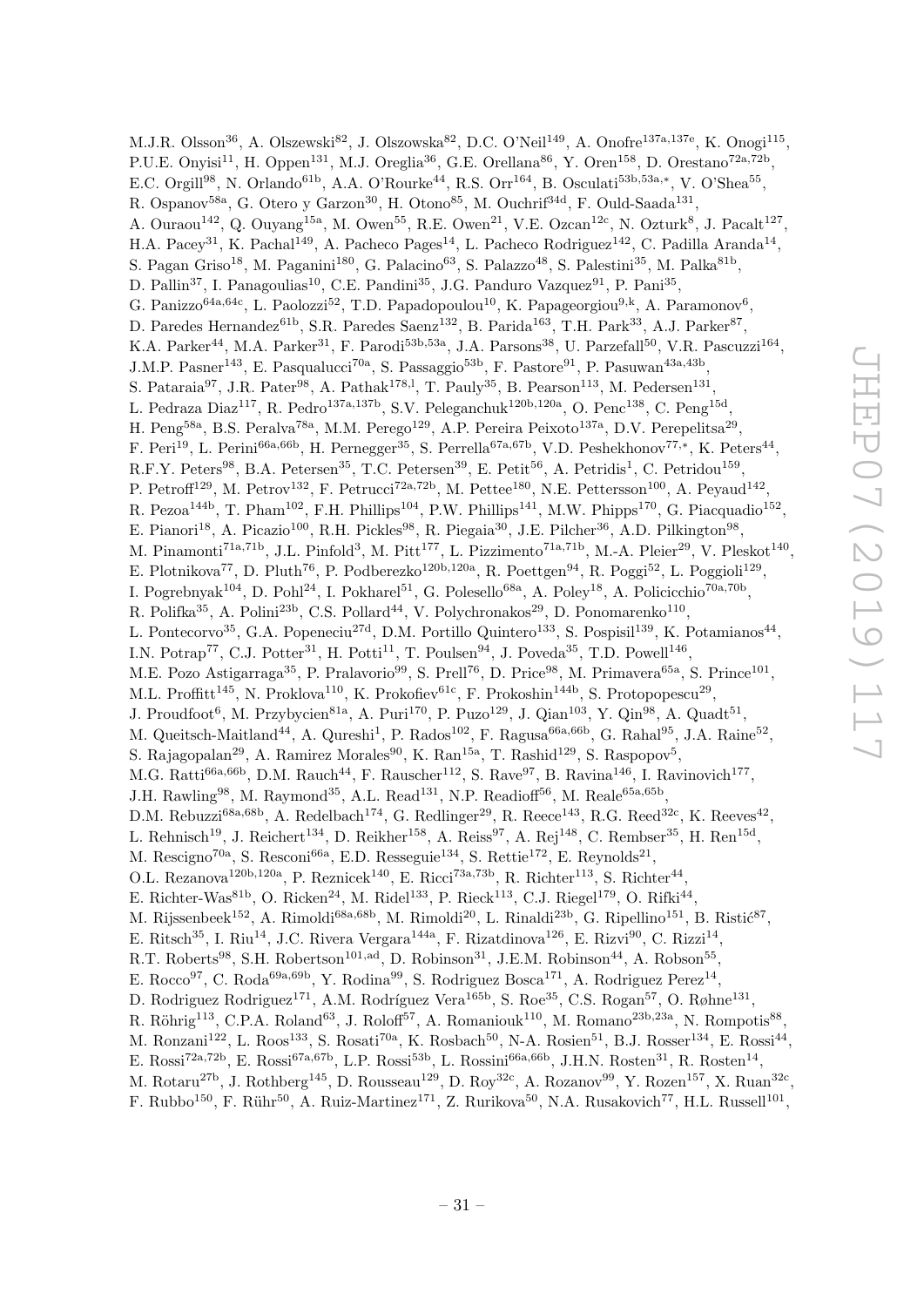J.P. Rutherfoord<sup>7</sup>, E.M. Rüttinger<sup>44,m</sup>, Y.F. Ryabov<sup>135</sup>, M. Rybar<sup>38</sup>, G. Rybkin<sup>129</sup>, S. Ryu<sup>6</sup>, A. Ryzhov<sup>121</sup>, G.F. Rzehorz<sup>51</sup>, P. Sabatini<sup>51</sup>, G. Sabato<sup>118</sup>, S. Sacerdoti<sup>129</sup>, H.F-W. Sadrozinski<sup>143</sup>, R. Sadykov<sup>77</sup>, F. Safai Tehrani<sup>70a</sup>, P. Saha<sup>119</sup>, M. Sahinsoy<sup>59a</sup>, A. Sahu<sup>179</sup>, M. Saimpert<sup>44</sup>, M. Saito<sup>160</sup>, T. Saito<sup>160</sup>, H. Sakamoto<sup>160</sup>, A. Sakharov<sup>122,an</sup>, D. Salamani<sup>52</sup>, G. Salamanna<sup>72a,72b</sup>, J.E. Salazar Loyola<sup>144b</sup>, P.H. Sales De Bruin<sup>169</sup>, D. Salihagic<sup>113,\*</sup>, A. Salnikov<sup>150</sup>, J. Salt<sup>171</sup>, D. Salvatore<sup>40b,40a</sup>, F. Salvatore<sup>153</sup>, A. Salvucci<sup>61a,61b,61c</sup>, A. Salzburger<sup>35</sup>, J. Samarati<sup>35</sup>, D. Sammel<sup>50</sup>, D. Sampsonidis<sup>159</sup>, D. Sampsonidou<sup>159</sup>, J. Sánchez<sup>171</sup>, A. Sanchez Pineda<sup>64a,64c</sup>, H. Sandaker<sup>131</sup>, C.O. Sander<sup>44</sup>, M. Sandhoff<sup>179</sup>, C. Sandoval<sup>22</sup>, D.P.C. Sankey<sup>141</sup>, M. Sannino<sup>53b,53a</sup>, Y. Sano<sup>115</sup>, A. Sansoni<sup>49</sup>, C. Santoni<sup>37</sup>, H. Santos<sup>137a</sup>, I. Santoyo Castillo<sup>153</sup>, A. Santra<sup>171</sup>, A. Sapronov<sup>77</sup>, J.G. Saraiva<sup>137a,137d</sup>, O. Sasaki<sup>79</sup>, K. Sato<sup>166</sup>, E. Sauvan<sup>5</sup>, P. Savard<sup>164,av</sup>, N. Savic<sup>113</sup>, R. Sawada<sup>160</sup>, C. Sawyer<sup>141</sup>, L. Sawyer<sup>93,al</sup>, C. Sbarra<sup>23b</sup>, A. Sbrizzi<sup>23a</sup>, T. Scanlon<sup>92</sup>, J. Schaarschmidt<sup>145</sup>, P. Schacht<sup>113</sup>, B.M. Schachtner<sup>112</sup>, D. Schaefer<sup>36</sup>, L. Schaefer<sup>134</sup>, J. Schaeffer<sup>97</sup>, S. Schaepe<sup>35</sup>, U. Schäfer<sup>97</sup>, A.C. Schaffer<sup>129</sup>, D. Schaile<sup>112</sup>, R.D. Schamberger<sup>152</sup>, N. Scharmberg<sup>98</sup>, V.A. Schegelsky<sup>135</sup>, D. Scheirich<sup>140</sup>, F. Schenck<sup>19</sup>, M. Schernau<sup>168</sup>, C. Schiavi<sup>53b,53a</sup>, S. Schier<sup>143</sup>, L.K. Schildgen<sup>24</sup>, Z.M. Schillaci<sup>26</sup>, E.J. Schioppa<sup>35</sup>, M. Schioppa<sup>40b,40a</sup>, K.E. Schleicher<sup>50</sup>, S. Schlenker<sup>35</sup>, K.R. Schmidt-Sommerfeld<sup>113</sup>, K. Schmieden<sup>35</sup>, C. Schmitt<sup>97</sup>, S. Schmitt<sup>44</sup>, S. Schmitz<sup>97</sup>, J.C. Schmoeckel<sup>44</sup>, U. Schnoor<sup>50</sup>, L. Schoeffel<sup>142</sup>, A. Schoening<sup>59b</sup>, E. Schopf<sup>132</sup>, M. Schott<sup>97</sup>, J.F.P. Schouwenberg<sup>117</sup>, J. Schovancova<sup>35</sup>, S. Schramm<sup>52</sup>, A. Schulte<sup>97</sup>, H-C. Schultz-Coulon<sup>59a</sup>, M. Schumacher<sup>50</sup>, B.A. Schumm<sup>143</sup>, Ph. Schune<sup>142</sup>, A. Schwartzman<sup>150</sup>, T.A. Schwarz<sup>103</sup>, Ph. Schwemling<sup>142</sup>, R. Schwienhorst<sup>104</sup>, A. Sciandra<sup>24</sup>, G. Sciolla<sup>26</sup>, M. Scornajenghi<sup>40b,40a</sup>, F. Scuri<sup>69a</sup>, F. Scutti<sup>102</sup>, L.M. Scyboz<sup>113</sup>, C.D. Sebastiani<sup>70a,70b</sup>, P. Seema<sup>19</sup>, S.C. Seidel<sup>116</sup>, A. Seiden<sup>143</sup>, T. Seiss<sup>36</sup>, J.M. Seixas<sup>78b</sup>, G. Sekhniaidze<sup>67a</sup>, K. Sekhon<sup>103</sup>, S.J. Sekula<sup>41</sup>, N. Semprini-Cesari<sup>23b,23a</sup>, S. Sen<sup>47</sup>, S. Senkin<sup>37</sup>, C. Serfon<sup>131</sup>, L. Serin<sup>129</sup>, L. Serkin<sup>64a,64b</sup>, M. Sessa<sup>58a</sup>, H. Severini<sup>125</sup>, F. Sforza<sup>167</sup>, A. Sfyrla<sup>52</sup>, E. Shabalina<sup>51</sup>, J.D. Shahinian<sup>143</sup>, N.W. Shaikh<sup>43a,43b</sup>, D. Shaked Renous<sup>177</sup>, L.Y. Shan<sup>15a</sup>, R. Shang<sup>170</sup>, J.T. Shank<sup>25</sup>, M. Shapiro<sup>18</sup>, A.S. Sharma<sup>1</sup>, A. Sharma<sup>132</sup>, P.B. Shatalov<sup>109</sup>, K. Shaw<sup>153</sup>, S.M. Shaw<sup>98</sup>, A. Shcherbakova<sup>135</sup>, Y. Shen<sup>125</sup>, N. Sherafati<sup>33</sup>, A.D. Sherman<sup>25</sup>, P. Sherwood<sup>92</sup>, L. Shi<sup>155,ar</sup>, S. Shimizu<sup>79</sup>, C.O. Shimmin<sup>180</sup>, Y. Shimogama<sup>176</sup>, M. Shimojima<sup>114</sup>, I.P.J. Shipsey<sup>132</sup>, S. Shirabe<sup>85</sup>, M. Shiyakova<sup>77</sup>, J. Shlomi<sup>177</sup>, A. Shmeleva<sup>108</sup>, D. Shoaleh Saadi<sup>107</sup>, M.J. Shochet<sup>36</sup>, S. Shojaii<sup>102</sup>, D.R. Shope<sup>125</sup>, S. Shrestha<sup>123</sup>, E. Shulga<sup>110</sup>, P. Sicho<sup>138</sup>, A.M. Sickles<sup>170</sup>, P.E. Sidebo<sup>151</sup>, E. Sideras Haddad<sup>32c</sup>, O. Sidiropoulou<sup>35</sup>, A. Sidoti<sup>23b,23a</sup>, F. Siegert<sup>46</sup>, Dj. Sijacki<sup>16</sup>, J. Silva<sup>137a</sup>, M. Silva Jr.<sup>178</sup>, M.V. Silva Oliveira<sup>78a</sup>, S.B. Silverstein<sup>43a</sup>, S. Simion<sup>129</sup>, E. Simioni<sup>97</sup>, M. Simon<sup>97</sup>, R. Simoniello<sup>97</sup>, P. Sinervo<sup>164</sup>, N.B. Sinev<sup>128</sup>, M. Sioli<sup>23b,23a</sup>, I. Siral<sup>103</sup>, S.Yu. Sivoklokov<sup>111</sup>, J. Sjölin<sup>43a,43b</sup>, P. Skubic<sup>125</sup>, M. Slater<sup>21</sup>, T. Slavicek<sup>139</sup>, M. Slawinska<sup>82</sup>, K. Sliwa<sup>167</sup>, R. Slovak<sup>140</sup>, V. Smakhtin<sup>177</sup>, B.H. Smart<sup>5</sup>, J. Smiesko<sup>28a</sup>, N. Smirnov<sup>110</sup>, S.Yu. Smirnov<sup>110</sup>, Y. Smirnov<sup>110</sup>, L.N. Smirnova<sup>111</sup>, O. Smirnova<sup>94</sup>, J.W. Smith<sup>51</sup>, M. Smizanska<sup>87</sup>, K. Smolek<sup>139</sup>, A. Smykiewicz<sup>82</sup>, A.A. Snesarev<sup>108</sup>, I.M. Snyder<sup>128</sup>, S. Snyder<sup>29</sup>, R. Sobie<sup>173,ad</sup>, A.M. Soffa<sup>168</sup>, A. Soffer<sup>158</sup>, A. Søgaard<sup>48</sup>, F. Sohns<sup>51</sup>, G. Sokhrannyi<sup>89</sup>, C.A. Solans Sanchez<sup>35</sup>, M. Solar<sup>139</sup>, E.Yu. Soldatov<sup>110</sup>, U. Soldevila<sup>171</sup>, A.A. Solodkov<sup>121</sup>, A. Soloshenko<sup>77</sup>, O.V. Solovyanov<sup>121</sup>, V. Solovyev<sup>135</sup>, P. Sommer<sup>146</sup>, H. Son<sup>167</sup>, W. Song<sup>141</sup>, W.Y. Song<sup>165b</sup>, A. Sopczak<sup>139</sup>, F. Sopkova<sup>28b</sup>, C.L. Sotiropoulou<sup>69a,69b</sup>, S. Sottocornola<sup>68a,68b</sup>, R. Soualah<sup>64a,64c,j</sup>, A.M. Soukharev<sup>120b,120a</sup>, D. South<sup>44</sup>, S. Spagnolo<sup>65a,65b</sup>, M. Spalla<sup>113</sup>, M. Spangenberg<sup>175</sup>, F. Spanò<sup>91</sup>, D. Sperlich<sup>19</sup>, T.M. Spieker<sup>59a</sup>, R. Spighi<sup>23b</sup>, G. Spigo<sup>35</sup>, L.A. Spiller<sup>102</sup>, D.P. Spiteri<sup>55</sup>, M. Spousta<sup>140</sup>, A. Stabile<sup>66a,66b</sup>, R. Stamen<sup>59a</sup>, S. Stamm<sup>19</sup>, E. Stanecka<sup>82</sup>, R.W. Stanek<sup>6</sup>, C. Stanescu<sup>72a</sup>, B. Stanislaus<sup>132</sup>, M.M. Stanitzki<sup>44</sup>, B. Stapf<sup>118</sup>, S. Stapnes<sup>131</sup>, E.A. Starchenko<sup>121</sup>, G.H. Stark<sup>143</sup>, J. Stark<sup>56</sup>, S.H Stark<sup>39</sup>, P. Staroba<sup>138</sup>,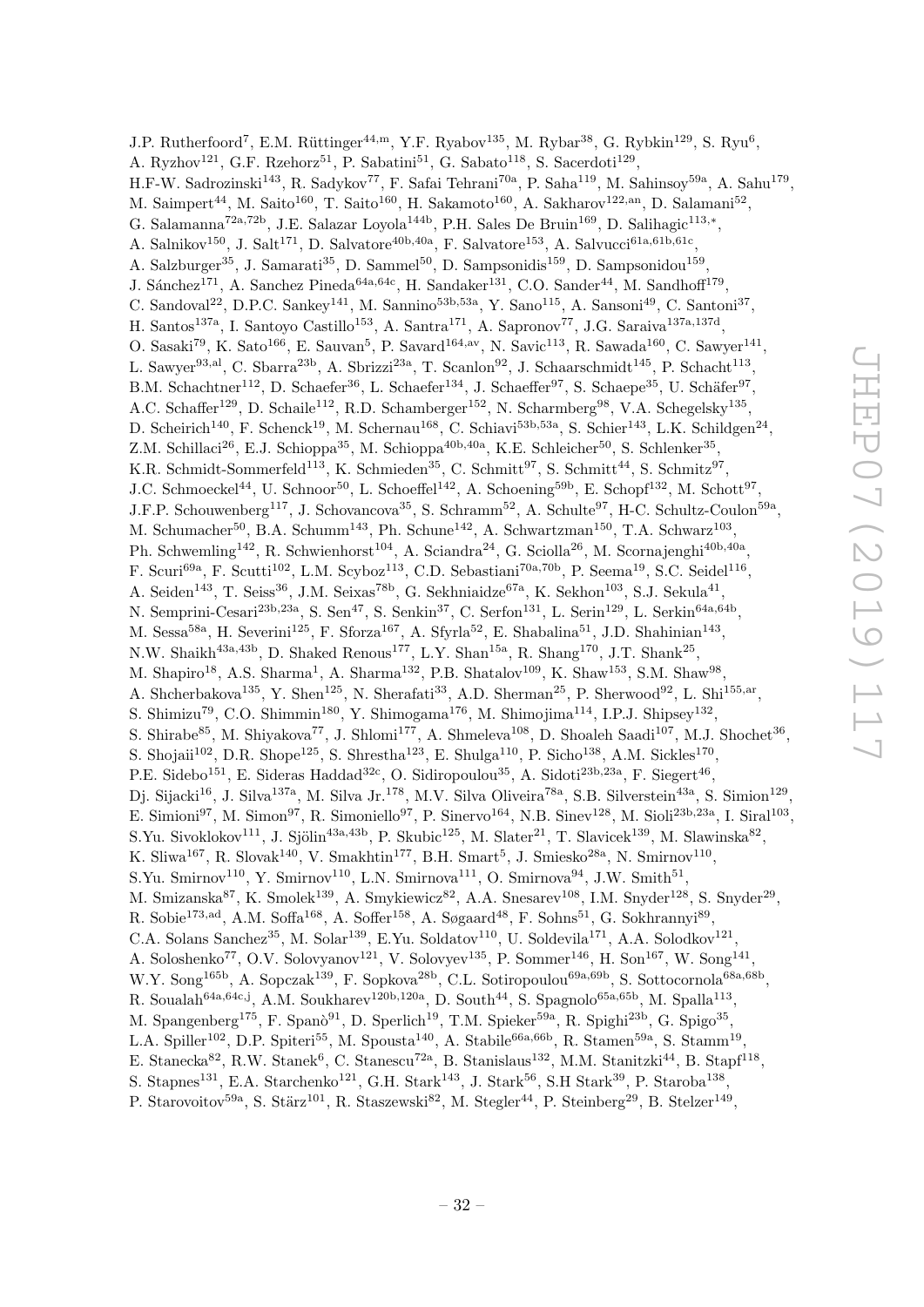H.J. Stelzer<sup>35</sup>, O. Stelzer-Chilton<sup>165a</sup>, H. Stenzel<sup>54</sup>, T.J. Stevenson<sup>153</sup>, G.A. Stewart<sup>35</sup>, M.C. Stockton<sup>35</sup>, G. Stoicea<sup>27b</sup>, P. Stolte<sup>51</sup>, S. Stonjek<sup>113</sup>, A. Straessner<sup>46</sup>, J. Strandberg<sup>151</sup>, S. Strandberg<sup>43a,43b</sup>, M. Strauss<sup>125</sup>, P. Strizenec<sup>28b</sup>, R. Ströhmer<sup>174</sup>, D.M. Strom<sup>128</sup>, R. Stroynowski<sup>41</sup>, A. Strubig<sup>48</sup>, S.A. Stucci<sup>29</sup>, B. Stugu<sup>17</sup>, J. Stupak<sup>125</sup>, N.A. Styles<sup>44</sup>, D. Su<sup>150</sup>, J. Su<sup>136</sup>, S. Suchek<sup>59a</sup>, Y. Sugaya<sup>130</sup>, M. Suk<sup>139</sup>, V.V. Sulin<sup>108</sup>, M.J. Sullivan<sup>88</sup>, D.M.S. Sultan<sup>52</sup>, S. Sultansoy<sup>4c</sup>, T. Sumida<sup>83</sup>, S. Sun<sup>103</sup>, X. Sun<sup>3</sup>, K. Suruliz<sup>153</sup>, C.J.E. Suster<sup>154</sup>, M.R. Sutton<sup>153</sup>, S. Suzuki<sup>79</sup>, M. Svatos<sup>138</sup>, M. Swiatlowski<sup>36</sup>, S.P. Swift<sup>2</sup>, A. Sydorenko<sup>97</sup>, I. Sykora<sup>28a</sup>, M. Sykora $^{140}$ , T. Sykora $^{140}$ , D. Ta $^{97}$ , K. Tackmann $^{44,aa}$ , J. Taenzer $^{158}$ , A. Taffard $^{168}$ , R. Tafirout<sup>165a</sup>, E. Tahirovic<sup>90</sup>, N. Taiblum<sup>158</sup>, H. Takai<sup>29</sup>, R. Takashima<sup>84</sup>, E.H. Takasugi<sup>113</sup>, K. Takeda<sup>80</sup>, T. Takeshita<sup>147</sup>, Y. Takubo<sup>79</sup>, M. Talby<sup>99</sup>, A.A. Talyshev<sup>120b,120a</sup>, J. Tanaka<sup>160</sup>, M. Tanaka<sup>162</sup>, R. Tanaka<sup>129</sup>, B.B. Tannenwald<sup>123</sup>, S. Tapia Araya<sup>144b</sup>, S. Tapprogge<sup>97</sup>, A. Tarek Abouelfadl Mohamed<sup>133</sup>, S. Tarem<sup>157</sup>, G. Tarna<sup>27b,e</sup>, G.F. Tartarelli<sup>66a</sup>, P. Tas<sup>140</sup>, M. Tasevsky<sup>138</sup>, T. Tashiro<sup>83</sup>, E. Tassi<sup>40b,40a</sup>, A. Tavares Delgado<sup>137a,137b</sup>, Y. Tayalati<sup>34e</sup>, A.J. Taylor<sup>48</sup>, G.N. Taylor<sup>102</sup>, P.T.E. Taylor<sup>102</sup>, W. Taylor<sup>165b</sup>, A.S. Tee<sup>87</sup>, R. Teixeira De Lima<sup>150</sup>, P. Teixeira-Dias<sup>91</sup>, H. Ten Kate<sup>35</sup>, J.J. Teoh<sup>118</sup>, S. Terada<sup>79</sup>, K. Terashi<sup>160</sup>, J. Terron<sup>96</sup>, S. Terzo<sup>14</sup>, M. Testa<sup>49</sup>, R.J. Teuscher<sup>164,ad</sup>, S.J. Thais<sup>180</sup>, T. Theveneaux-Pelzer<sup>44</sup>, F. Thiele<sup>39</sup>, D.W. Thomas<sup>91</sup>, J.P. Thomas<sup>21</sup>, A.S. Thompson<sup>55</sup>, P.D. Thompson<sup>21</sup>, L.A. Thomsen<sup>180</sup>, E. Thomson<sup>134</sup>, Y. Tian<sup>38</sup>, R.E. Ticse Torres<sup>51</sup>, V.O. Tikhomirov<sup>108,ap</sup>, Yu.A. Tikhonov<sup>120b,120a</sup>, S. Timoshenko<sup>110</sup>, P. Tipton<sup>180</sup>, S. Tisserant<sup>99</sup>, K. Todome $^{162}$ , S. Todorova-Nova $^5$ , S. Tod $t^{46}$ , J. Tojo $^{85}$ , S. Tokár $^{28a}$ , K. Tokushuku $^{79}$ , E. Tolley<sup>123</sup>, K.G. Tomiwa<sup>32c</sup>, M. Tomoto<sup>115</sup>, L. Tompkins<sup>150,r</sup>, K. Toms<sup>116</sup>, B. Tong<sup>57</sup>, P. Tornambe<sup>50</sup>, E. Torrence<sup>128</sup>, H. Torres<sup>46</sup>, E. Torró Pastor<sup>145</sup>, C. Tosciri<sup>132</sup>, J. Toth<sup>99,ac</sup>, F. Touchard<sup>99</sup>, D.R. Tovey<sup>146</sup>, C.J. Treado<sup>122</sup>, T. Trefzger<sup>174</sup>, F. Tresoldi<sup>153</sup>, A. Tricoli<sup>29</sup>, I.M. Trigger<sup>165a</sup>, S. Trincaz-Duvoid<sup>133</sup>, W. Trischuk<sup>164</sup>, B. Trocmé<sup>56</sup>, A. Trofymov<sup>129</sup>, C. Troncon<sup>66a</sup>, M. Trovatelli<sup>173</sup>, F. Trovato<sup>153</sup>, L. Truong<sup>32b</sup>, M. Trzebinski<sup>82</sup>, A. Trzupek<sup>82</sup>, F. Tsai<sup>44</sup>, J.C-L. Tseng<sup>132</sup>, P.V. Tsiareshka<sup>105,aj</sup>, A. Tsirigotis<sup>159</sup>, N. Tsirintanis<sup>9</sup>, V. Tsiskaridze<sup>152</sup>, E.G. Tskhadadze<sup>156a</sup>, I.I. Tsukerman<sup>109</sup>, V. Tsulaia<sup>18</sup>, S. Tsuno<sup>79</sup>, D. Tsybychev<sup>152,163</sup>, Y. Tu<sup>61b</sup>, A. Tudorache<sup>27b</sup>, V. Tudorache<sup>27b</sup>, T.T. Tulbure<sup>27a</sup>, A.N. Tuna<sup>57</sup>, S. Turchikhin<sup>77</sup>, D. Turgeman<sup>177</sup>, I. Turk Cakir<sup>4b,u</sup>, R.J. Turner<sup>21</sup>, R.T. Turra<sup>66a</sup>, P.M. Tuts<sup>38</sup>, S Tzamarias<sup>159</sup>, E. Tzovara<sup>97</sup>, G. Ucchielli<sup>45</sup>, I. Ueda<sup>79</sup>, M. Ughetto<sup>43a,43b</sup>, F. Ukegawa<sup>166</sup>, G. Unal<sup>35</sup>, A. Undrus<sup>29</sup>, G. Unel<sup>168</sup>, F.C. Ungaro<sup>102</sup>, Y. Unno<sup>79</sup>, K. Uno<sup>160</sup>, J. Urban<sup>28b</sup>, P. Urquijo<sup>102</sup>, G. Usai<sup>8</sup>, J. Usui<sup>79</sup>, L. Vacavant<sup>99</sup>, V. Vacek<sup>139</sup>, B. Vachon<sup>101</sup>, K.O.H. Vadla<sup>131</sup>, A. Vaidya<sup>92</sup>, C. Valderanis<sup>112</sup>, E. Valdes Santurio<sup>43a, 43b</sup>, M. Valente<sup>52</sup>, S. Valentinetti<sup>23b, 23a</sup>, A. Valero<sup>171</sup>, L. Valéry<sup>44</sup>, R.A. Vallance<sup>21</sup>, A. Vallier<sup>5</sup>, J.A. Valls Ferrer<sup>171</sup>, T.R. Van Daalen<sup>14</sup>, H. Van der Graaf<sup>118</sup>, P. Van Gemmeren<sup>6</sup>, I. Van Vulpen<sup>118</sup>, M. Vanadia<sup>71a,71b</sup>, W. Vandelli<sup>35</sup>, A. Vaniachine<sup>163</sup>, P. Vankov<sup>118</sup>, R. Vari<sup>70a</sup>, E.W. Varnes<sup>7</sup>, C. Varni<sup>53b,53a</sup>, T. Varol<sup>41</sup>, D. Varouchas<sup>129</sup>, K.E. Varvell<sup>154</sup>, G.A. Vasquez<sup>144b</sup>, J.G. Vasquez<sup>180</sup>, F. Vazeille<sup>37</sup>, D. Vazquez Furelos<sup>14</sup>, T. Vazquez Schroeder<sup>35</sup>, J. Veatch<sup>51</sup>, V. Vecchio<sup>72a,72b</sup>, L.M. Veloce<sup>164</sup>, F. Veloso<sup>137a,137c</sup>, S. Veneziano<sup>70a</sup>, A. Ventura<sup>65a,65b</sup>, N. Venturi<sup>35</sup>, V. Vercesi<sup>68a</sup>, M. Verducci<sup>72a,72b</sup>, C.M. Vergel Infante<sup>76</sup>, C. Vergis<sup>24</sup>, W. Verkerke<sup>118</sup>, A.T. Vermeulen<sup>118</sup>, J.C. Vermeulen<sup>118</sup>, M.C. Vetterli<sup>149,av</sup>, N. Viaux Maira<sup>144b</sup>, M. Vicente Barreto Pinto<sup>52</sup>, I. Vichou<sup>170,∗</sup>, T. Vickey<sup>146</sup>, O.E. Vickey Boeriu<sup>146</sup>, G.H.A. Viehhauser<sup>132</sup>, S. Viel<sup>18</sup>, L. Vigani<sup>132</sup>, M. Villa<sup>23b,23a</sup>, M. Villaplana Perez<sup>66a,66b</sup>, E. Vilucchi<sup>49</sup>, M.G. Vincter<sup>33</sup>, V.B. Vinogradov<sup>77</sup>, A. Vishwakarma<sup>44</sup>, C. Vittori<sup>23b,23a</sup>, I. Vivarelli<sup>153</sup>, S. Vlachos<sup>10</sup>, M. Vogel<sup>179</sup>, P. Vokac<sup>139</sup>, G. Volpi<sup>14</sup>, S.E. von Buddenbrock<sup>32c</sup>, E. Von Toerne<sup>24</sup>, V. Vorobel<sup>140</sup>, K. Vorobev<sup>110</sup>, M. Vos<sup>171</sup>, J.H. Vossebeld<sup>88</sup>, N. Vranjes<sup>16</sup>, M. Vranjes Milosavljevic<sup>16</sup>, V. Vrba<sup>139</sup>, M. Vreeswijk<sup>118</sup>,

T. Šfiligoj<sup>89</sup>, R. Vuillermet<sup>35</sup>, I. Vukotic<sup>36</sup>, T. Ženiš<sup>28a</sup>, L. Živković<sup>16</sup>, P. Wagner<sup>24</sup>,

W. Wagner<sup>179</sup>, J. Wagner-Kuhr<sup>112</sup>, H. Wahlberg<sup>86</sup>, S. Wahrmund<sup>46</sup>, K. Wakamiya<sup>80</sup>,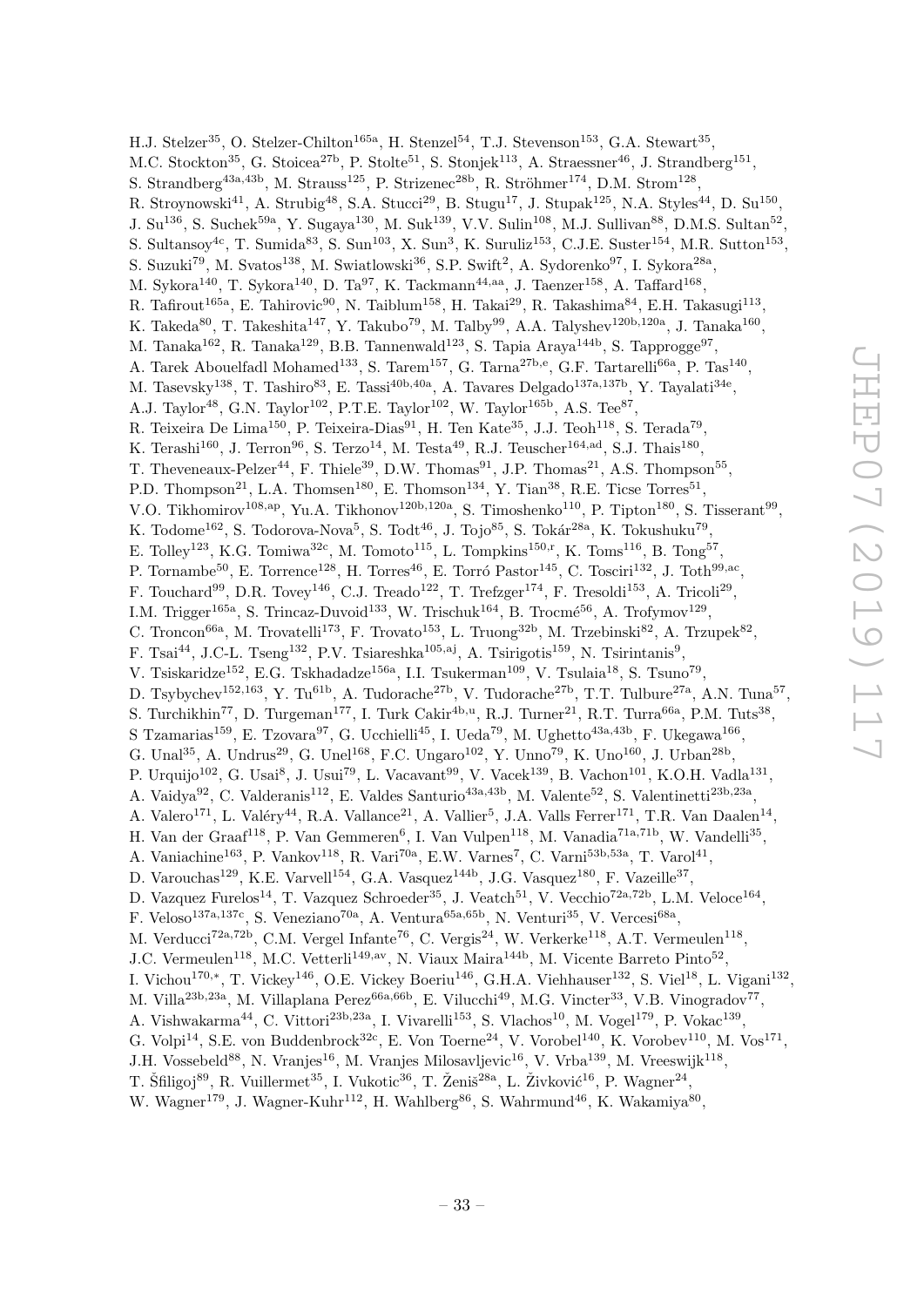V.M. Walbrecht<sup>113</sup>, J. Walder<sup>87</sup>, R. Walker<sup>112</sup>, S.D. Walker<sup>91</sup>, W. Walkowiak<sup>148</sup>, V. Wallangen<sup>43a,43b</sup>, A.M. Wang<sup>57</sup>, C. Wang<sup>58b</sup>, F. Wang<sup>178</sup>, H. Wang<sup>18</sup>, H. Wang<sup>3</sup>, J. Wang<sup>154</sup>, J. Wang<sup>59b</sup>, P. Wang<sup>41</sup>, Q. Wang<sup>125</sup>, R.-J. Wang<sup>133</sup>, R. Wang<sup>58a</sup>, R. Wang<sup>6</sup>, S.M. Wang<sup>155</sup>, W.T. Wang<sup>58a</sup>, W. Wang<sup>15c,ae</sup>, W.X. Wang<sup>58a,ae</sup>, Y. Wang<sup>58a,am</sup>, Z. Wang<sup>58c</sup>, C. Wanotayaroj<sup>44</sup>, A. Warburton<sup>101</sup>, C.P. Ward<sup>31</sup>, D.R. Wardrope<sup>92</sup>, A. Washbrook<sup>48</sup>, P.M. Watkins<sup>21</sup>, A.T. Watson<sup>21</sup>, M.F. Watson<sup>21</sup>, G. Watts<sup>145</sup>, S. Watts<sup>98</sup>, B.M. Waugh<sup>92</sup>, A.F. Webb<sup>11</sup>, S. Webb<sup>97</sup>, C. Weber<sup>180</sup>, M.S. Weber<sup>20</sup>, S.A. Weber<sup>33</sup>, S.M. Weber<sup>59a</sup>, A.R. Weidberg<sup>132</sup>, J. Weingarten<sup>45</sup>, M. Weirich<sup>97</sup>, C. Weiser<sup>50</sup>, P.S. Wells<sup>35</sup>, T. Wenaus<sup>29</sup>, T. Wengler<sup>35</sup>, S. Wenig<sup>35</sup>, N. Wermes<sup>24</sup>, M.D. Werner<sup>76</sup>, P. Werner<sup>35</sup>, M. Wessels<sup>59a</sup>, T.D. Weston<sup>20</sup>, K. Whalen<sup>128</sup>, N.L. Whallon<sup>145</sup>, A.M. Wharton<sup>87</sup>, A.S. White<sup>103</sup>, A. White<sup>8</sup>, M.J. White<sup>1</sup>, R. White<sup>144b</sup>, D. Whiteson<sup>168</sup>, B.W. Whitmore<sup>87</sup>, F.J. Wickens<sup>141</sup>, W. Wiedenmann<sup>178</sup>, M. Wielers<sup>141</sup>, C. Wiglesworth<sup>39</sup>, L.A.M. Wiik-Fuchs<sup>50</sup>, F. Wilk<sup>98</sup>, H.G. Wilkens<sup>35</sup>, L.J. Wilkins<sup>91</sup>, H.H. Williams<sup>134</sup>, S. Williams<sup>31</sup>, C. Willis<sup>104</sup>, S. Willocq<sup>100</sup>, J.A. Wilson<sup>21</sup>, I. Wingerter-Seez<sup>5</sup>, E. Winkels<sup>153</sup>, F. Winklmeier<sup>128</sup>, O.J. Winston<sup>153</sup>, B.T. Winter<sup>50</sup>, M. Wittgen<sup>150</sup>, M. Wobisch<sup>93</sup>, A. Wolf<sup>97</sup>, T.M.H. Wolf<sup>118</sup>, R. Wolff<sup>99</sup>, J. Wollrath<sup>50</sup>, M.W. Wolter<sup>82</sup>, H. Wolters<sup>137a,137c</sup>, V.W.S. Wong<sup>172</sup>, N.L. Woods<sup>143</sup>, S.D. Worm<sup>21</sup>, B.K. Wosiek<sup>82</sup>, K.W. Woźniak<sup>82</sup>, K. Wraight<sup>55</sup>, M. Wu<sup>36</sup>, S.L. Wu<sup>178</sup>, X. Wu<sup>52</sup>, Y. Wu<sup>58a</sup>, T.R. Wyatt<sup>98</sup>, B.M. Wynne<sup>48</sup>, S. Xella<sup>39</sup>, Z. Xi<sup>103</sup>, L. Xia<sup>175</sup>, D. Xu<sup>15a</sup>, H. Xu<sup>58a,e</sup>, L. Xu<sup>29</sup>, T. Xu<sup>142</sup>, W. Xu<sup>103</sup>, Z. Xu<sup>150</sup>, B. Yabsley<sup>154</sup>, S. Yacoob<sup>32a</sup>, K. Yajima<sup>130</sup>, D.P. Yallup<sup>92</sup>, D. Yamaguchi<sup>162</sup>, Y. Yamaguchi<sup>162</sup>, A. Yamamoto<sup>79</sup>, T. Yamanaka<sup>160</sup>, F. Yamane<sup>80</sup>, M. Yamatani<sup>160</sup>, T. Yamazaki<sup>160</sup>, Y. Yamazaki<sup>80</sup>, Z. Yan<sup>25</sup>, H.J. Yang<sup>58c,58d</sup>, H.T. Yang<sup>18</sup>, S. Yang<sup>75</sup>, Y. Yang<sup>160</sup>, Z. Yang<sup>17</sup>, W-M. Yao<sup>18</sup>, Y.C. Yap<sup>44</sup>, Y. Yasu<sup>79</sup>, E. Yatsenko<sup>58c,58d</sup>, J. Ye<sup>41</sup>, S. Ye<sup>29</sup>, I. Yeletskikh<sup>77</sup>, E. Yigitbasi<sup>25</sup>, E. Yildirim<sup>97</sup>, K. Yorita<sup>176</sup>, K. Yoshihara<sup>134</sup>, C.J.S. Young<sup>35</sup>, C. Young<sup>150</sup>, J. Yu<sup>8</sup>, J. Yu<sup>76</sup>, X. Yue<sup>59a</sup>, S.P.Y. Yuen<sup>24</sup>, B. Zabinski<sup>82</sup>, G. Zacharis<sup>10</sup>, E. Zaffaroni<sup>52</sup>, R. Zaidan<sup>14</sup>, A.M. Zaitsev<sup>121,ao</sup>, T. Zakareishvili<sup>156b</sup>, N. Zakharchuk<sup>33</sup>, S. Zambito<sup>57</sup>, D. Zanzi<sup>35</sup>, D.R. Zaripovas<sup>55</sup>, S.V. Zeißner<sup>45</sup>, C. Zeitnitz<sup>179</sup>, G. Zemaityte<sup>132</sup>, J.C. Zeng<sup>170</sup>, Q. Zeng<sup>150</sup>, O. Zenin<sup>121</sup>, D. Zerwas<sup>129</sup>, M. Zgubič<sup>132</sup>, D.F. Zhang<sup>58b</sup>, D. Zhang<sup>103</sup>, F. Zhang<sup>178</sup>, G. Zhang<sup>58a</sup>, G. Zhang<sup>15b</sup>, H. Zhang<sup>15c</sup>, J. Zhang $^6$ , L. Zhang $^{15c}$ , L. Zhang $^{58a}$ , M. Zhang $^{170}$ , P. Zhang $^{15c}$ , R. Zhang $^{58a}$ , R. Zhang $^{24}$ , X. Zhang<sup>58b</sup>, Y. Zhang<sup>15d</sup>, Z. Zhang<sup>129</sup>, P. Zhao<sup>47</sup>, Y. Zhao<sup>58b,129,ak</sup>, Z. Zhao<sup>58a</sup>, A. Zhemchugov<sup>77</sup>, Z. Zheng<sup>103</sup>, D. Zhong<sup>170</sup>, B. Zhou<sup>103</sup>, C. Zhou<sup>178</sup>, M.S. Zhou<sup>15d</sup>, M. Zhou<sup>152</sup>, N. Zhou<sup>58c</sup>, Y. Zhou<sup>7</sup>, C.G. Zhu<sup>58b</sup>, H.L. Zhu<sup>58a</sup>, H. Zhu<sup>15a</sup>, J. Zhu<sup>103</sup>, Y. Zhu<sup>58a</sup>, X. Zhuang<sup>15a</sup>, K. Zhukov<sup>108</sup>, V. Zhulanov<sup>120b,120a</sup>, A. Zibell<sup>174</sup>, D. Zieminska<sup>63</sup>, N.I. Zimine<sup>77</sup>, S. Zimmermann<sup>50</sup>, Z. Zinonos<sup>113</sup>, M. Ziolkowski<sup>148</sup>, G. Zobernig<sup>178</sup>, A. Zoccoli<sup>23b,23a</sup>, K. Zoch<sup>51</sup>, T.G. Zorbas<sup>146</sup>, R. Zou<sup>36</sup>, M. Zur Nedden<sup>19</sup>, L. Zwalinski<sup>35</sup>

<sup>1</sup> Department of Physics, University of Adelaide, Adelaide; Australia.

- <sup>2</sup> Physics Department, SUNY Albany, Albany NY; U.S.A.
- <sup>3</sup> Department of Physics, University of Alberta, Edmonton AB; Canada.
- <sup>4</sup> Department of Physics<sup>(a)</sup>, Ankara University, Ankara; Istanbul Aydin University<sup>(b)</sup>, Istanbul; Division of Physics<sup>(c)</sup>, TOBB University of Economics and Technology, Ankara; Turkey.
- $5$  LAPP, Université Grenoble Alpes, Université Savoie Mont Blanc, CNRS/IN2P3, Annecy; France.
- <sup>6</sup> High Energy Physics Division, Argonne National Laboratory, Argonne IL; U.S.A.
- <sup>7</sup> Department of Physics, University of Arizona, Tucson AZ; U.S.A.
- <sup>8</sup> Department of Physics, University of Texas at Arlington, Arlington TX; U.S.A.
- <sup>9</sup> Physics Department, National and Kapodistrian University of Athens, Athens; Greece.
- $10$  Physics Department, National Technical University of Athens, Zografou; Greece.
- $11$  Department of Physics, University of Texas at Austin, Austin TX; U.S.A.
- <sup>12</sup> Bahcesehir University<sup>(a)</sup>, Faculty of Engineering and Natural Sciences, Istanbul; Istanbul Bilgi University<sup>(b)</sup>, Faculty of Engineering and Natural Sciences, Istanbul; Department of Physics<sup>(c)</sup>,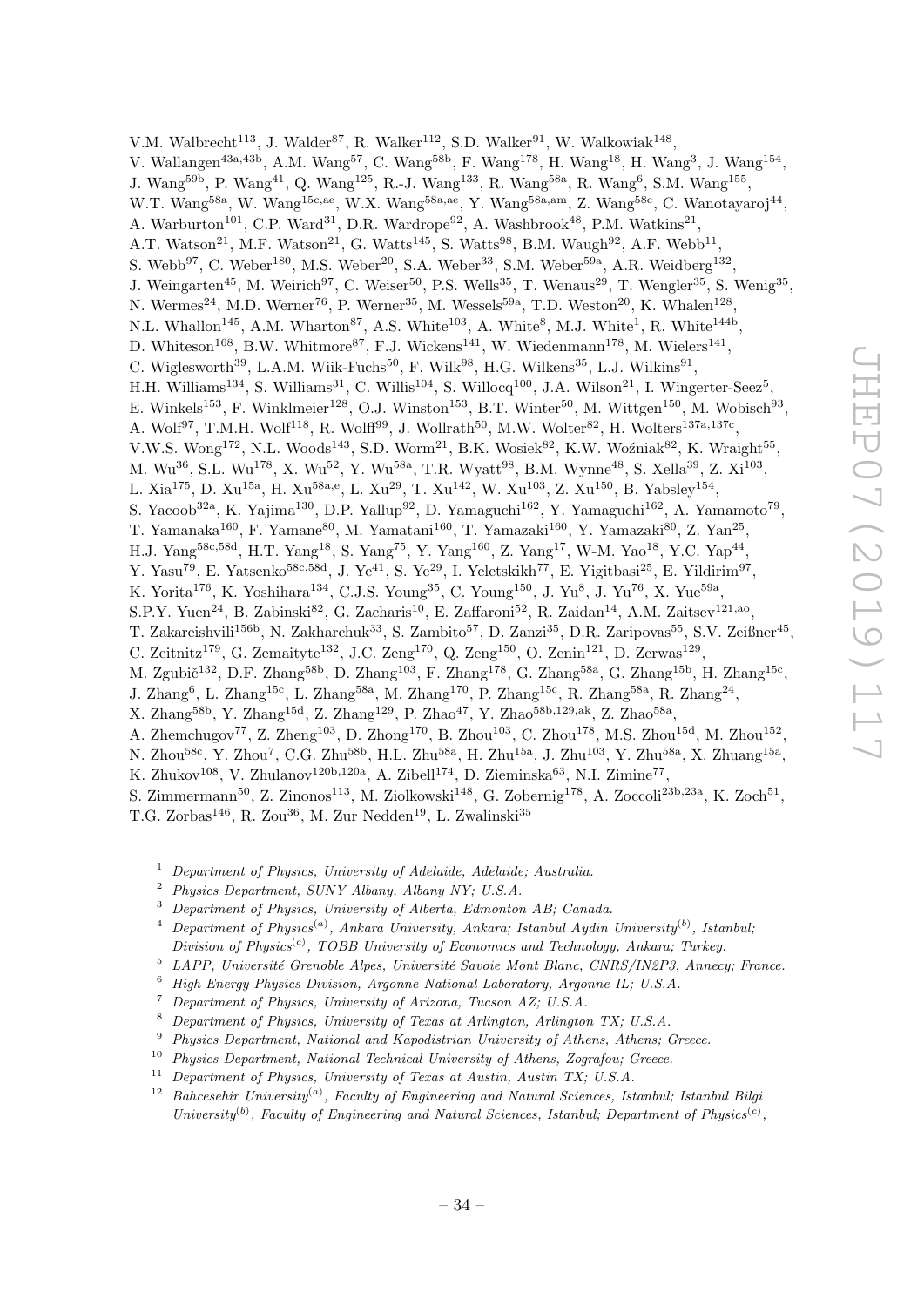Bogazici University, Istanbul; Department of Physics Engineering<sup>(d)</sup>, Gaziantep University, Gaziantep; Turkey.

- <sup>13</sup> Institute of Physics, Azerbaijan Academy of Sciences, Baku; Azerbaijan.
- <sup>14</sup> Institut de Física d'Altes Energies (IFAE), Barcelona Institute of Science and Technology, Barcelona; Spain.
- <sup>15</sup> Institute of High Energy Physics<sup>(a)</sup>, Chinese Academy of Sciences, Beijing; Physics Department<sup>(b)</sup>, Tsinghua University, Beijing; Department of Physics<sup>(c)</sup>, Nanjing University, Nanjing; University of Chinese Academy of Science  $(UCAS)^{(d)}$ , Beijing; China.
- <sup>16</sup> Institute of Physics, University of Belgrade, Belgrade; Serbia.
- <sup>17</sup> Department for Physics and Technology, University of Bergen, Bergen; Norway.
- <sup>18</sup> Physics Division, Lawrence Berkeley National Laboratory and University of California, Berkeley CA; U.S.A.
- $19$  Institut für Physik, Humboldt Universität zu Berlin, Berlin; Germany.
- $20$  Albert Einstein Center for Fundamental Physics and Laboratory for High Energy Physics, University of Bern, Bern; Switzerland.
- <sup>21</sup> School of Physics and Astronomy, University of Birmingham, Birmingham; United Kingdom.
- $22$  Centro de Investigaciónes, Universidad Antonio Nariño, Bogota; Colombia.
- <sup>23</sup> Dipartimento di Fisica e Astronomia<sup>(a)</sup>, Università di Bologna, Bologna; INFN Sezione di  $Bologna<sup>(b)</sup>; Italy.$
- $24$  Physikalisches Institut, Universität Bonn, Bonn; Germany.
- $^{25}$  Department of Physics, Boston University, Boston MA; U.S.A.
- $^{26}$  Department of Physics, Brandeis University, Waltham MA; U.S.A.
- <sup>27</sup> Transilvania University of Brasov<sup>(a)</sup>, Brasov; Horia Hulubei National Institute of Physics and Nuclear Engineering<sup>(b)</sup>, Bucharest; Department of Physics<sup>(c)</sup>, Alexandru Ioan Cuza University of Iasi, Iasi; National Institute for Research and Development of Isotopic and Molecular  $Technologies<sup>(d)</sup>, Physics Department, Cluj-Napoca; University Politehnica Bucharest<sup>(e)</sup>, Bucharest<sup>(e)</sup>,$ West University in Timisoara<sup>(f)</sup>, Timisoara; Romania.
- <sup>28</sup> Faculty of Mathematics<sup>(a)</sup>, Physics and Informatics, Comenius University, Bratislava; Department of Subnuclear Physics<sup>(b)</sup>, Institute of Experimental Physics of the Slovak Academy of Sciences, Kosice; Slovak Republic.
- $^{29}\,$  Physics Department, Brookhaven National Laboratory, Upton NY; U.S.A.
- $30$  Departamento de Física, Universidad de Buenos Aires, Buenos Aires; Argentina.
- <sup>31</sup> Cavendish Laboratory, University of Cambridge, Cambridge; United Kingdom.<br><sup>32</sup> Department of Physica<sup>(a)</sup>, University of Cane Teyro, Cane Teyro, Department.
- $32$  Department of Physics<sup>(a)</sup>, University of Cape Town, Cape Town; Department of Mechanical Engineering Science<sup>(b)</sup>, University of Johannesburg, Johannesburg; School of Physics<sup>(c)</sup>, University of the Witwatersrand, Johannesburg; South Africa.
- <sup>33</sup> Department of Physics, Carleton University, Ottawa ON; Canada.
- <sup>34</sup> Faculté des Sciences Ain Chock<sup>(a)</sup>, Réseau Universitaire de Physique des Hautes Energies Universit´e Hassan II, Casablanca; Centre National de l'Energie des Sciences Techniques Nucleaires  $(CNESTEN)^{(b)}$ , Rabat; Faculté des Sciences Semlalia<sup>(c)</sup>, Université Cadi Ayyad,  $LPHEA-Marrakech$ ; Faculté des Sciences<sup>(d)</sup>, Université Mohamed Premier and LPTPM, Oujda; Faculté des sciences<sup>(e)</sup>, Université Mohammed V, Rabat; Morocco.
- <sup>35</sup> CERN, Geneva; Switzerland.
- <sup>36</sup> Enrico Fermi Institute, University of Chicago, Chicago IL; U.S.A.
- <sup>37</sup> LPC, Université Clermont Auvergne, CNRS/IN2P3, Clermont-Ferrand; France.
- <sup>38</sup> Nevis Laboratory, Columbia University, Irvington NY; U.S.A.
- <sup>39</sup> Niels Bohr Institute, University of Copenhagen, Copenhagen; Denmark.
- <sup>40</sup> Dipartimento di Fisica<sup>(a)</sup>, Università della Calabria, Rende; INFN Gruppo Collegato di Cosenza<sup>(b)</sup>, Laboratori Nazionali di Frascati; Italy.
- <sup>41</sup> Physics Department, Southern Methodist University, Dallas TX; U.S.A.
- <sup>42</sup> Physics Department, University of Texas at Dallas, Richardson TX; U.S.A.
- <sup>43</sup> Department of Physics<sup>(a)</sup>, Stockholm University; Oskar Klein Centre<sup>(b)</sup>, Stockholm; Sweden.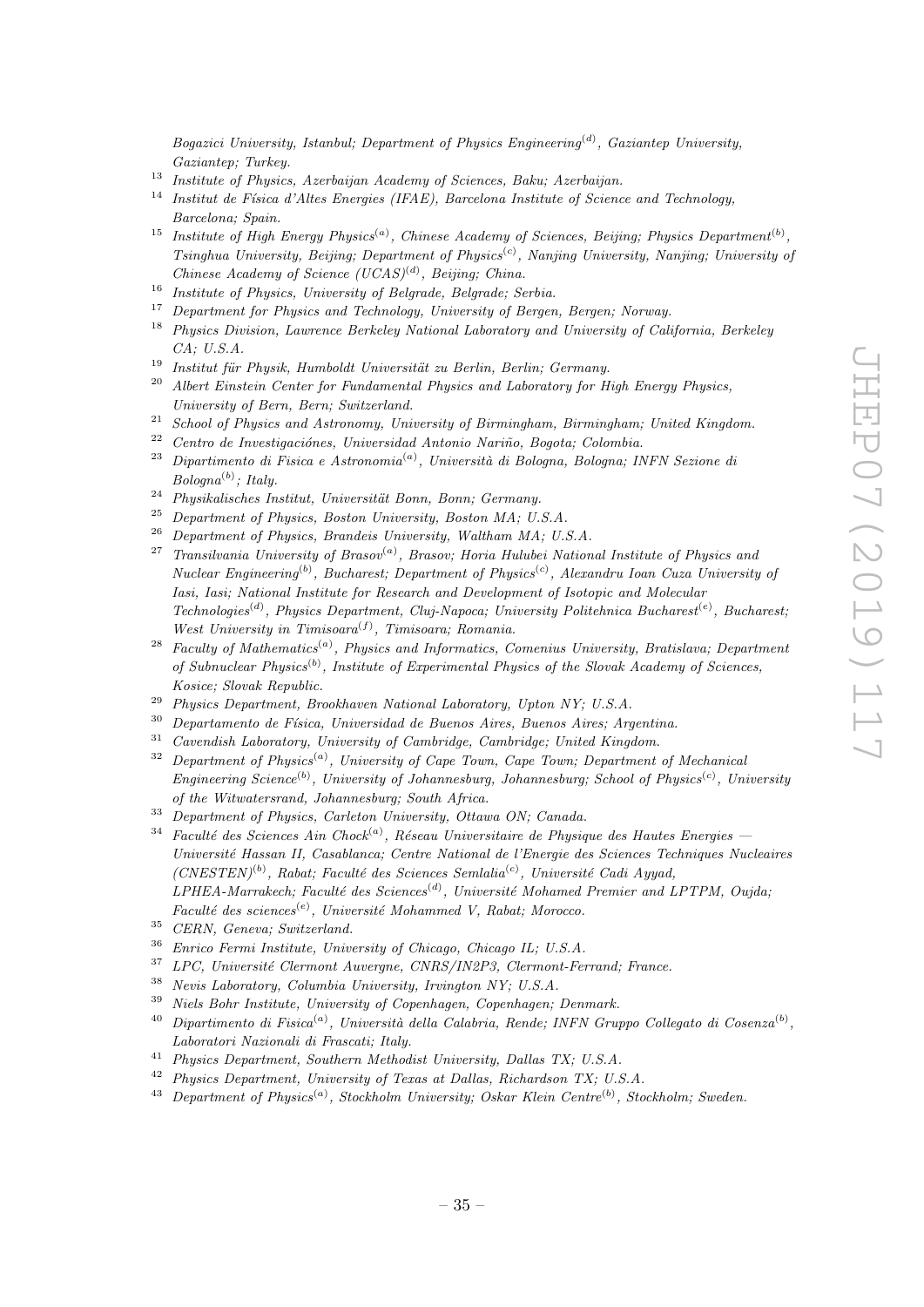- <sup>44</sup> Deutsches Elektronen-Synchrotron DESY, Hamburg and Zeuthen; Germany.
- $45$  Lehrstuhl für Experimentelle Physik IV, Technische Universität Dortmund, Dortmund; Germany.
- $^{46}$  Institut für Kern- und Teilchenphysik, Technische Universität Dresden, Dresden; Germany.
- <sup>47</sup> Department of Physics, Duke University, Durham NC; U.S.A.<br><sup>48</sup> SUPA School of Physics and Astronomy University of Edit
- <sup>48</sup> SUPA School of Physics and Astronomy, University of Edinburgh, Edinburgh; United Kingdom.
- <sup>49</sup> INFN e Laboratori Nazionali di Frascati, Frascati; Italy.
- <sup>50</sup> Physikalisches Institut, Albert-Ludwigs-Universität Freiburg, Freiburg; Germany.<br><sup>51</sup> H. Physikalisches Institute Germa Amerik Universität Göttingen Göttingen Germany.
- <sup>51</sup> II. Physikalisches Institut, Georg-August-Universität Göttingen, Göttingen; Germany.<br><sup>52</sup> Décembre 14 Physikalischer Marktigen ab Germany. Université de Guedra Garden.
- Département de Physique Nucléaire et Corpusculaire, Université de Genève, Genève; Switzerland.
- <sup>53</sup> Dipartimento di Fisica<sup>(a)</sup>, Università di Genova, Genova; INFN Sezione di Genova<sup>(b)</sup>; Italy.
- $^{54}$  II. Physikalisches Institut, Justus-Liebig-Universität Giessen, Giessen; Germany.<br> $^{55}$   $_{CIIDA}$  School of Physics and Actronomy. University of Glassey Glasseyy, University
- <sup>55</sup> SUPA School of Physics and Astronomy, University of Glasgow, Glasgow; United Kingdom.
- $56$  LPSC, Université Grenoble Alpes, CNRS/IN2P3, Grenoble INP, Grenoble; France.
- <sup>57</sup> Laboratory for Particle Physics and Cosmology, Harvard University, Cambridge MA; U.S.A.
- <sup>58</sup> Department of Modern Physics and State Key Laboratory of Particle Detection and Electronics<sup>(a)</sup>, University of Science and Technology of China, Hefei; Institute of Frontier and Interdisciplinary Science and Key Laboratory of Particle Physics and Particle Irradiation  $(MOE)^{(b)}$ , Shandong University, Qingdao; School of Physics and Astronomy<sup>(c)</sup>, Shanghai Jiao Tong University, KLPPAC-MoE, SKLPPC, Shanghai; Tsung-Dao Lee Institute<sup>(d)</sup>, Shanghai; China.
- $^{59}$  Kirchhoff-Institut für Physik<sup>(a)</sup>, Ruprecht-Karls-Universität Heidelberg, Heidelberg; Physikalisches  $Institut^{(b)}$ , Ruprecht-Karls-Universität Heidelberg, Heidelberg; Germany.
- <sup>60</sup> Faculty of Applied Information Science, Hiroshima Institute of Technology, Hiroshima; Japan.
- $61$  Department of Physics<sup>(a)</sup>, Chinese University of Hong Kong, Shatin, N.T., Hong Kong, Department of Physics<sup>(b)</sup>, University of Hong Kong, Hong Kong; Department of Physics and Institute for Advanced Study<sup>(c)</sup>, Hong Kong University of Science and Technology, Clear Water Bay, Kowloon, Hong Kong; China.
- <sup>62</sup> Department of Physics, National Tsing Hua University, Hsinchu; Taiwan.
- $63$  Department of Physics, Indiana University, Bloomington IN; U.S.A.
- <sup>64</sup> INFN Gruppo Collegato di Udine<sup>(a)</sup>, Sezione di Trieste, Udine; ICTP<sup>(b)</sup>, Trieste; Dipartimento di  $Chimica<sup>(c)</sup>, Fisica e Ambiente, Università di Udine, Udine; Italy.$
- <sup>65</sup> INFN Sezione di Lecce<sup>(a)</sup>; Dipartimento di Matematica e Fisica<sup>(b)</sup>, Università del Salento, Lecce; Italy.
- <sup>66</sup> INFN Sezione di Milano<sup>(a)</sup>; Dipartimento di Fisica<sup>(b)</sup>, Università di Milano, Milano; Italy.
- <sup>67</sup> INFN Sezione di Napoli<sup>(a)</sup>; Dipartimento di Fisica<sup>(b)</sup>, Università di Napoli, Napoli; Italy.
- <sup>68</sup> INFN Sezione di Pavia<sup>(a)</sup>; Dipartimento di Fisica<sup>(b)</sup>, Università di Pavia, Pavia; Italy.
- <sup>69</sup> INFN Sezione di Pisa<sup>(a)</sup>; Dipartimento di Fisica E. Fermi<sup>(b)</sup>, Università di Pisa, Pisa; Italy.
- <sup>70</sup> INFN Sezione di Roma<sup>(a)</sup>; Dipartimento di Fisica<sup>(b)</sup>, Sapienza Università di Roma, Roma; Italy.
- <sup>71</sup> INFN Sezione di Roma Tor Vergata<sup>(a)</sup>; Dipartimento di Fisica<sup>(b)</sup>, Università di Roma Tor Vergata, Roma; Italy.
- <sup>72</sup> INFN Sezione di Roma Tre<sup>(a)</sup>; Dipartimento di Matematica e Fisica<sup>(b)</sup>, Università Roma Tre, Roma; Italy.
- <sup>73</sup> INFN-TIFPA $^{(a)}$ ; Università degli Studi di Trento $^{(b)}$ , Trento; Italy.
- $74$  Institut für Astro- und Teilchenphysik, Leopold-Franzens-Universität, Innsbruck; Austria.
- <sup>75</sup> University of Iowa, Iowa City IA; U.S.A.
- $^{76}$  Department of Physics and Astronomy, Iowa State University, Ames IA; U.S.A.
- Joint Institute for Nuclear Research, Dubna; Russia.
- <sup>78</sup> Departamento de Engenharia Elétrica<sup>(a)</sup>, Universidade Federal de Juiz de Fora (UFJF), Juiz de Fora; Universidade Federal do Rio De Janeiro  $COPPE/EE/IF^{(b)}$ , Rio de Janeiro; Universidade Federal de São João del Rei (UFSJ)<sup>(c)</sup>, São João del Rei; Instituto de Física<sup>(d)</sup>, Universidade de S˜ao Paulo, S˜ao Paulo; Brazil.
- <sup>79</sup> KEK, High Energy Accelerator Research Organization, Tsukuba; Japan.
- <sup>80</sup> Graduate School of Science, Kobe University, Kobe; Japan.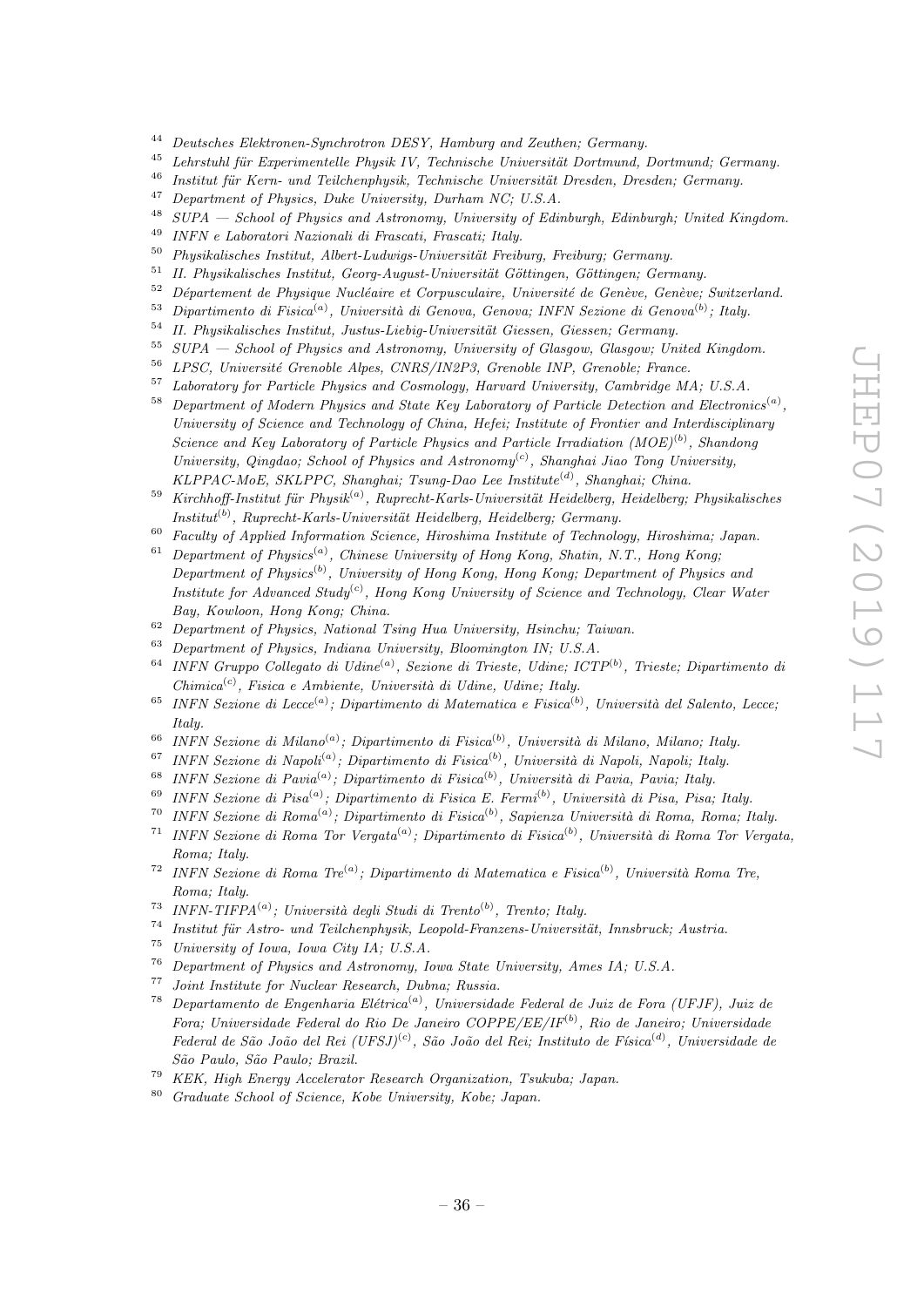- <sup>81</sup> AGH University of Science and Technology<sup>(a)</sup>, Faculty of Physics and Applied Computer Science, Krakow; Marian Smoluchowski Institute of Physics<sup>(b)</sup>, Jagiellonian University, Krakow; Poland.
- <sup>82</sup> Institute of Nuclear Physics Polish Academy of Sciences, Krakow; Poland.
- <sup>83</sup> Faculty of Science, Kyoto University, Kyoto; Japan.
- <sup>84</sup> Kyoto University of Education, Kyoto; Japan.
- <sup>85</sup> Research Center for Advanced Particle Physics and Department of Physics, Kyushu University, Fukuoka; Japan.
- $86$  Instituto de Física La Plata, Universidad Nacional de La Plata and CONICET, La Plata; Argentina.
- <sup>87</sup> Physics Department, Lancaster University, Lancaster; United Kingdom.
- 88 Oliver Lodge Laboratory, University of Liverpool, Liverpool; United Kingdom.
- $89$  Department of Experimental Particle Physics, Jožef Stefan Institute and Department of Physics, University of Ljubljana, Ljubljana; Slovenia.
- <sup>90</sup> School of Physics and Astronomy, Queen Mary University of London, London; United Kingdom.<br><sup>91</sup> Department of Physics, Payel Holloway University of London, Eshamy United Kingdom.
- <sup>91</sup> Department of Physics, Royal Holloway University of London, Egham; United Kingdom.<br><sup>92</sup> Department of Physics and Astronomy, University College London, London, United King
- <sup>92</sup> Department of Physics and Astronomy, University College London, London; United Kingdom.
- <sup>93</sup> Louisiana Tech University, Ruston LA; U.S.A.
- <sup>94</sup> Fysiska institutionen, Lunds universitet, Lund; Sweden.
- $95$  Centre de Calcul de l'Institut National de Physique Nucléaire et de Physique des Particules (IN2P3), Villeurbanne; France.
- $96$  Departamento de Física Teorica C-15 and CIAFF, Universidad Autónoma de Madrid, Madrid; Spain.
- $97$  Institut für Physik, Universität Mainz, Mainz; Germany.
- <sup>98</sup> School of Physics and Astronomy, University of Manchester, Manchester; United Kingdom.<br><sup>99</sup> CDDM, Ain Mancella University CNDS (INQD), Mancella: France.
- CPPM, Aix-Marseille Université, CNRS/IN2P3, Marseille; France.
- <sup>100</sup> Department of Physics, University of Massachusetts, Amherst MA; U.S.A.
- <sup>101</sup> Department of Physics, McGill University, Montreal QC; Canada.
- $102$  School of Physics, University of Melbourne, Victoria; Australia.
- <sup>103</sup> Department of Physics, University of Michigan, Ann Arbor MI; U.S.A.
- <sup>104</sup> Department of Physics and Astronomy, Michigan State University, East Lansing MI; U.S.A.
- $105$  B.I. Stepanov Institute of Physics, National Academy of Sciences of Belarus, Minsk; Belarus.<br> $106$  Because Institute for Necken Berlang of Berlangeing State University Minche Belarus.
- <sup>106</sup> Research Institute for Nuclear Problems of Byelorussian State University, Minsk; Belarus.<br><sup>107</sup> Current Bartisla Physics Hainmaits of Mantanal Mantanal OC Current.
- <sup>107</sup> Group of Particle Physics, University of Montreal, Montreal QC; Canada.<br><sup>108</sup> B.M. Labelen Physical Institute of the Pussian Academy of Sejances, Mass.
- <sup>108</sup> P.N. Lebedev Physical Institute of the Russian Academy of Sciences, Moscow; Russia.<br><sup>109</sup> Institute for Theoretical and Experimental Physics (ITEP), Moscowy; Puscia.
- Institute for Theoretical and Experimental Physics (ITEP), Moscow; Russia.
- <sup>110</sup> National Research Nuclear University MEPhI, Moscow; Russia.
- <sup>111</sup> D.V. Skobeltsyn Institute of Nuclear Physics, M.V. Lomonosov Moscow State University, Moscow; Russia.
- $112$  Fakultät für Physik, Ludwig-Maximilians-Universität München, München; Germany.
- $113$  Max-Planck-Institut für Physik (Werner-Heisenberg-Institut), München; Germany.
- <sup>114</sup> Nagasaki Institute of Applied Science, Nagasaki; Japan.
- <sup>115</sup> Graduate School of Science and Kobayashi-Maskawa Institute, Nagoya University, Nagoya; Japan.
- <sup>116</sup> Department of Physics and Astronomy, University of New Mexico, Albuquerque NM; U.S.A.
- <sup>117</sup> Institute for Mathematics, Astrophysics and Particle Physics, Radboud University Nijmegen/Nikhef, Nijmegen; Netherlands.
- <sup>118</sup> Nikhef National Institute for Subatomic Physics and University of Amsterdam, Amsterdam; Netherlands.
- <sup>119</sup> Department of Physics, Northern Illinois University, DeKalb IL; U.S.A.<br><sup>120</sup> D. R. Latitute of Nuclear Physics and NSU<sup>(a)</sup> SB RAS Nevegibirch:
- <sup>120</sup> Budker Institute of Nuclear Physics and NSU<sup>(a)</sup>, SB RAS, Novosibirsk; Novosibirsk State University Novosibirs $k^{(b)}$ ; Russia.
- <sup>121</sup> Institute for High Energy Physics of the National Research Centre Kurchatov Institute, Protvino; Russia.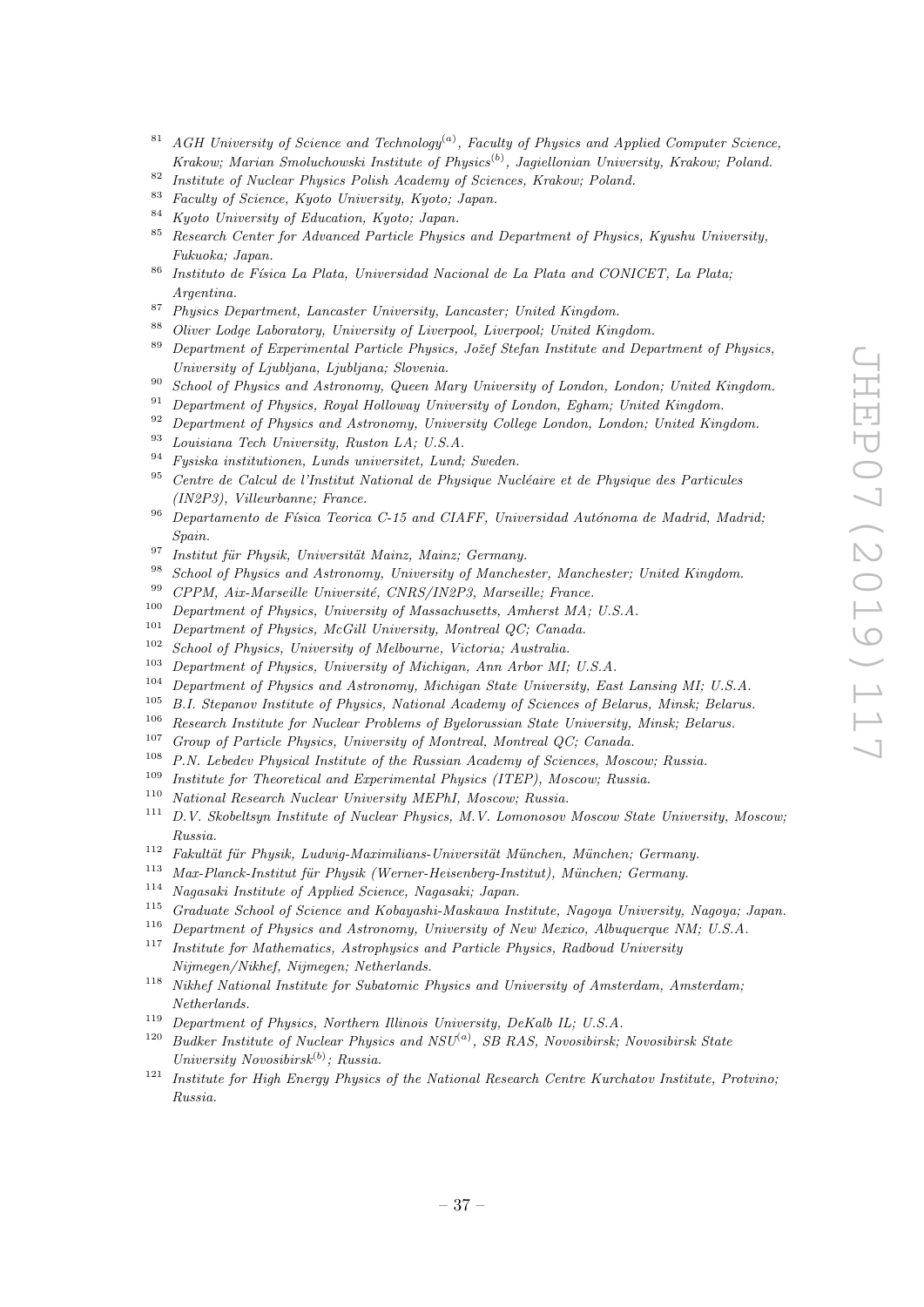- <sup>122</sup> Department of Physics, New York University, New York NY; U.S.A.
- <sup>123</sup> Ohio State University, Columbus OH; U.S.A.
- <sup>124</sup> Faculty of Science, Okayama University, Okayama; Japan.
- $125$  Homer L. Dodge Department of Physics and Astronomy, University of Oklahoma, Norman OK;  $U.S.A.$
- <sup>126</sup> Department of Physics, Oklahoma State University, Stillwater OK; U.S.A.<br><sup>127</sup> Pelsché University, DCDTM, Jeint Leherstery of Ortice Olemeyev Creek
- <sup>127</sup> Palacký University, RCPTM, Joint Laboratory of Optics, Olomouc; Czech Republic.<br><sup>128</sup> Curtan for High France Physics, University of Operante France OB, H.C.A.
- <sup>128</sup> Center for High Energy Physics, University of Oregon, Eugene OR; U.S.A.<br><sup>129</sup> LAL Heigensiti Puris Carl CNDC (N008, Universiti Puris Carly Organ
- 129 LAL, Université Paris-Sud, CNRS/IN2P3, Université Paris-Saclay, Orsay; France.
- <sup>130</sup> Graduate School of Science, Osaka University, Osaka; Japan.
- <sup>131</sup> Department of Physics, University of Oslo, Oslo; Norway.<br><sup>132</sup> Department of Physics, Orford University, Orford, United
- <sup>132</sup> Department of Physics, Oxford University, Oxford; United Kingdom.
- <sup>133</sup> LPNHE, Sorbonne Université, Paris Diderot Sorbonne Paris Cité, CNRS/IN2P3, Paris; France.
- <sup>134</sup> Department of Physics, University of Pennsylvania, Philadelphia PA; U.S.A.
- <sup>135</sup> Konstantinov Nuclear Physics Institute of National Research Centre "Kurchatov Institute", PNPI, St. Petersburg; Russia.
- <sup>136</sup> Department of Physics and Astronomy, University of Pittsburgh, Pittsburgh PA; U.S.A.
- <sup>137</sup> Laboratório de Instrumentação e Física Experimental de Partículas LIP<sup>(a)</sup>; Departamento de  $Física<sup>(b)</sup>$ , Faculdade de Ciências, Universidade de Lisboa, Lisboa; Departamento de Física<sup>(c)</sup>, Universidade de Coimbra, Coimbra; Centro de Física Nuclear da Universidade de Lisboa<sup>(d)</sup>, Lisboa; Departamento de Física<sup>(e)</sup>, Universidade do Minho, Braga; Departamento de Física Teorica y dei  $Cosmos^{(f)}$ , Universidad de Granada, Granada (Spain); Dep Física and CEFITEC of Faculdade de Ciências e Tecnologia<sup>(g)</sup>, Universidade Nova de Lisboa, Caparica; Portugal.
- <sup>138</sup> Institute of Physics, Academy of Sciences of the Czech Republic, Prague; Czech Republic.<br><sup>139</sup> Creek Technical University in Prague, Prague: Creek Penublic, Prague; Czech Republic.
- <sup>139</sup> Czech Technical University in Prague, Prague; Czech Republic.<br><sup>140</sup> Charles University, Frantly of Mathematics and Physics. Prague
- <sup>140</sup> Charles University, Faculty of Mathematics and Physics, Prague; Czech Republic.
- <sup>141</sup> Particle Physics Department, Rutherford Appleton Laboratory, Didcot; United Kingdom.
- $142$  IRFU, CEA, Université Paris-Saclay, Gif-sur-Yvette; France.
- <sup>143</sup> Santa Cruz Institute for Particle Physics, University of California Santa Cruz, Santa Cruz CA; U.S.A.
- <sup>144</sup> Departamento de Física<sup>(a)</sup>, Pontificia Universidad Católica de Chile, Santiago; Departamento de  $Física<sup>(b)</sup>$ , Universidad Técnica Federico Santa María, Valparaíso; Chile.
- <sup>145</sup> Department of Physics, University of Washington, Seattle WA; U.S.A.<br><sup>146</sup> Department of Physics and Astronomy, University of Sheffield, Sheffield
- <sup>146</sup> Department of Physics and Astronomy, University of Sheffield, Sheffield; United Kingdom.<br><sup>147</sup> Department of Physics, Shipshy University, Nagapo: Japan.
- Department of Physics, Shinshu University, Nagano; Japan.
- $148$  Department Physik, Universität Siegen, Siegen; Germany.
- <sup>149</sup> Department of Physics, Simon Fraser University, Burnaby BC; Canada.
- <sup>150</sup> SLAC National Accelerator Laboratory, Stanford CA; U.S.A.
- <sup>151</sup> Physics Department, Royal Institute of Technology, Stockholm; Sweden.
- <sup>152</sup> Departments of Physics and Astronomy, Stony Brook University, Stony Brook NY; U.S.A.
- <sup>153</sup> Department of Physics and Astronomy, University of Sussex, Brighton; United Kingdom.
- <sup>154</sup> School of Physics, University of Sydney, Sydney; Australia.
- <sup>155</sup> Institute of Physics, Academia Sinica, Taipei; Taiwan.
- <sup>156</sup> E. Andronikashvili Institute of Physics<sup>(a)</sup>, Iv. Javakhishvili Tbilisi State University, Tbilisi; High  $Energy Physics Institute<sup>(b)</sup>, Tbilisi State University, Tbilisi; Georgia.$
- <sup>157</sup> Department of Physics, Technion, Israel Institute of Technology, Haifa; Israel.
- <sup>158</sup> Raymond and Beverly Sackler School of Physics and Astronomy, Tel Aviv University, Tel Aviv; Israel.
- <sup>159</sup> Department of Physics, Aristotle University of Thessaloniki, Thessaloniki; Greece.
- <sup>160</sup> International Center for Elementary Particle Physics and Department of Physics, University of Tokyo, Tokyo; Japan.
- <sup>161</sup> Graduate School of Science and Technology, Tokyo Metropolitan University, Tokyo; Japan.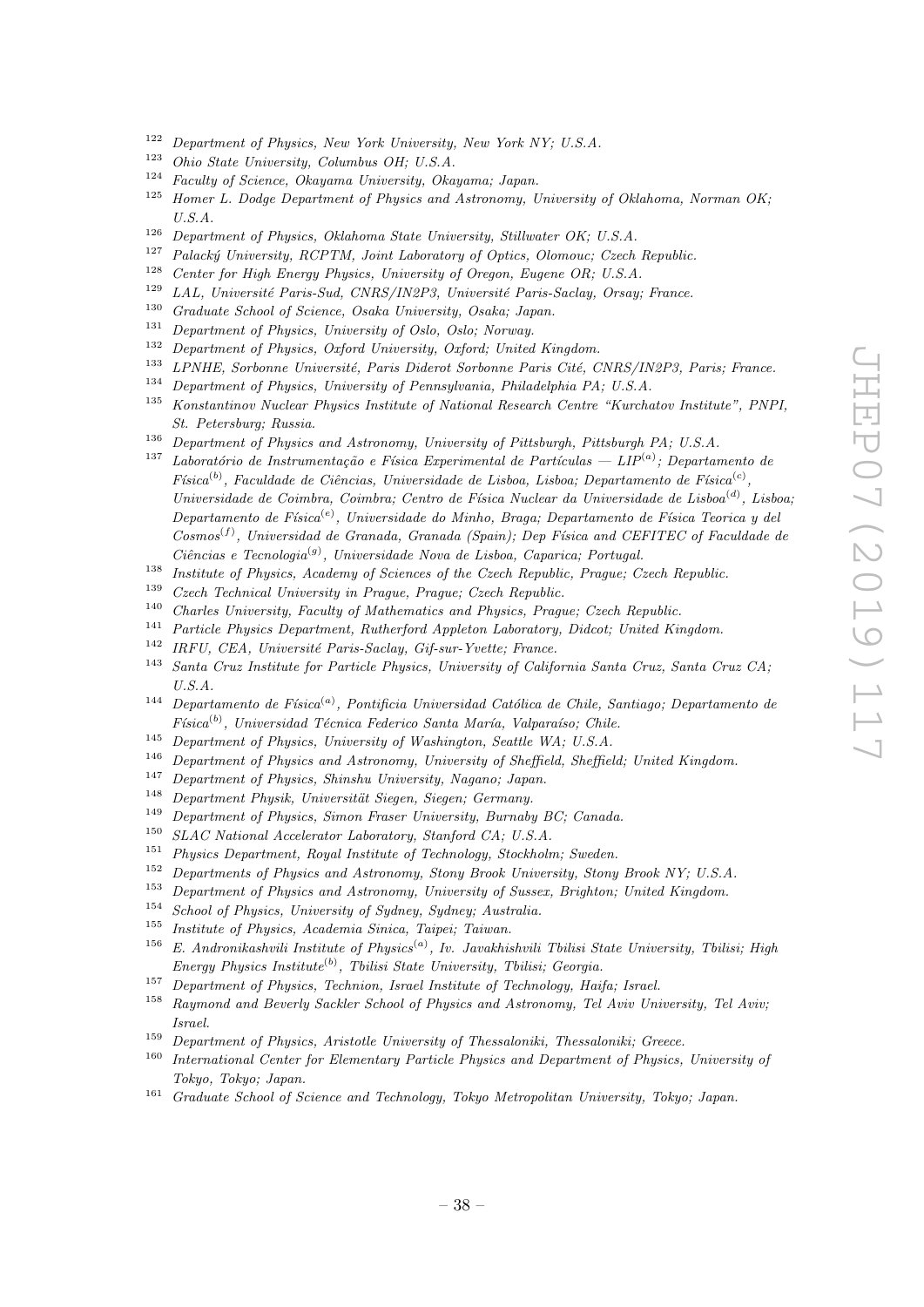- <sup>162</sup> Department of Physics, Tokyo Institute of Technology, Tokyo; Japan.
- <sup>163</sup> Tomsk State University, Tomsk; Russia.
- <sup>164</sup> Department of Physics, University of Toronto, Toronto ON; Canada.
- <sup>165</sup> TRIUMF<sup>(a)</sup>, Vancouver BC; Department of Physics and Astronomy<sup>(b)</sup>, York University, Toronto ON; Canada.
- <sup>166</sup> Division of Physics and Tomonaga Center for the History of the Universe, Faculty of Pure and Applied Sciences, University of Tsukuba, Tsukuba; Japan.
- <sup>167</sup> Department of Physics and Astronomy, Tufts University, Medford MA; U.S.A.
- Department of Physics and Astronomy, University of California Irvine, Irvine CA; U.S.A.
- <sup>169</sup> Department of Physics and Astronomy, University of Uppsala, Uppsala; Sweden.
- <sup>170</sup> Department of Physics, University of Illinois, Urbana IL; U.S.A.
- <sup>171</sup> Instituto de Física Corpuscular (IFIC), Centro Mixto Universidad de Valencia CSIC. Valencia: Spain.
- <sup>172</sup> Department of Physics, University of British Columbia, Vancouver BC; Canada.<br><sup>173</sup> Department of Physics and Astronomy University of Victoria Victoria BC: Canada.
- <sup>173</sup> Department of Physics and Astronomy, University of Victoria, Victoria BC; Canada.
- $174$  Fakultät für Physik und Astronomie, Julius-Maximilians-Universität Würzburg, Würzburg; Germany.
- <sup>175</sup> Department of Physics, University of Warwick, Coventry; United Kingdom.
- <sup>176</sup> Waseda University, Tokyo; Japan.
- Department of Particle Physics, Weizmann Institute of Science, Rehovot; Israel.
- <sup>178</sup> Department of Physics, University of Wisconsin, Madison WI; U.S.A.
- $1^{179}$  Fakultät für Mathematik und Naturwissenschaften, Fachgruppe Physik, Bergische Universität Wuppertal, Wuppertal; Germany.
- <sup>180</sup> Department of Physics, Yale University, New Haven CT; U.S.A.
- <sup>181</sup> Yerevan Physics Institute, Yerevan; Armenia.
- <sup>a</sup> Also at Borough of Manhattan Community College, City University of New York, NY; U.S.A.
- <sup>b</sup> Also at California State University, East Bay; U.S.A.
- <sup>c</sup> Also at Centre for High Performance Computing, CSIR Campus, Rosebank, Cape Town; South Africa.
- <sup>d</sup> Also at CERN, Geneva; Switzerland.
- $e$  Also at CPPM, Aix-Marseille Université, CNRS/IN2P3, Marseille; France.
- <sup>f</sup> Also at Département de Physique Nucléaire et Corpusculaire, Université de Genève, Genève; Switzerland.
- <sup>g</sup> Also at Departament de Fisica de la Universitat Autonoma de Barcelona, Barcelona; Spain.
- $h$  Also at Departamento de Física Teorica y del Cosmos, Universidad de Granada, Granada (Spain); Spain.
- Also at Departamento de Física, Instituto Superior Técnico, Universidade de Lisboa, Lisboa; Portugal.
- <sup>j</sup> Also at Department of Applied Physics and Astronomy, University of Sharjah, Sharjah; United Arab Emirates.
- <sup>k</sup> Also at Department of Financial and Management Engineering, University of the Aegean, Chios; Greece.
- <sup>l</sup> Also at Department of Physics and Astronomy, University of Louisville, Louisville, KY; U.S.A.
- $<sup>m</sup>$  Also at Department of Physics and Astronomy, University of Sheffield, Sheffield; United Kingdom.</sup>
- $n$  Also at Department of Physics, California State University, Fresno CA; U.S.A.
- Also at Department of Physics, California State University, Sacramento CA; U.S.A.
- $p<sup>p</sup>$  Also at Department of Physics, King's College London, London; United Kingdom.
- <sup>q</sup> Also at Department of Physics, St. Petersburg State Polytechnical University, St. Petersburg; Russia.
- <sup>r</sup> Also at Department of Physics, Stanford University; U.S.A.
- Also at Department of Physics, University of Fribourg, Fribourg; Switzerland.
- Also at Department of Physics, University of Michigan, Ann Arbor MI; U.S.A.